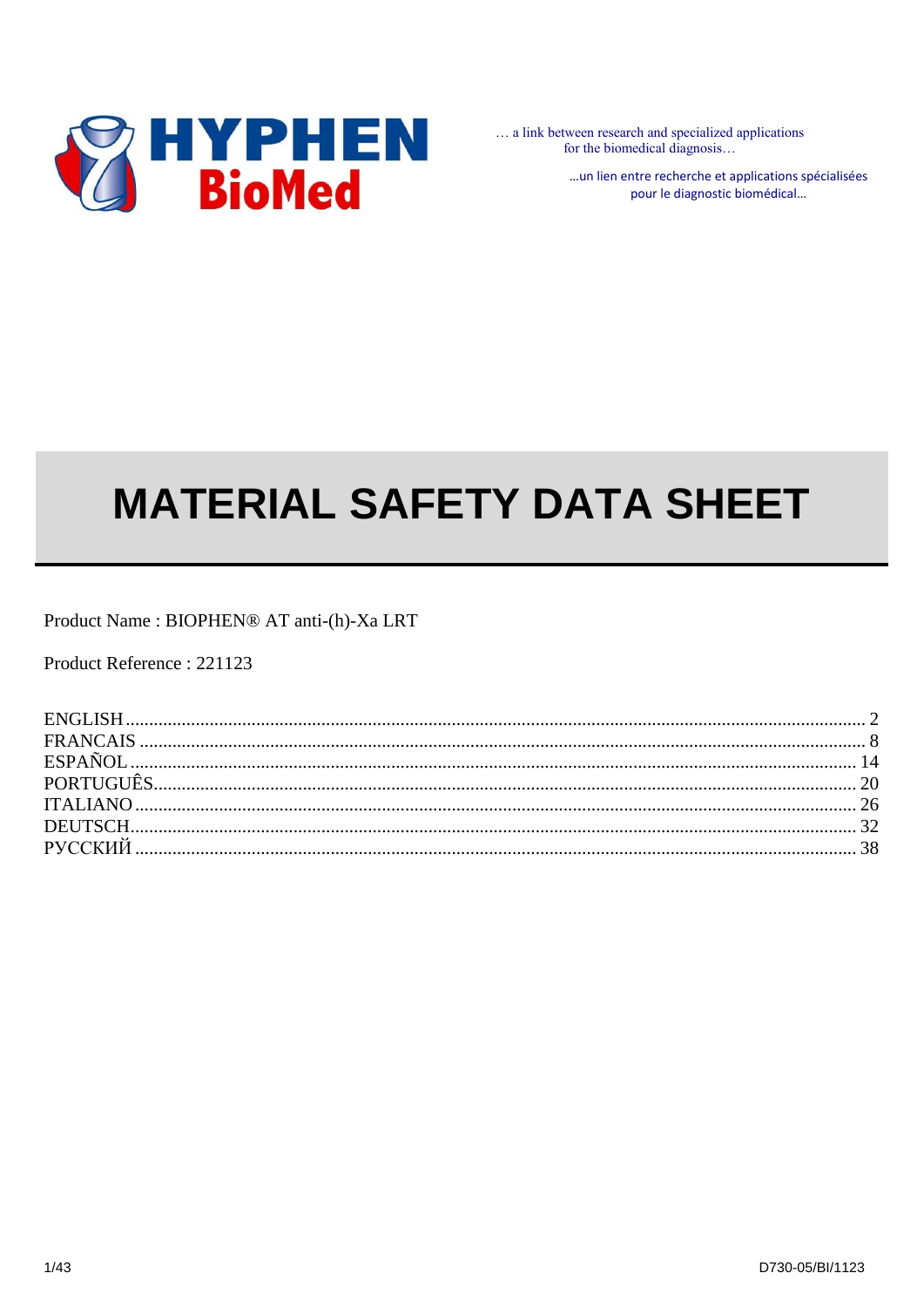

# **MATERIAL SAFETY DATA SHEET**

# <span id="page-1-0"></span>**ENGLISH**

### SECTION 1: PRODUCT & COMPANY IDENTIFICATION

### **1.1 Product identifier**

| <b>Name</b>                                                                                                                                                 | <b>Product number</b> |
|-------------------------------------------------------------------------------------------------------------------------------------------------------------|-----------------------|
| BIOPHEN <sup>®</sup> AT anti-(h)-Xa LRT                                                                                                                     | 221123                |
| 1.2 Relevant identified uses of the substance or mixture and uses advised against                                                                           |                       |
| In vitro medical device                                                                                                                                     |                       |
| 1.3 Details of the manufacturer and supplier of the safety data sheet                                                                                       |                       |
| HYPHEN BioMed                                                                                                                                               |                       |
| 155 rue d'Eragny<br>95000 Neuville sur Oise (France)<br>Phone:<br>33.1.34.40.65.10<br>Fax:<br>33.1.34.48.72.36<br>E-mail address:<br>info@hyphen-biomed.com |                       |
| 1.4 Emergency telephone number                                                                                                                              |                       |
| 33.1.34.40.65.10 (during normal business hours only)<br>Phone:<br>France                                                                                    |                       |
| 33.1.45.42.59.59 (Poisons Information Service in France)<br>Phone:<br>Other countries<br>Contact local authorities                                          |                       |
| Australia: +61 13 11 26 (Emergency Poison Advice) - 24 hours                                                                                                |                       |

# SECTION 2: HAZARDS IDENTIFICATION

### **2.1 Classification of the substance or mixture**

### **Classification information**

| Reagent        | <b>Hazard class / category</b> | <b>Hazard statements</b> |
|----------------|--------------------------------|--------------------------|
| R٠             |                                |                          |
| R <sub>2</sub> | Skin sensitisation, Category 1 | H317                     |

### **2.2 Label elements**

| Reagent        | <b>Hazard pictograms</b> | <b>Signal Words</b>      | <b>Hazard statements</b>                    |
|----------------|--------------------------|--------------------------|---------------------------------------------|
| R <sub>1</sub> | $\overline{\phantom{a}}$ | $\overline{\phantom{0}}$ | $\overline{\phantom{0}}$                    |
| R <sub>2</sub> |                          | Warning                  | H317 : May cause an allergic skin reaction. |

| Reagent        | <b>Precautionary statements</b>                                                                                                                                                                                                                                                                                                                                                                                                                                                                                                |
|----------------|--------------------------------------------------------------------------------------------------------------------------------------------------------------------------------------------------------------------------------------------------------------------------------------------------------------------------------------------------------------------------------------------------------------------------------------------------------------------------------------------------------------------------------|
| R <sub>1</sub> | -                                                                                                                                                                                                                                                                                                                                                                                                                                                                                                                              |
| R2             | P261 : Avoid breathing dust/fume/gas/mist/vapours/spray.<br>P272 : Contaminated work clothing should not be allowed out of the workplace.<br>P280 : Wear protective gloves/protective clothing/eye protection/face protection.<br>P302 + P352 : IF ON SKIN: Wash with plenty of soap and water.<br>P333 + P313 : If skin irritation or rash occurs: Get medical advice/attention.<br>P363 : Wash contaminated clothing before reuse.<br>P501 : Dispose of contents/container in consultation with your regional waste disposer |

#### **2.3 Other hazards**

None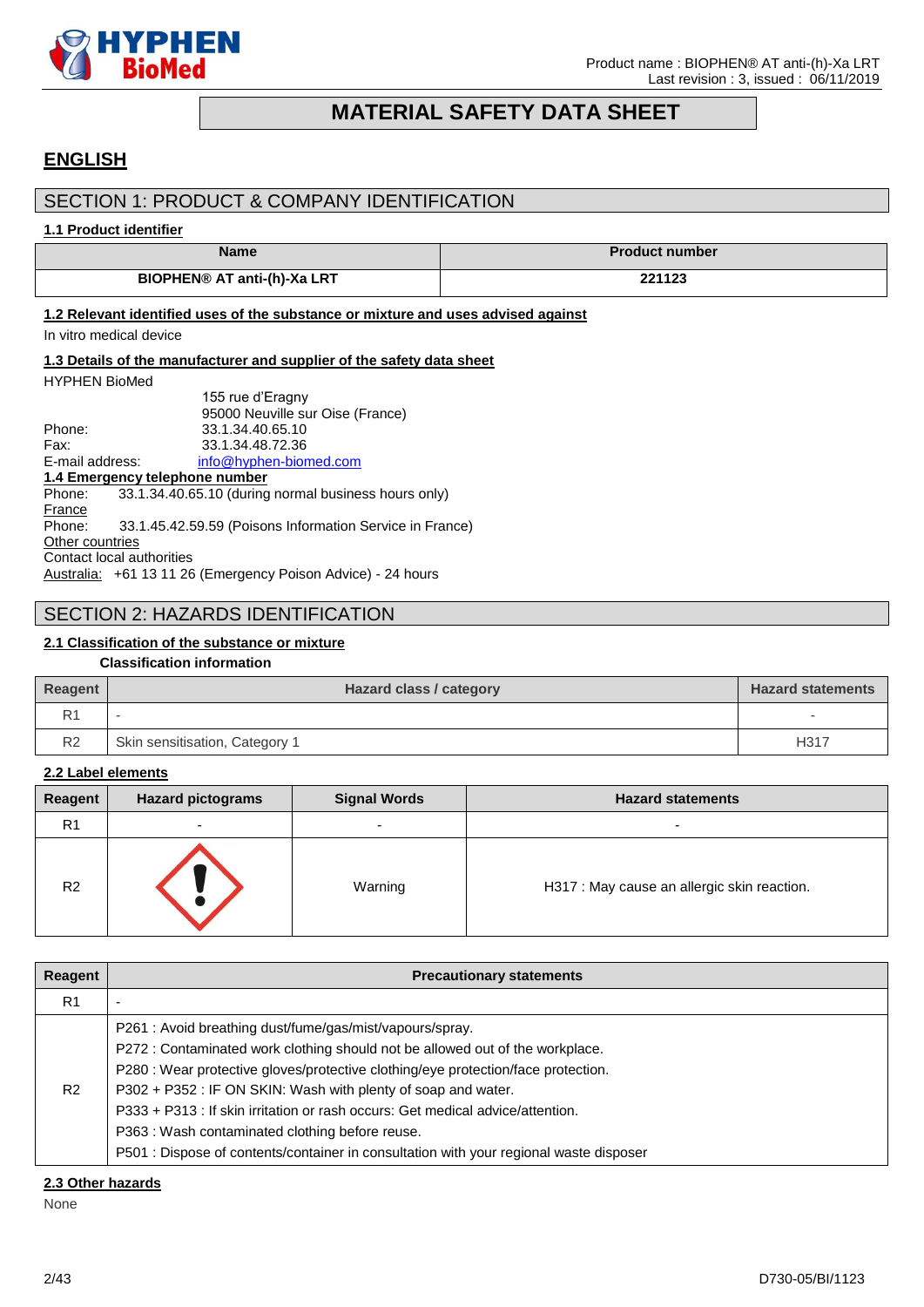

### SECTION 3: COMPOSITION / INFORMATION ON INGREDIENTS

#### **3.1 Substances**

Not applicable the product is not a substance.

#### **3.2 Mixtures**

#### **Hazardous ingredients**

| Reagent        | Name of the constituents                                                                      | CAS / EG /<br><b>REACH</b> | <b>Classification of the substance</b><br>according to 1272/2008 (CLP) | <b>Concentration</b> |
|----------------|-----------------------------------------------------------------------------------------------|----------------------------|------------------------------------------------------------------------|----------------------|
| R1             |                                                                                               |                            | -                                                                      |                      |
| R <sub>2</sub> | Mixture of 5-Chloro-2-methyl-4-isothiazolin-3-<br>one and 2-Methyl-2H -isothiazol-3-one (3:1) | 55965-84-9                 | H301, H311, H331, H314, H317,<br>H410                                  | $< 0.06\%$           |

#### **3.3 Other information**

Do not inject or ingest.

This product contains material of animal origin and should be considered as potentially capable of transmitting infectious diseases. The preparation contains material of human origin which has been tested and found negative for HBSAg, anti-HIV and HCV. As with all materials of human origin, this product should be regarded as potentially hazardous to health. Therefore, it should be handled in compliance with appropriate laboratory safety procedures to minimise the risk of transmitting infectious pathogens.

### SECTION 4: FIRST AID MEASURES

#### **4.1 Description of first aid measures**

#### **General information**

If symptoms develop or when in doubt, seek medical attention (show this safety data sheet). Never give anything by mouth to an unconscious person. Do not leave victim unattended.

#### **After inhalation**

IF INHALED: Remove victim to fresh air. Keep warm and at rest. If irritation occurs, seek medical attention.

#### **After skin contact**

SKIN CONTACT: Wash off immediately with plenty of soap and water. Take off immediately all contaminated clothing. Wash contaminated clothing before reuse. If skin reaction occurs, seek medical attention.

#### **After eye contact**

EYE CONTACT: Rinse immediately with plenty of water for at least 15 minutes holding the eyelids open. If possible. remove contact lenses. Continue to rinse. Seek medical attention preferably an ophthalmologist.

#### **After ingestion**

INGESTION: get immediately medical attention. Do not induce vomiting. Never give anything by mouth to an unconscious person.

#### **4.2 Most important symptoms and effects, both acute and delayed**

No data available.

#### **4.3 Indication of any immediate medical attention and special treatment needed**

No data available.

### SECTION 5: FIREFIGHTING MEASURES

#### **5.1 Extinguishing media**

#### **Suitable extinguishing media**

Product itself is non-combustible; adapt fire extinguishing measures to surrounding areas

#### **Unsuitable extinguishing media**

Water spray

#### **5.2 Special hazard arising from the substance or mixture**

In the event of fire, the following can be released: Carbon dioxide (CO<sub>2</sub>); Carbon monoxide (CO)

#### **5.3 Advice for firefighters**

In the event of a fire: Wear protective equipment. Self-contained breathing apparatus.

Do not allow extinguishing water to enter sewerage or any water course. Do not breathe fire/explosion fumes.

### SECTION 6: ACCIDENTAL RELEASE MEASURES

#### **6.1 Personal protections, protective equipment and emergency procedures**

Refer to protective measures listed in section 7 and 8. Avoid contact with skin, eyes and clothing Avoid dust formation. Do not breathe gas/mist/vapours.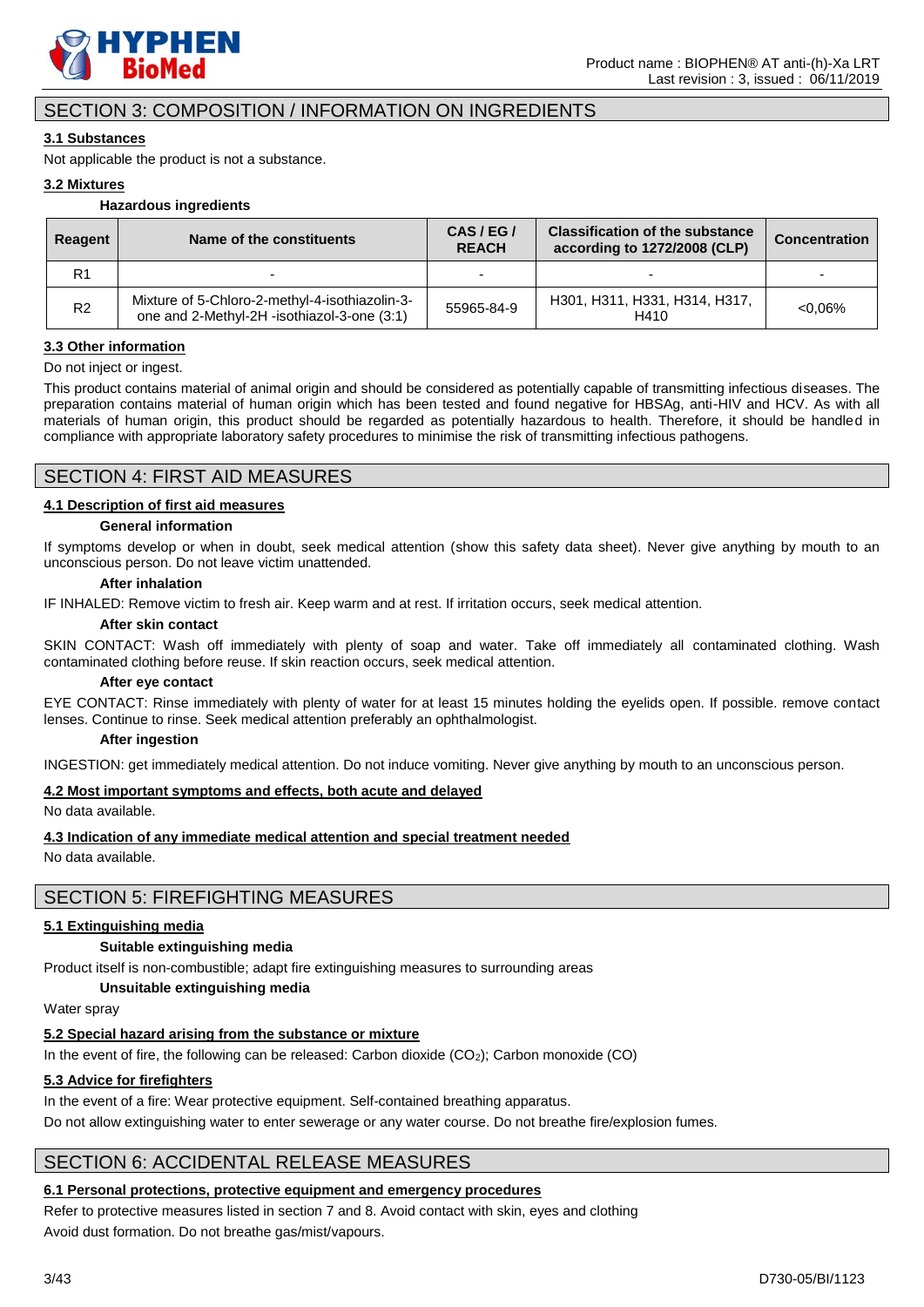

#### **6.2 Environmental precautions**

Prevent further spillage if safe. Do not allow product to enter drains or any water course. Avoid release to the environment.

#### **6.3 Methods and material for containment and cleaning up**

Do not place spilled material back in the original container. Collect spilled material with absorbent material. Clean contaminated surfaces and devices in compliance with all applicable legal requirements and regulations. Transfer to suitable, closed and labelled containers for storage/disposal.

### SECTION 7: HANDLING AND STORAGE

#### **7.1 Precautions for safe handing**

#### **Advice on safe handing**

For safe product handling, select and apply appropriate prevention and control measures that will reduce to a minimum the intrinsic risk hazard. Design and operate processes, insofar as the state of technology permits, in such a way that dangerous substances may not be released / contact with the skin can be ruled out.

#### **General protective and hygiene measures**

Do not eat, drink or smoke during work time. Keep away from food, drink and animal feeding stuffs. Wash hands and skin before breaks and after work. Do not inhale vapours. Avoid contact whit eyes and skin. Remove soiled or soaked clothing immediately.

#### **Advice on protection against fire and explosion**

No special measures necessary.

#### **7.2 Conditions for safe storage, including any incompatibilities**

**Technical measures and storage conditions**

Keep container tightly closed in a cool, well-ventilated place.

#### **Incompatible materials**

No data available.

**Recommended storage temperature**

Value : 2- 8°C

#### **Requirements for storage rooms and vessels**

Containers which are opened must be carefully closed and kept upright to prevent leakage.

#### **7.3 Specific end uses**

Apart from the uses mentioned in section 1.2 no other specific uses are stipulated.

#### SECTION 8: EXPOSURE CONTROLS, PERSONAL PROTECTION

#### **8.1 Control parameters**

#### **Occupational exposure limit values**

No data available.

**Biological limit values**

No data available

#### **8.2 Exposure controls**

#### **Appropriate engineering controls**

Technical measures and appropriate working operations should be given priority over the use of personal protective equipment. Any measure taken shall comply with good hygiene practice.

#### **Personal protective equipment**

During product handling, wear appropriate protective clothing in compliance with the applicable rules.

#### **Respiratory protection**

Give preference to operation under a dust extractor. Use type N95 (US) or type P1 (EN 143) dust masks. Use respirators and components tested and approved under appropriate government standards such as NIOSH (US) or CEN (EU).

#### **Hand/skin protection**

During handling, wear appropriate protective gloves. Prior to use, check in any case suitability of protective glove for the specific workplace conditions. Use proper glove removal technique (without touching glove's outer surface) to avoid skin contact with this product. Dispose of contaminated gloves after use in accordance with applicable laws and good laboratory practices. Wash and dry hands.

Protective gloves must be tested and approved under EN374 standard.

Replace protective gloves immediately when they become worn and damaged.

#### **Eye / face protection**

Use equipment for eye and face protection tested and approved under appropriate government standards such as NIOSH (US) or EN 166(EU).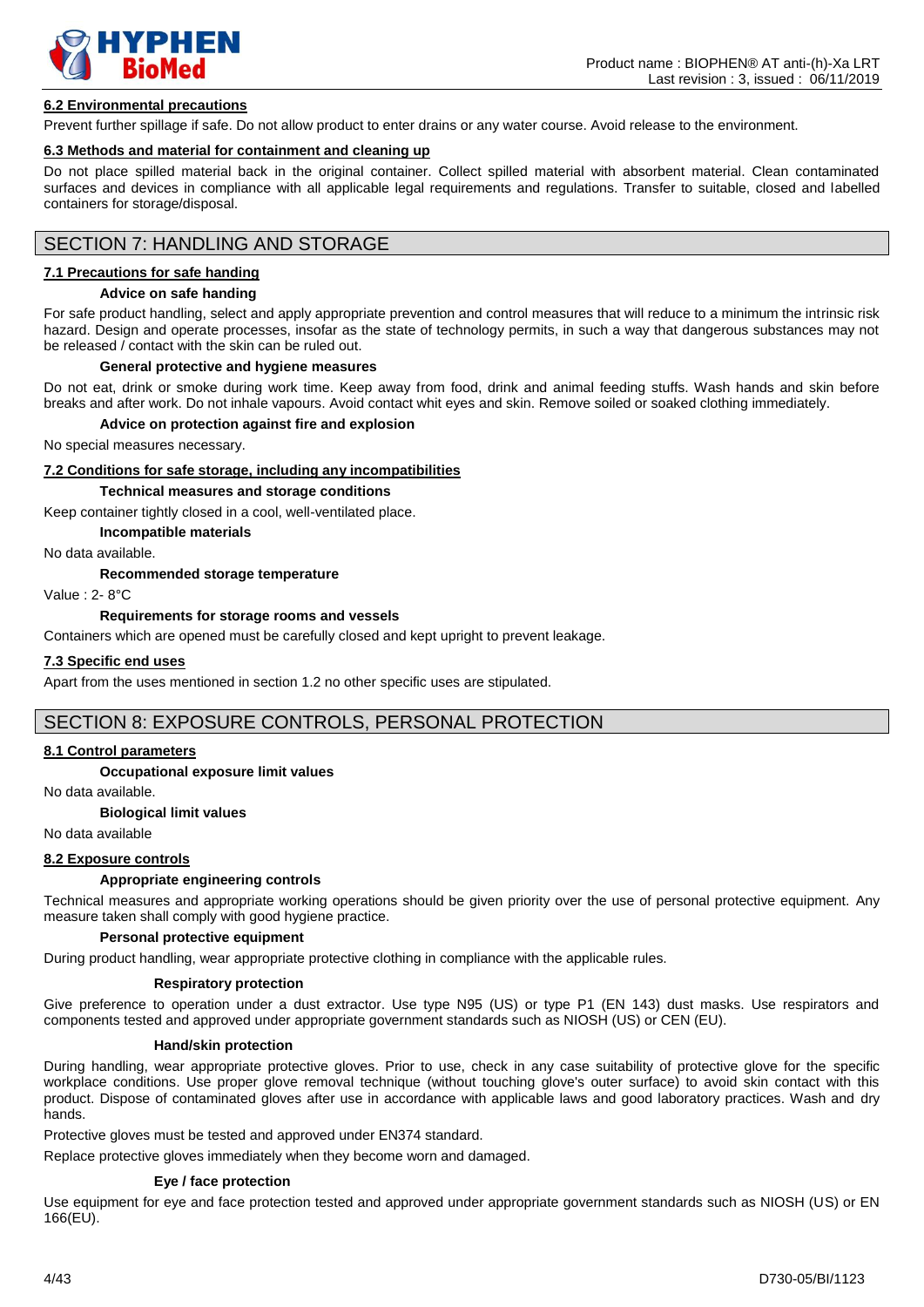

#### **Body protection**

The type of protective equipment must be selected according to the concentration and amount of the dangerous substance at the specific workplace.

### **Other**

### No data available

#### **Environmental exposure controls**

Prevent further spillage/release of material if safe. Do not allow product to enter drains or any water course. Avoid release to the environment.

### SECTION 9: PHYSICAL AND CHEMICAL PROPERTIES

#### **9.1 Information on basic physical and chemical properties**

| <b>Property</b>                              | R <sub>1</sub> | R <sub>2</sub> |
|----------------------------------------------|----------------|----------------|
| Appearance                                   | Liquid         | Liquid         |
| <b>Color</b>                                 | Colorless      | Colorless      |
| Odour                                        | <b>ND</b>      | <b>ND</b>      |
| pH value                                     | <b>ND</b>      | <b>ND</b>      |
| <b>Boiling point</b>                         | <b>ND</b>      | <b>ND</b>      |
| <b>Melting point</b>                         | <b>ND</b>      | <b>ND</b>      |
| <b>Decomposition point</b>                   | <b>ND</b>      | <b>ND</b>      |
| <b>Flash point</b>                           | <b>ND</b>      | <b>ND</b>      |
| <b>Auto-ignition temperature</b>             | <b>ND</b>      | <b>ND</b>      |
| <b>Oxidising properties</b>                  | <b>ND</b>      | <b>ND</b>      |
| <b>Explosive properties</b>                  | <b>ND</b>      | <b>ND</b>      |
| <b>Flammability</b>                          | <b>ND</b>      | <b>ND</b>      |
| Lower flammability or explosive limits       | <b>ND</b>      | <b>ND</b>      |
| Upper flammability or explosive limits       | <b>ND</b>      | <b>ND</b>      |
| Vapour pressure                              | <b>ND</b>      | <b>ND</b>      |
| <b>Vapour density</b>                        | <b>ND</b>      | <b>ND</b>      |
| <b>Evaporation rate</b>                      | <b>ND</b>      | <b>ND</b>      |
| <b>Relative density</b>                      | <b>ND</b>      | <b>ND</b>      |
| Solubility in water                          | <b>ND</b>      | <b>ND</b>      |
| <b>Solubility</b>                            | <b>ND</b>      | <b>ND</b>      |
| <b>Partition coefficient: n-octano/water</b> | <b>ND</b>      | <b>ND</b>      |
| <b>Viscosity</b>                             | <b>ND</b>      | <b>ND</b>      |
| <b>Other information</b>                     | <b>ND</b>      | <b>ND</b>      |

### ND : No data available.

#### **9.2 Other information**

No data available

### SECTION 10: STABILITY AND REACTIVITY

#### **10.1 Reactivity**

No dangerous reactions known if handled in compliance with applicable provisions/under normal conditions of use.

#### **10.2 Chemical stability**

The preparation is stable if handled and stored as recommended under section 7.

#### **10.3 Possibility of hazardous reactions**

None if used for the intended purpose.

#### **10.4 Conditions to avoid**

None if used for the intended purpose.

#### **10.5 Incompatible materials**

None known.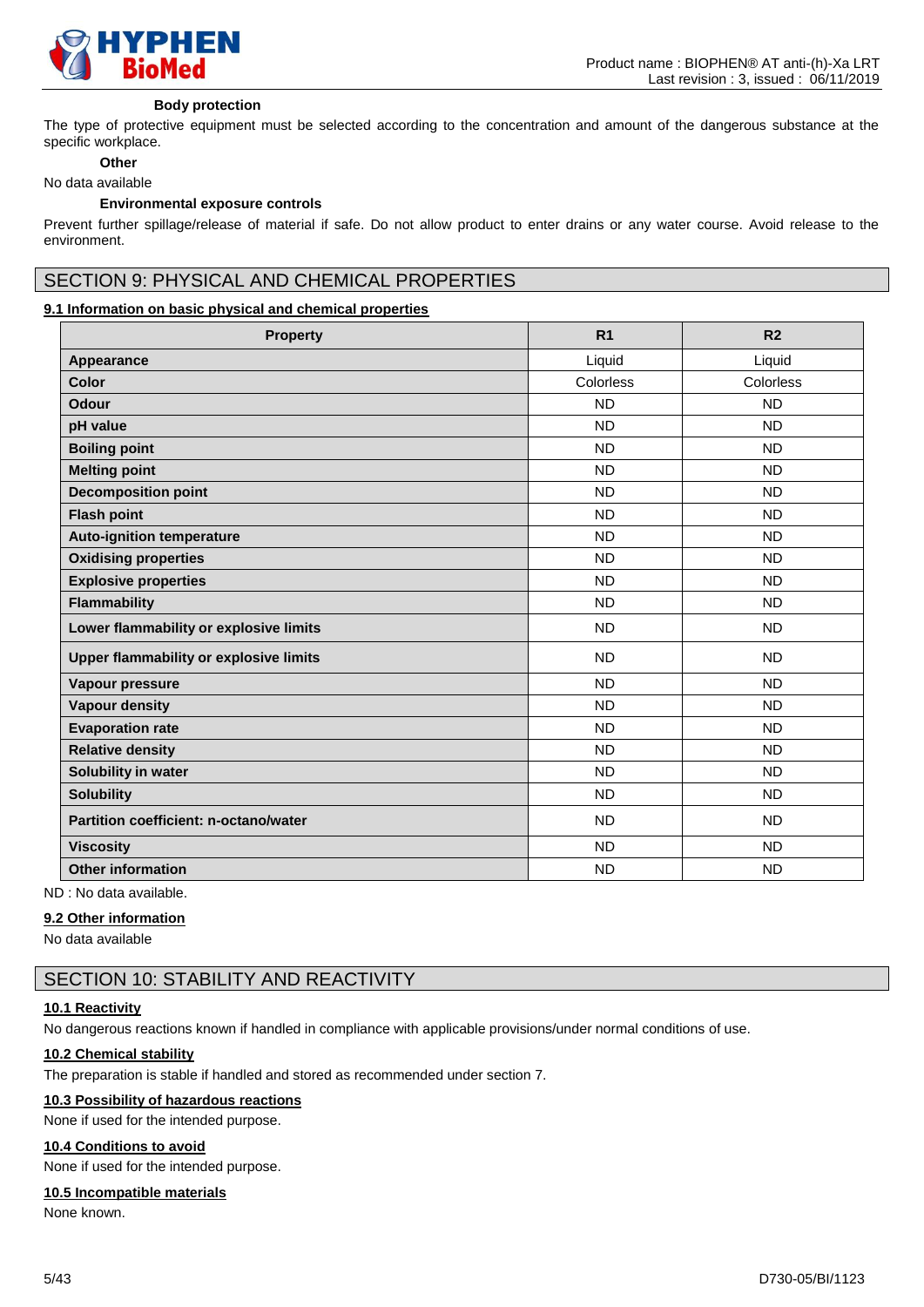

### **10.6 Hazardous decomposition products**

None if used for the intended purpose.

### SECTION 11: TOXICOLOGICAL INFORMATION

#### **11.1 Information on toxicological effects**

| <b>Effects</b>                                                                               | R <sub>1</sub> | R <sub>2</sub> |
|----------------------------------------------------------------------------------------------|----------------|----------------|
| <b>Acute oral toxicity</b>                                                                   | <b>ND</b>      | <b>ND</b>      |
| <b>Acute dermal toxicity</b>                                                                 | <b>ND</b>      | <b>ND</b>      |
| <b>Acute inhalational toxicity</b>                                                           | <b>ND</b>      | <b>ND</b>      |
| <b>Skin corrosion/irritation</b>                                                             | <b>ND</b>      | <b>ND</b>      |
| Serious eye damage/eye irritation                                                            | <b>ND</b>      | <b>ND</b>      |
| Respiratory or skin sensitisation                                                            | <b>ND</b>      | Category 1     |
| <b>Germ cell mutagenicity</b>                                                                | <b>ND</b>      | ND.            |
| <b>Reproductive toxicity</b>                                                                 | <b>ND</b>      | <b>ND</b>      |
| Carcinogenicity                                                                              | <b>ND</b>      | <b>ND</b>      |
| <b>Specific target organ toxicity:</b><br><b>Single exposure</b><br><b>Repeated exposure</b> | <b>ND</b>      | <b>ND</b>      |
| <b>Aspiration hazard</b>                                                                     | <b>ND</b>      | <b>ND</b>      |

ND : No data available.

### SECTION 12: ECOLOGICAL INFORMATION

### **12.1 Toxicity**

| <b>Toxicity</b>                            | R <sub>1</sub> | R <sub>2</sub> |
|--------------------------------------------|----------------|----------------|
| <b>Fish toxicity</b>                       |                |                |
| Acute<br>$\sim$                            | <b>ND</b>      | <b>ND</b>      |
| <b>Chronic</b><br>$\blacksquare$           |                |                |
| <b>Daphnia toxicity</b>                    |                |                |
| Acute<br>$\sim$                            | <b>ND</b>      | <b>ND</b>      |
| <b>Chronic</b><br>$\sim$                   |                |                |
| <b>Algae toxicity</b>                      |                |                |
| Acute<br>$\sim$                            | <b>ND</b>      | <b>ND</b>      |
| <b>Chronic</b><br>$\overline{\phantom{a}}$ |                |                |
| <b>Bacteria toxicity</b>                   |                |                |
| Acute<br>$\blacksquare$                    | <b>ND</b>      | <b>ND</b>      |
| <b>Chronic</b>                             |                |                |

ND : No data available.

**12.2 Persistence and degradability**

No data available.

#### **12.3 Bio-accumulative potential**

No data available.

#### **12.4 Mobility in soil**

No data available.

#### **12.5 Results of PBT and vPvB assessment**

| <b>Assessment</b>                 | п.<br>17 I | n,<br>nz  |
|-----------------------------------|------------|-----------|
| <b>DDT</b><br>assessment<br>- D L | ΝD         | <b>ND</b> |
| vPvB<br>assessment                | <b>ND</b>  | <b>ND</b> |

# ND : No data available.

**12.6 Other adverse effects**

No data available.

#### **12.7 Other information**

Do not discharge product unmonitored into the environment.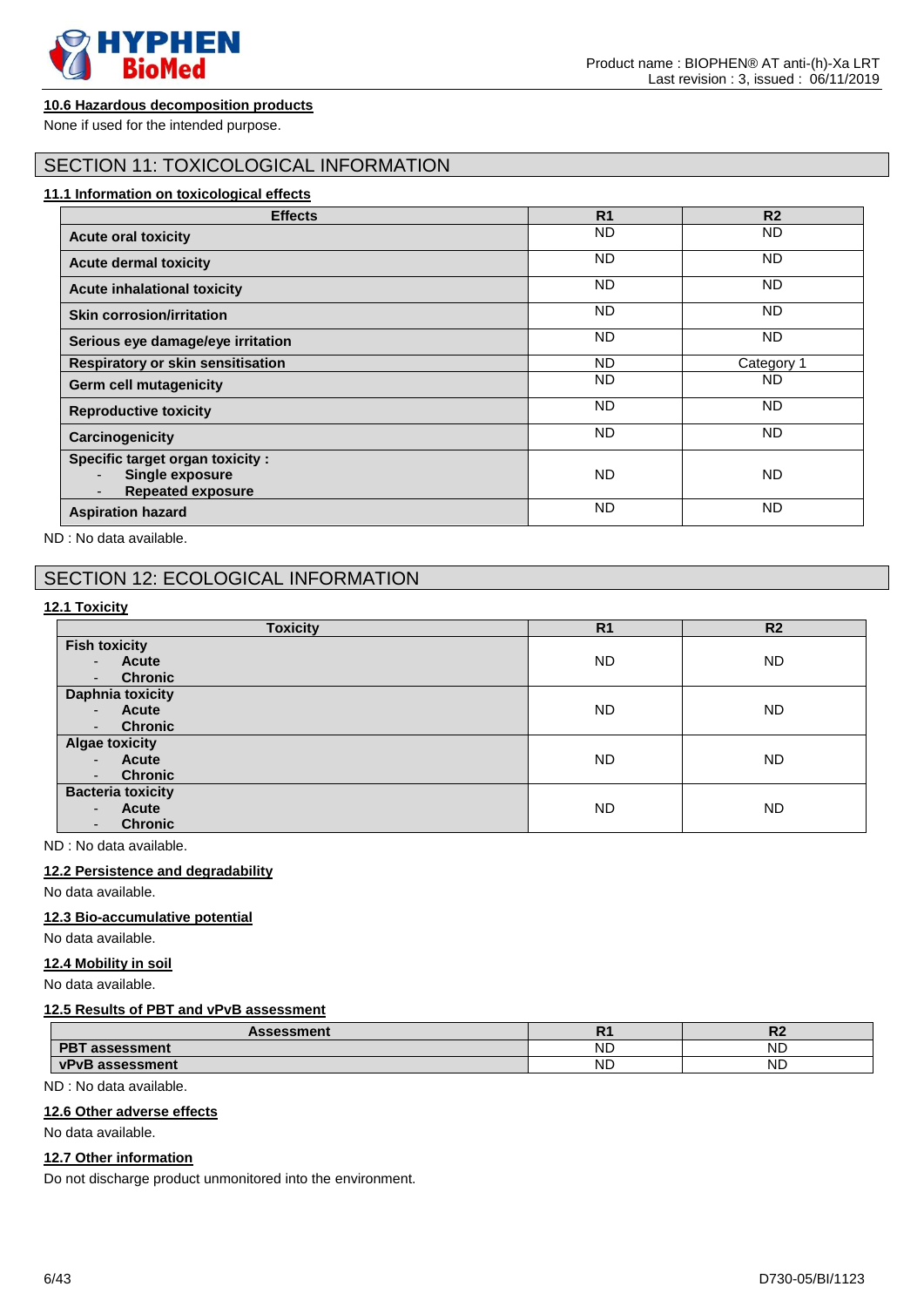

### SECTION 13: WASTE DISPOSAL CONSIDERATIONS

#### **13.1 Waste treatment methods**

#### **Product**

Dispose of waste in compliance with national rules and consultation with environmental services. The waste code is established in consultation with your regional waste disposer.

#### **Packaging**

Empty properly packaging. Completely emptied packaging or practically empty packaging containing residues shall be disposed of properly in consultation with your regional waste disposer.

### SECTION 14: TRANSPORT INFORMATION

The product is not covered by international regulations on the transport of dangerous goods (IMDG, IATA, ADR/RID).

### SECTION 15: REGULATORY INFORMATION

#### **15.1 Safety, health and environmental regulations/legislation specific for the substance or mixture**

#### **EU regulations**

This MSDS file is comply to the requirements described on the Regulation (EC) No 1907/2006 (REACH) and 1272/2008 (CLP).

#### **15.2 Chemical safety assessment**

No data available.

### SECTION 16: OTHER INFORMATION

#### **16.1 Key literature references and sources for data**

Regulation EC 1907/2006(REACH), Regulation (EC) 1272/2008 (CLP) its current version.

Regulations concerning the International Carriage of Dangerous Goods according to ADR, RID, IMDG, IATA in their current version.

The data sources used to determine physical, toxic and ecotoxic data, are indicated directly in the corresponding section of this SDS.

The above information is based on our present-day knowledge and experience. The information provided above is not a technical specification and does not guarantee any properties or performance and does not represent any contractual relationship.

HYPHEN BioMed and its appointed agents/distributors or OEM contractors shall not be held liable for any damage resulting from or from contact with the products included in the kit.

#### **16.2 Abbreviations and acronyms**

ADR: European Agreement Concerning the International Carriage of Dangerous Goods by Road

CLP: European Regulation on Classification, Labelling and Packaging of Substances and Mixtures

CMR : cancerogen mutagen reprotoxic

IATA-DGR: International Air Transport Association - Dangerous Goods Regulations

IMDG: International Maritime Dangerous Goods code

NIOSH: National Institute for Occupational Safety and Health in the U.S.

PBT: Persistent, Bioaccumulative, Toxic

REACH: European Union Regulation on Registration, Evaluation, Authorisation and restriction of CHemicals RID: International Rule for Transport of Dangerous Substances by Rail

vPvB: very Persistent, very Bioaccumulative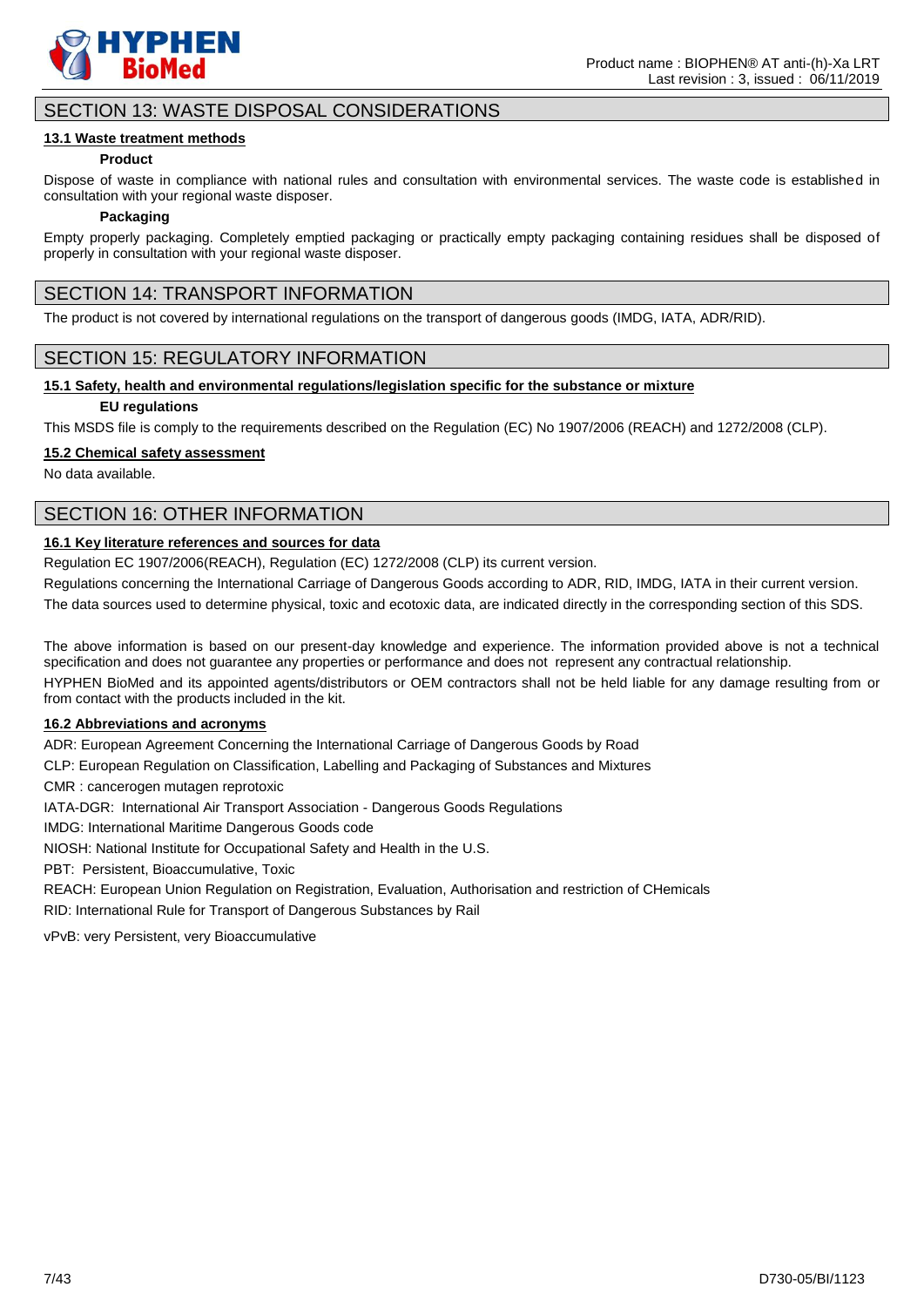

# **FICHE DE DONNEES DE SECURITE**

# <span id="page-7-0"></span>**FRANCAIS**

### SECTION 1: IDENTIFICATION DU PRODUIT ET DE LA SOCIETE

### **1.1 Identification du produit**

| Nom                                | Référence interne |
|------------------------------------|-------------------|
| <b>BIOPHEN® AT anti-(h)-Xa LRT</b> | 221123            |

### **1.2 Utilisations définies pour la substance / préparation**

Dispositif médical in vitro.

#### **1.3 Renseignements concernant le fabricant et fournisseur de la fiche de sécurité**

| <b>Fabricant:</b> |                      | <b>HYPHEN BioMed</b>                               |
|-------------------|----------------------|----------------------------------------------------|
|                   |                      | 155 rue d'Eragny                                   |
|                   |                      | 95000 Neuville sur Oise (France)                   |
| Tel:              |                      | 33.1.34.40.65.10                                   |
| Fax:              |                      | 33.1.34.48.72.36                                   |
|                   | Adresse e-mail:      | info@hyphen-biomed.com                             |
|                   | 1.4 Numéro d'urgence |                                                    |
| Tel:              |                      | 33.1.34.40.65.10 (durant les heures ouvrables)     |
| France            |                      |                                                    |
| Tel :             |                      | 33.1.45.42.59.59 (Les centres antipoison Français) |
| Etranger          |                      |                                                    |
|                   |                      | Se référer aux autorités compétentes               |
|                   |                      |                                                    |

### SECTION 2: INDENTIFICATION DES DANGERS

#### **2.1 Classification de la substance ou du mélange**

#### **Informations concernant la classification**

| <b>Réactif</b> | Classes et catégories de danger      | <b>Mentions de danger</b> |
|----------------|--------------------------------------|---------------------------|
| R1             |                                      |                           |
| R <sub>2</sub> | Sensibilisation cutanée, catégorie 1 | H317                      |

### **2.2 Eléments d'étiquetage**

| Réactif        | Pictogramme de danger | <b>Mention d'avertissement</b> | <b>Mentions de danger</b>                   |
|----------------|-----------------------|--------------------------------|---------------------------------------------|
| R <sub>1</sub> | <b>.</b>              |                                |                                             |
| R <sub>2</sub> |                       | Attention                      | H317 : Peut provoquer une allergie cutanée. |

| <b>Réactif</b> | <b>Conseils de prudence</b>                                                                                                                                                                                                                                                                                                                                                                                                                                                                                                                                                                                                           |
|----------------|---------------------------------------------------------------------------------------------------------------------------------------------------------------------------------------------------------------------------------------------------------------------------------------------------------------------------------------------------------------------------------------------------------------------------------------------------------------------------------------------------------------------------------------------------------------------------------------------------------------------------------------|
| R <sub>1</sub> | $\overline{\phantom{a}}$                                                                                                                                                                                                                                                                                                                                                                                                                                                                                                                                                                                                              |
| R <sub>2</sub> | P261 : Éviter de respirer les poussières/fumées/gaz/brouillards/vapeurs/aérosols.<br>P272 : Les vêtements de travail contaminés ne devraient pas sortir du lieu de travail.<br>P280 : Porter des gants de protection/des vêtements de protection/un équipement de protection des yeux/du visage.<br>P302 + P352 : EN CAS DE CONTACT AVEC LA PEAU: laver abondamment à l'eau et au savon.<br>P333 + P313 : En cas d'irritation ou d'éruption cutanée: consulter un médecin.<br>P363 : Laver les vêtements contaminés avant réutilisation.<br>P501 : Éliminer le contenu/récipient conformément à la réglementation locale et nationale |

#### **2.3 Autres dangers**

Aucun(e)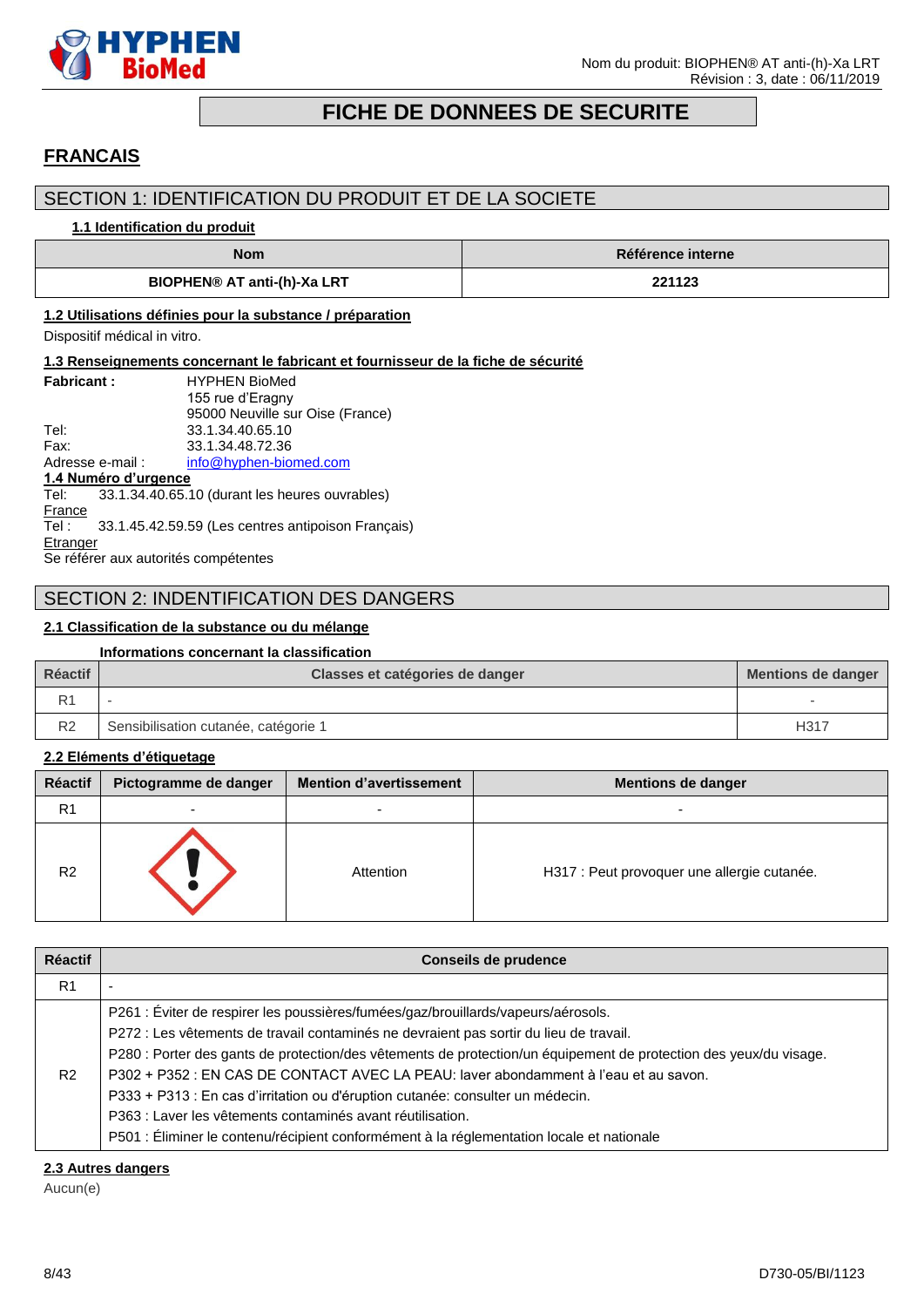

### SECTION 3: COMPOSITION / INFORMATIONS SUR LES COMPOSANTS

#### **3.1 Substances**

Non applicable, le produit n'est pas une substance.

#### **3.2 Mélanges**

#### **Composés dangereux**

| <b>Réactif</b> | Nom des composants                                                                            | CAS/EC/<br><b>REACH</b> | Classification 1272/2008<br>(CLP) de la substance | <b>Concentration</b> |
|----------------|-----------------------------------------------------------------------------------------------|-------------------------|---------------------------------------------------|----------------------|
| R <sub>1</sub> |                                                                                               |                         |                                                   |                      |
| R <sub>2</sub> | Mixture of 5-Chloro-2-methyl-4-isothiazolin-3-<br>one and 2-Methyl-2H -isothiazol-3-one (3:1) | 55965-84-9              | H301, H311, H331, H314,<br>H317, H410             | $< 0.06\%$           |

#### **3.3 Autres informations**

Ne pas injecter ou ingérer.

Le produit contient du matériel d'origine animale. Il doit être traité comme potentiellement infectieux. Ce produit contient du matériel d'origine humaine testé au moment de la donation et qui s'est avéré non réactif vis-à-vis des anticorps anti-VIH, des antigènes de surface du virus de l'hépatite B et des anticorps anti-VHC. Comme pour tous les échantillons d'origine humaine, ce produit doit être traité suivant des procédures de laboratoire appropriées pour réduire au minimum le risque de transmission de maladies infectieuses.

### SECTION 4: PREMIERS SECOURS

#### **4.1 Description des premiers secours**

#### **Informations générales**

En cas de doute ou si des symptômes se déclarent, demander conseil à un médecin (lui présenter cette fiche de données de sécurité). Si la victime est inconsciente, ne rien lui faire ingurgiter. Ne pas laisser la victime sans surveillance.

#### **Après inhalation**

En cas d'inhalation, transporter la victime à l'air libre, la garder au chaud et au repos. En cas d'irritation des voies respiratoires, consulter un médecin.

#### **Après contact cutanée**

Après un contact avec la peau, se laver immédiatement et abondamment avec de l'eau et du savon. Enlever immédiatement les vêtements et les chaussures souillés, imprégnés, les nettoyer soigneusement avant de les porter à nouveau. En cas de réactions cutanées, consulter un médecin

#### **Après contact oculaire**

En cas de contact avec les yeux, rincer immédiatement et abondamment à l'eau courante en maintenant les paupières écartées pendant 15 minutes. Protéger l'œil non blessé, enlever les lentilles de contact si la victime en porte et si elles peuvent être enlevées facilement, continuer à rincer. Consulter un ophtalmologiste.

#### **Après ingestion**

En cas d'ingestion, appeler immédiatement un médecin. Ne pas faire vomir. Ne rien donner à boire ou à manger.

#### **4.2 Principaux symptômes et effets, aigus et différés**

Données non disponibles

### **4.3 Indication des éventuels soins médicaux immédiats et traitements particuliers nécessaires**

Données non disponibles

# SECTION 5: MESURES DE LUTTE CONTRE L'INCENDIE

### **5.1 Moyens d'extinction**

### **Moyen d'extinction approprié**

Produit non combustible en lui même; adapter les mesures d'extinction d'incendie dans les zones environnantes.

### **Moyen d'extinction non approprié**

Jet d'eau

### **5.2 Procédures particulières de lutte anti-incendie**

En cas d'incendie, les substances suivantes peuvent être utilisées: dioxyde de carbone (CO2), le monoxyde de carbone (CO).

### **5.3 Conseils pour les pompiers**

En cas d'incendie, utiliser un appareil respiratoire autonome et porter un vêtement de protection.

Ne pas évacuer les eaux d'extinction dans les canalisations publiques ni dans les plans d'eau. Ne pas inhaler les gaz d'explosion et d'incendie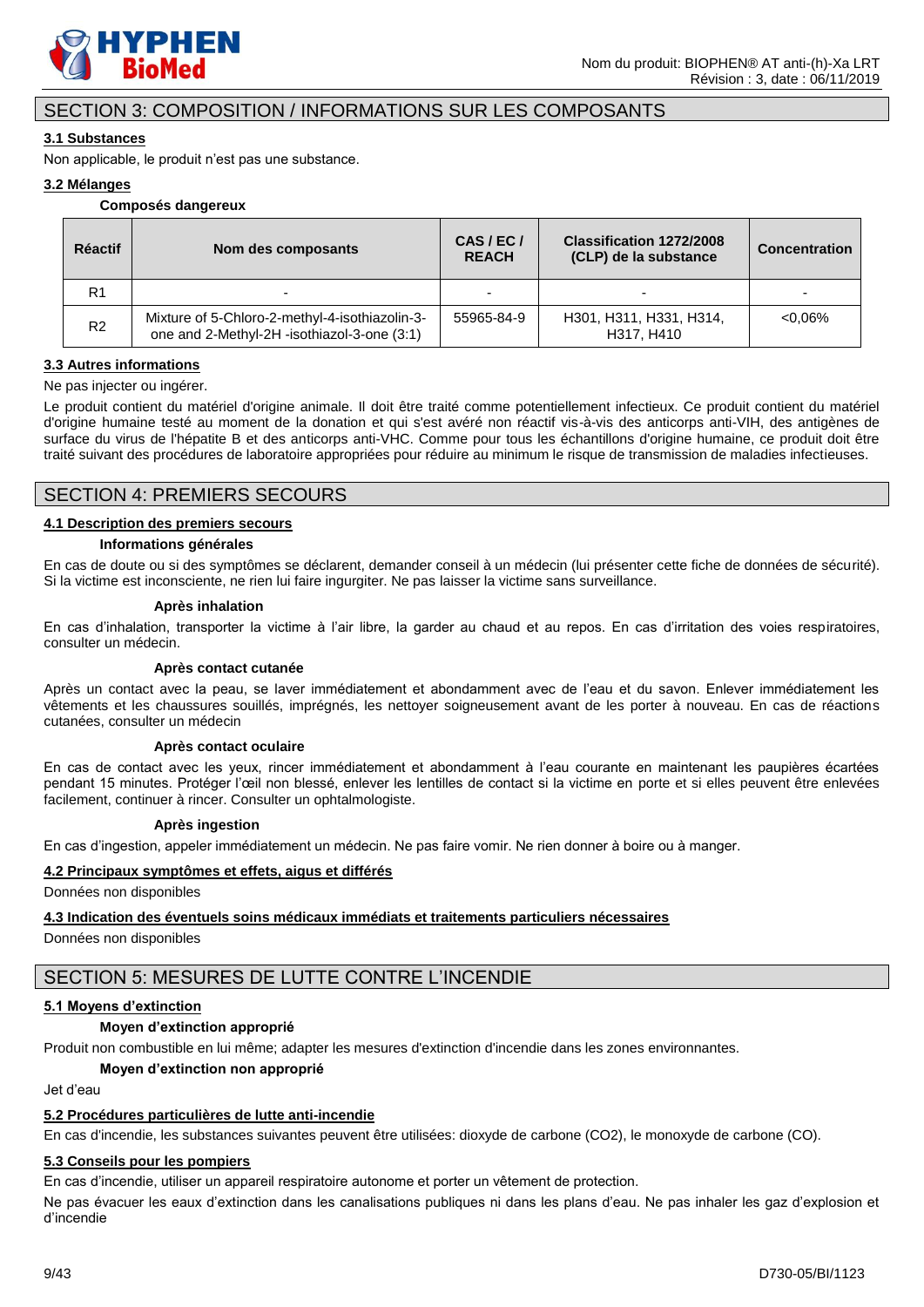

### SECTION 6: MESURES A PRENDRE EN CAS DE REJET ACCIDENTEL

#### **6.1 Protections individuelles, Equipement de protection et procédures d'urgence**

Se référer aux mesures de protection énumérées dans les rubriques 7 et 8. Eviter le contact avec la peau, les yeux et les vêtements. Eviter la formation de poussières. Eviter de respirer les vapeurs, les brouillards ou les gaz.

#### **6.2 Précautions pour l'environnement**

Eviter un déversement ou une fuite supplémentaire (si cela est possible et sans danger). Empêcher le produit de pénétrer dans les égouts. Tout déversement dans l'environnement doit être évité.

#### **6.3 Méthodes et matériel de confinement et de nettoyage**

Ne jamais remettre de la matière déversée dans les récipients d'origine en vue d'un recyclage. Ramasser avec un produit absorbant. Nettoyer soigneusement les surfaces et les objets souillés en se conformant aux règlementations relatives à l'environnement. Conserver dans des récipients adaptés et fermés pour l'élimination.

### SECTION 7: MANIPULATION ET STOCKAGE

#### **7.1 Précaution pour manipuler sans danger**

#### **Conseils sur la manipulation sans dangers**

Minimiser les risques dus à la manipulation du produit par des mesures de sécurité et de prévention appropriées. Les processus (modes opératoires) doivent être conçus de façon à empêcher la libération de matières dangereuses ou un contact avec la peau en conformité avec les règles de l'art.

#### **Mesures de protection et d'hygiène générales**

Ne pas fumer, ne pas manger ni boire pendant le temps de travail. Tenir à l'écart des aliments, des boissons, des aliments pour les animaux. Après le travail et avant les pauses, se laver les mains et le visage. Ne pas inhaler les vapeurs. Eviter le contact avec les yeux et la peau. Enlever immédiatement tout vêtement souillé ou éclaboussé.

#### **Indications pour la protection contre l'incendie et l'explosion**

Pas de mesures spéciales nécessaires.

#### **7.2 Conditions de stockage incluant les incompatibilités**

#### **Mesures techniques et conditions de stockage**

Conserver les récipients hermétiquement fermés dans un endroit frais et bien ventilé.

#### **Matières incompatibles**

Pas de données disponibles

#### **Température de stockage recommandée**

Valeurs : 2 - 8 ° C

#### **Exigences concernant les lieux et containeurs de stockages**

Les emballages entamés doivent être refermés soigneusement et maintenus en position verticale afin d'éviter les fuites.

#### **7.3 Utilisations particulières**

Hormis les utilisations mentionnées à la section 1.2, aucune autre utilisation spécifique n'est prévue.

### SECTION 8 : CONTROLE DE L'EXPOSITION / PROTECTION INDIVIDUELLE

#### **8.1 Valeurs limites d'exposition**

#### **Valeurs limites d'exposition professionnelles**

Données non disponibles

#### **Valeurs limites biologiques**

Données non disponibles

#### **8.2 Contrôle de l'exposition**

#### **Contrôles techniques appropriés**

Les mesures techniques et l'application des méthodes de travail adéquates ont priorité sur l'utilisation d'équipements de protection individuelle. Respecter les pratiques générales d'hygiène industrielle.

#### **Equipement de protection individuel**

Lors de la manipulation des produits, porter exclusivement des vêtements de protection appropriés qui respectent les règlementations en vigueur.

#### **Protection respiratoire**

Priviléfier le travail sous hotte aspirante. utiliser des masques de protection type N95 (US) ou de type P1 (EN 143). Utiliser du matériel testé et approuvé par des normes telles que NIOSH (US) ou CEN (EU).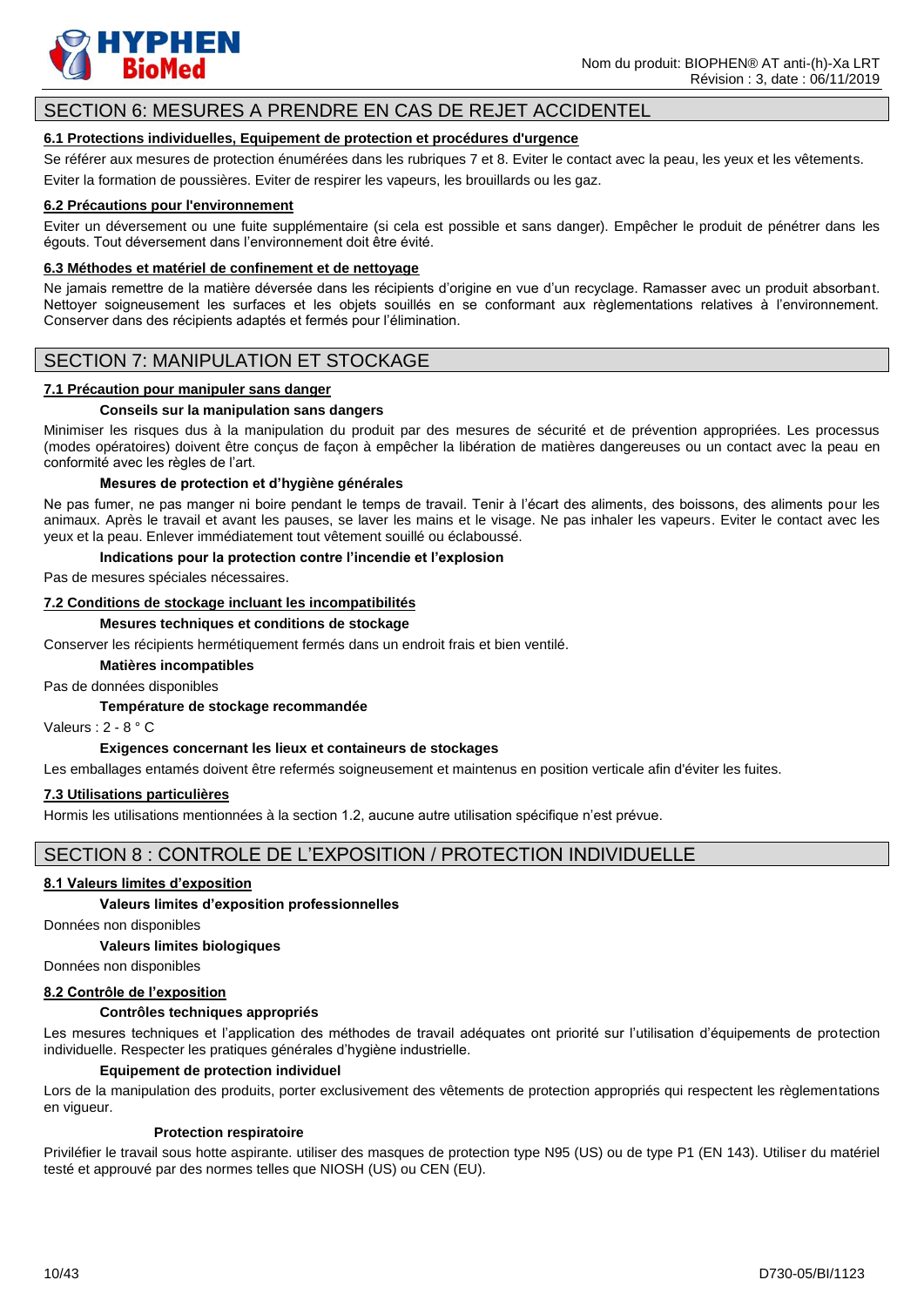

#### **Protection des mains et cutanée**

Manipuler avec des gants. Les gants doivent être contrôlés avant l'utilisation. Utiliser une technique de retrait appropriée afin d'éviter que la peau entre en contact avec le produit (par exemple : sans toucher la surface extérieur du gant). Jeter les gants contaminés après l'utilisation conformément aux lois en vigueur et aux bonnes pratiques de laboratoire. Laver et sécher les mains.

Les gants de protection sélectionnés doivent satisfaire aux standards EN374.

Les gants de protection doivent être remplacés immédiatement s'ils sont physiquement endommagés ou usés.

#### **Protection des yeux et du visage**

Utiliser un équipement de protection des yeux et du visage testé et approuvé selon les normes gouvernementales en vigueur, telles que NIOSH (US) et EN 166 (EU).

#### **Protection du corps**

Choisir une protection corporelle en relation avec le type, la concentration et les quantités de produits mis en œuvre.

#### **Autres protections**

Données non disponibles

#### **Contrôles concernant l'exposition environnementale**

Eviter un déversement ou une fuite supplémentaire (si cela est possible et sans danger). Empêcher le produit de pénétrer dans les égouts. Tout déversement dans l'environnement doit être évité.

### SECTION 9 : PROPRIETES PHYSIQUES ET CHIMIQUES

#### **9.1 Informations sur les propriétés physico-chimiques de bases**

| Propriété                                  | R <sub>1</sub> | R <sub>2</sub> |
|--------------------------------------------|----------------|----------------|
| <b>Aspect</b>                              | Liquide        | Liquide        |
| <b>Couleur</b>                             | Incolore       | Incolore       |
| <b>Odeur</b>                               | <b>ND</b>      | <b>ND</b>      |
| Valeur du pH                               | <b>ND</b>      | <b>ND</b>      |
| Point d'ébullition                         | <b>ND</b>      | <b>ND</b>      |
| Point d'éclair                             | <b>ND</b>      | <b>ND</b>      |
| Inflammabilité (solide, gaz)               | <b>ND</b>      | <b>ND</b>      |
| Point de fusion                            | <b>ND</b>      | <b>ND</b>      |
| Point de décomposition                     | <b>ND</b>      | <b>ND</b>      |
| <b>Point d'inflammation</b>                | <b>ND</b>      | <b>ND</b>      |
| Température d'Auto-inflammation            | <b>ND</b>      | <b>ND</b>      |
| Propriétés d'oxydation                     | <b>ND</b>      | <b>ND</b>      |
| Propriétés d'explosion                     | <b>ND</b>      | <b>ND</b>      |
| Basse inflammabilité ou limite d'explosion | <b>ND</b>      | <b>ND</b>      |
| Haute inflammabilité ou limite d'explosion | <b>ND</b>      | <b>ND</b>      |
| Pression de vapeur                         | <b>ND</b>      | <b>ND</b>      |
| Densité relative                           | <b>ND</b>      | <b>ND</b>      |
| Solubilité dans l'eau                      | <b>ND</b>      | <b>ND</b>      |
| <b>Autres solubilités</b>                  | <b>ND</b>      | <b>ND</b>      |
| Coefficient de partition: n-octano/eau     | <b>ND</b>      | <b>ND</b>      |
| <b>Viscosité</b>                           | <b>ND</b>      | <b>ND</b>      |
| Densité de vapeur                          | <b>ND</b>      | <b>ND</b>      |
| Taux d'évaporation                         | <b>ND</b>      | <b>ND</b>      |

ND : Données Non Disponible

#### **9.2 Autres informations**

Données non disponibles

### SECTION 10: STABILITE ET REACTIVITE

#### **10.1 Réactivité**

Pas de réaction dangereuse si le produit est utilisé conformément au mode d'emploi.

#### **10.2 Stabilité chimique**

La préparation est stable si les conditions de manipulation et de stockage recommandées dans la section 7 sont appliquées.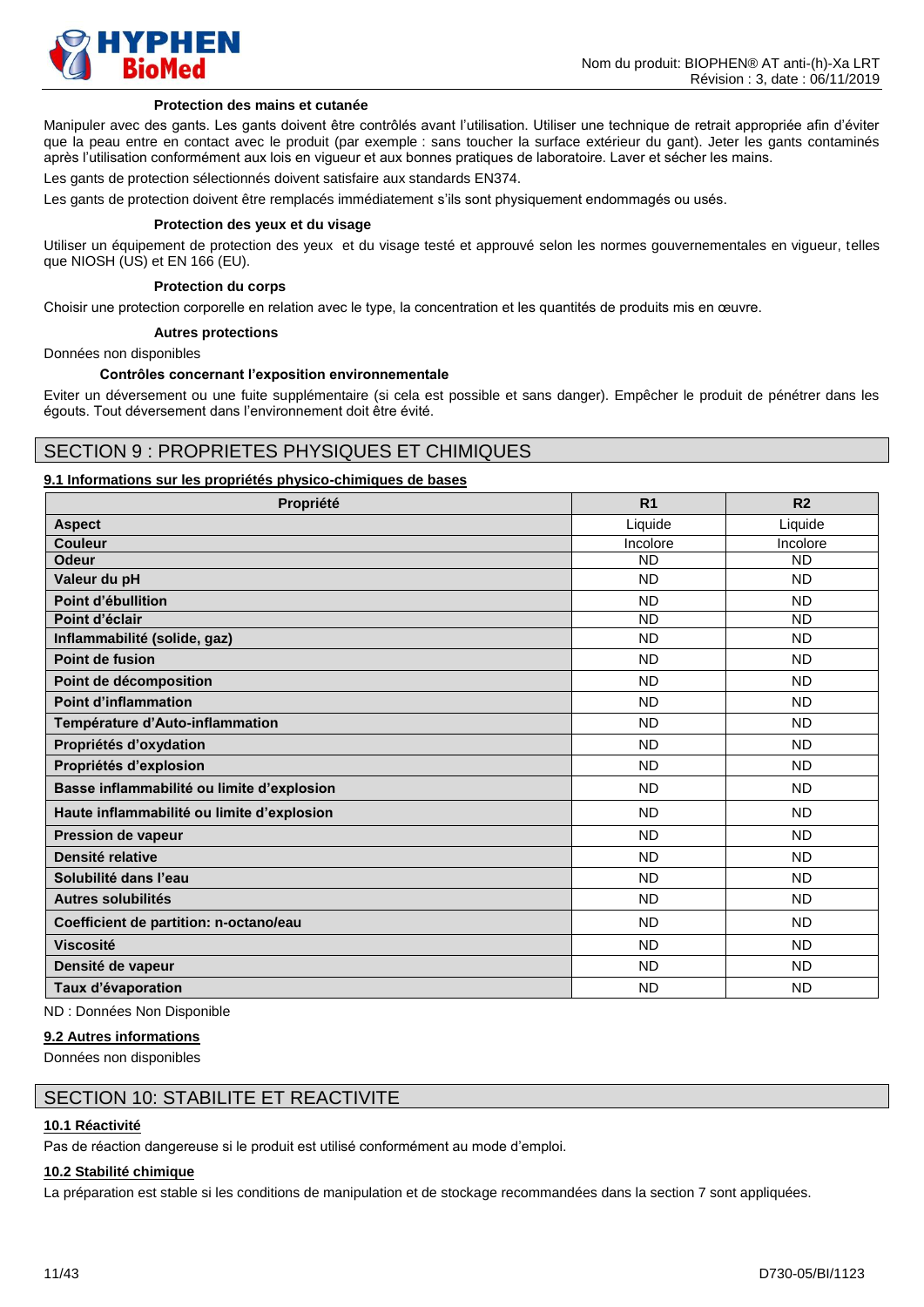

#### **10.3 Réaction dangereuse potentielle**

#### **10.4 Conditions à éviter**

Néant si utilisation appropriée.

#### **10.5 Matériels incompatibles**

Données non connues

#### **10.6 Produits de décompositions dangereux**

Néant si utilisation appropriée.

### SECTION 11: INFORMATIONS TOXICOLOGIQUES

#### **11.1 Informations sur les effets toxiques**

| <b>Effets</b>                                                                                                               | R <sub>1</sub> | R <sub>2</sub> |
|-----------------------------------------------------------------------------------------------------------------------------|----------------|----------------|
| Toxicité orale aiguë                                                                                                        | <b>ND</b>      | <b>ND</b>      |
| Toxicité cutanée aiguë                                                                                                      | ND.            | ND.            |
| Toxicité aiguë par inhalation                                                                                               | <b>ND</b>      | ND.            |
| <b>Corrosion/Irritation cutanée</b>                                                                                         | <b>ND</b>      | <b>ND</b>      |
| Lésion/irritation oculaire                                                                                                  | <b>ND</b>      | <b>ND</b>      |
| Sensibilisation respiratoire et cutanée                                                                                     | <b>ND</b>      | Catégorie 1    |
| Mutagénicité sur les cellules germinales                                                                                    | <b>ND</b>      | <b>ND</b>      |
| Cancérogénicité                                                                                                             | <b>ND</b>      | <b>ND</b>      |
| Toxicité sur la reproduction                                                                                                | <b>ND</b>      | <b>ND</b>      |
| Toxique pour certains organes cibles :<br><b>Exposition unique</b><br><b>Exposition répétée</b><br>$\overline{\phantom{a}}$ | <b>ND</b>      | <b>ND</b>      |
| Risque d'aspiration                                                                                                         | <b>ND</b>      | <b>ND</b>      |

ND : Données Non Disponible

### SECTION 12 : INFORMATIONS ECOLOGIQUES

#### **12.1 Ecotoxicité**

| <b>Toxicité</b>                                                                   | R <sub>1</sub> | R <sub>2</sub> |
|-----------------------------------------------------------------------------------|----------------|----------------|
| Toxicité sur les poissons                                                         |                |                |
| Aiguë<br>$\overline{\phantom{a}}$<br><b>Chronique</b><br>$\overline{\phantom{a}}$ | <b>ND</b>      | <b>ND</b>      |
| Toxicité sur les daphnies                                                         |                |                |
| Aiguë<br>$\overline{\phantom{a}}$                                                 | <b>ND</b>      | <b>ND</b>      |
| <b>Chronique</b><br>$\overline{\phantom{a}}$                                      |                |                |
| Toxicité sur les algues<br>Aiguë<br>$\overline{\phantom{a}}$                      | <b>ND</b>      | <b>ND</b>      |
| <b>Chronique</b><br>$\blacksquare$                                                |                |                |
| Toxicité sur bactéries                                                            |                |                |
| Aiguë<br><b>Chronique</b>                                                         | <b>ND</b>      | <b>ND</b>      |

ND : Données Non Disponible

#### **12.2 Mobilité dans les sols**

Données non disponibles

#### **12.3 Persistance et dégradabilité**

Données non disponibles

#### **12.4 Bioaccumulation potentielle**

Données non disponibles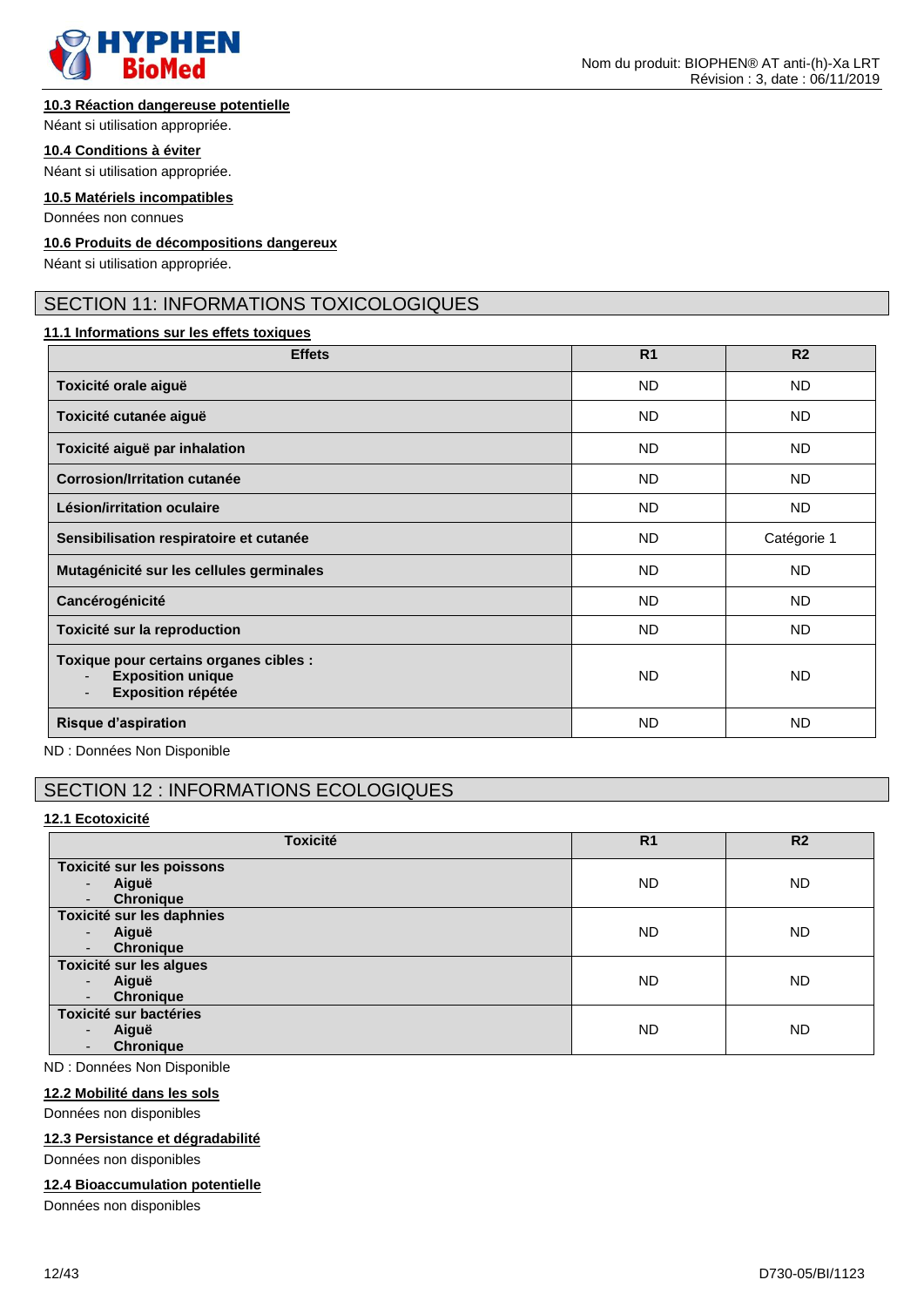

#### **12.5 Résultats d'évaluation des PBT et vPvB**

| <b>Evaluation</b> | D.<br>.   | D <sup>e</sup><br>n4 |
|-------------------|-----------|----------------------|
| <b>PBT</b>        | <b>ND</b> | <b>ND</b>            |
| vPvB              | <b>ND</b> | ΝD                   |

ND : Données Non Disponible

#### **12.6 Autres effets nocifs**

Données Non Disponible

### **12.7 Autre information**

Ne pas verser le produit dans l'environnement.

### SECTION 13: CONSIDERATIONS RELATIVES A L'ELIMINATION

#### **13.1 Méthode de traitement des déchets**

#### **Produit**

Eliminer les déchets selon les règlementations nationales en vigueurs et en accord avec les services environnementaux. L'attribution d'un numéro de code de déchet doit être effectuée en accord avec le service régional d'élimination des déchets.

#### **Emballage**

Les résidus doivent être retirés des emballages. Les emballages vides et les emballages contenant encore des résidus doivent être éliminés en accord avec le service régional d'élimination des déchets.

#### SECTION 14: INFORMATIONS RELATIVES AU TRANSPORT

Le produit n'est pas un produit dangereux selon les règlementations relatives au transport (ADR, RID, IATA, IMDG).

### SECTION 15: INFORMATIONS REGLEMENTAIRES

#### **15.1 Règlementations / législation particulières a la substance ou mélange de sécurité, de sante et d'environnement**

Cette fiche de sécurité est conforme aux exigences décrites dans les règlements (CE) no 1907/2006 (REACH) et 1272/2008 (CLP).

### **15.2 Évaluation de la sécurité chimique**

Pas de données disponibles.

### SECTION 16: AUTRES DONNEES

### **16.1 Sources des données utilisées pour l'établissement de la fiche**

Règlement (CE) no 1907/2006 (REACH), 1272/2008 (CLP) dans se version actuellement en vigueur.

Règlements relatifs aux transports d'après ADR, RID, IATA, IMDG dans leurs versions respectives actuellement en vigueur.

Les sources de données évaluées pour la détermination des données physiques, toxicologiques et éco-toxicologiques sont indiquées dans les sections respectives.

Ces indications sont fondées sur l'état actuel de nos connaissances, mais ne constituent pas une garantie quant aux propriétés du produit et ne donnent pas lieu à un rapport juridique.

HYPHEN BIOMED et ses agents/distributeurs déclarés ou contractants OEM ne sauraient être tenus pour responsables d'un dommage éventuel résultant de ou du contact d'un réactif inclus dans le coffret.

#### **16.2 Abréviations**

ADR : Accord européen relatif au transport international des marchandises dangereuses par route

CLP : Règlement européen relatif à la classification, à l'étiquetage et à l'emballage des substances chimiques et des mélanges CMR : Cancérogène, Mutagène et Reprotoxique

IATA-DGR : Association internationale du transport aérien - Réglementation pour le transport des marchandises dangereuses

IMDG : Code maritime international des marchandises dangereuses

NIOSH : Institut national pour la sécurité et la santé au travail (agence fédérale américaine)

PBT : Persistant, Bio-accumulatif et Toxique

REACH : Règlement européen relatif à l'enregistrement, évaluation et autorisation des produits chimiques

RID : Règlement concernant le transport international ferroviaire des marchandises dangereuses sur le continent européen

vPvB : very Persistent and very Bioaccumulative (Très Persistant, Très Bio-accumulatif)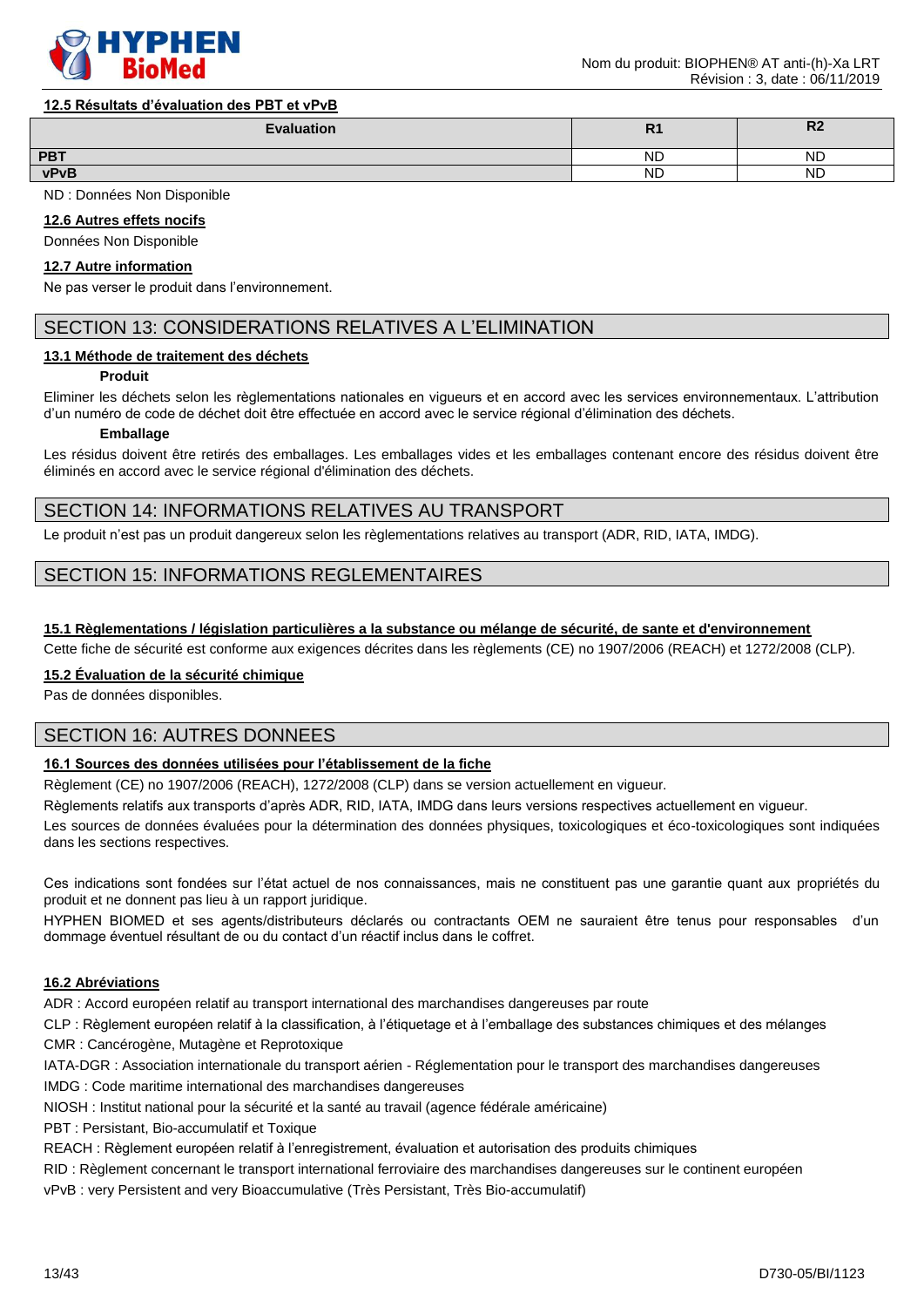

# **FICHA DE DATOS DE SEGURIDAD**

# <span id="page-13-0"></span>**ESPAÑOL**

### SECCIÓN 1: IDENTIFICACIÓN DEL PRODUCTO Y DE LA EMPRESA

#### **1.1 Identificación del producto**

| <b>Nombre</b>                      | <b>Referencia</b> |
|------------------------------------|-------------------|
| <b>BIOPHEN® AT anti-(h)-Xa LRT</b> | 221123            |

### **1.2 Uso/aplicación y usos desaconsejados**

Producto sanitario para utilización in vitro

#### **1.3 Datos sobre el fabricante y proveedor de la ficha de seguridad**

| <b>Fabricante:</b>        | <b>HYPHEN BioMed</b>                                                               |  |  |
|---------------------------|------------------------------------------------------------------------------------|--|--|
|                           | 155 rue d'Eragny                                                                   |  |  |
|                           | 95000 Neuville sur Oise (Francia)                                                  |  |  |
| Tel.:                     | 33.1.34.40.65.10                                                                   |  |  |
| Fax:                      | 33.1.34.48.72.36                                                                   |  |  |
|                           | Dirección de correo electrónico: info@hyphen-biomed.com                            |  |  |
| 1.4 Teléfono de urgencias |                                                                                    |  |  |
|                           | Tel.: 33.1.34.40.65.10 (Este número solamente está disponible en horas de oficina) |  |  |
| Francia                   |                                                                                    |  |  |
| Tel.∶                     | 33.1.45.42.59.59 (central de información toxicológica en Francia)                  |  |  |
| Extranjero                |                                                                                    |  |  |
|                           | Dirigirse al(a los) organismo(s) competente(s)                                     |  |  |

### SECCIÓN 2: IDENTIFICACIÓN DE LOS PELIGROS

### **2.1 Clasificación de la sustancia o de la mezcla**

#### **Información referente a la clasificación**

| <b>Reactivo</b> | Clases de peligro / categorías       | Indicaciones de peligro |
|-----------------|--------------------------------------|-------------------------|
|                 |                                      | -                       |
| R <sub>2</sub>  | Sensibilización cutánea, categoría 1 | H317                    |

#### **2.2 Elementos de etiquetado**

| <b>Reactivo</b> | Pictogramas de peligro   | Palabras de<br>advertencia | Indicaciones de peligro                                 |
|-----------------|--------------------------|----------------------------|---------------------------------------------------------|
| R <sub>1</sub>  | $\overline{\phantom{0}}$ | $\overline{\phantom{0}}$   | $\overline{\phantom{a}}$                                |
| R <sub>2</sub>  |                          | Atención                   | H317 : Puede provocar una reacción alérgica en la piel. |

| <b>Reactivo</b> | Consejos de prudencia                                                                                                                                                                                                                                                                                                                                                                                                                                                                                                                                                                      |
|-----------------|--------------------------------------------------------------------------------------------------------------------------------------------------------------------------------------------------------------------------------------------------------------------------------------------------------------------------------------------------------------------------------------------------------------------------------------------------------------------------------------------------------------------------------------------------------------------------------------------|
| R <sub>1</sub>  | -                                                                                                                                                                                                                                                                                                                                                                                                                                                                                                                                                                                          |
| R <sub>2</sub>  | P261 : Evitar respirar el polvo/el humo/el gas/la niebla/los vapores/el aerosol.<br>P272 : Las prendas de trabajo contaminadas no podrán sacarse del lugar de trabajo<br>P280 : Llevar guantes/prendas/gafas/máscara de protección.<br>P302 + P352 : EN CASO DE CONTACTO CON LA PIEL: Lavar con agua y jabón abundantes.<br>P333 + P313 : En caso de irritación o erupción cutánea: Consultar a un médico.<br>P363 : Lavar las prendas contaminadas antes de volver a usarlas.<br>P501 : Eliminar el contenido/el recipiente acuerdo con el organismo regional encargado de la eliminación |

#### **2.3 Otros peligros**

Ninguno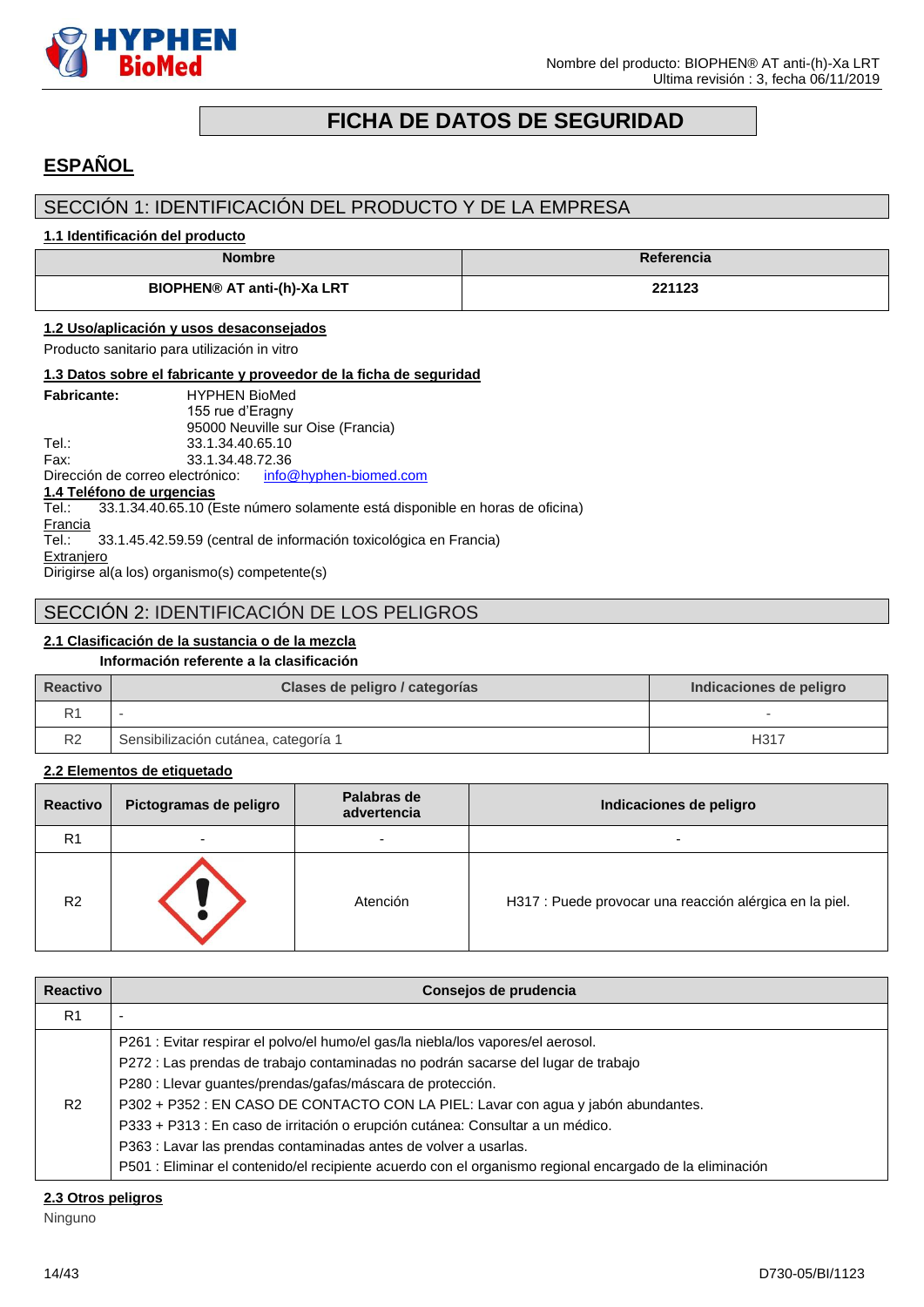

### SECCIÓN 3: COMPOSICIÓN / INFORMACIÓN SOBRE LOS COMPONENTES

### **3.1 Sustancias**

No aplicable. El producto no es una sustancia.

#### **3.2 Mezclas**

**Compuestos peligrosos**

| <b>Reactivo</b> | Denominación de los componentes                                                               | CAS/CE/<br><b>REACH</b> | Clasificación de la sustancia<br>conforme a 1272/2008 (CLP) | <b>Concentración</b> |
|-----------------|-----------------------------------------------------------------------------------------------|-------------------------|-------------------------------------------------------------|----------------------|
| R <sub>1</sub>  |                                                                                               |                         |                                                             |                      |
| R <sub>2</sub>  | Mixture of 5-Chloro-2-methyl-4-isothiazolin-3-<br>one and 2-Methyl-2H -isothiazol-3-one (3:1) | 55965-84-9              | H301, H311, H331, H314,<br>H317, H410                       | $< 0.06\%$           |

#### **3.3 Otros datos**

No inyectar ni ingerir.

El producto contiene material de origen animal y debe ser manipulado como potencialmente patógeno. El producto contiene material de origen humano que ha sido analizado en el momento de la donación y que fue encontrado como no reactivo por lo que respecta a los anticuerpos contra VIH, antígenos de superficie de la hepatitis B y virus de la hepatitis C (VHC). Al igual que en todas las muestras de origen humano, este producto debe manipularse utilizando procedimientos de laboratorio apropiados para minimizar un peligro de transmisión de posibles infecciones.

### SECCIÓN 4: PRIMEROS AUXILIOS

#### **4.1 Descripción de los primeros auxilios**

#### **Información general**

Si aparecen síntomas o en casos de duda, consultar al médico (Mostrar la ficha de datos de seguridad). No administrar nunca algo por la boca a una persona inconsciente. Atender a la persona afectada y no dejarla sin vigilancia.

#### **Tras una inhalación**

EN CASO DE INHALACIÓN: Llevar a la persona al aire fresco. Colocar al afectado en posición de descanso y mantenerlo caliente. En caso de irritación de las vías respiratorias, consultar a un médico.

#### **Tras un contacto cutáneo**

EN CASO DE CONTACTO CON LA PIEL: Lavar inmediatamente con abundante agua y jabón. Quitarse inmediatamente todas las prendas de ropa manchadas o empapadas. Lavar a fondo la ropa antes de volver a usarla. En caso de reacciones cutáneas, consultar al médico.

#### **Tras un contacto ocular**

EN CASO DE CONTACTO CON LOS OJOS: Enjuagar inmediatamente durante 15 minutos bajo un chorro de agua, con el párpado bien abierto, protegiendo el ojo sano. A ser posible retirar las lentes de contacto eventualmente presentes. Seguir enjuagando. Acudir a un oculista.

#### **Tras una ingestión**

EN CASO DE INGESTIÓN, solicitar atención médica inmediatamente. No inducir al vómito. No suministrar nunca nada por la boca a una persona inconsciente.

#### **4.2 Principales síntomas y efectos, agudos y retardados**

Datos no disponibles.

#### **4.3 Indicación de posibles cuidados médicos inmediatos y de tratamientos especiales necesarios**

Datos no disponibles.

### SECCIÓN 5: MEDIDAS DE LUCHA CONTRA INCENDIOS

### **5.1 Medios de extinción**

#### **Medios de extinción adecuados**

Producto no combustible en sí mismo; adaptar las medidas de extinción de incendios en las zonas circundantes.

#### **Medios de extinción inadecuados**

Chorro de agua pleno

#### **5.2 Procedimientos especiales de lucha contra incendios**

En caso de incendio se pueden utilizar las siguientes sustancias: dióxido de carbono (CO2) y monóxido de carbono (CO).

#### **5.3 Recomendaciones para los bomberos**

En caso de incendio: Llevar protección respiratoria independiente del entorno y ropa de protección.

El agua de extinción no se debe verter al alcantarillado o a las aguas de escorrentía. No inhalar los gases de explosión o de incendio.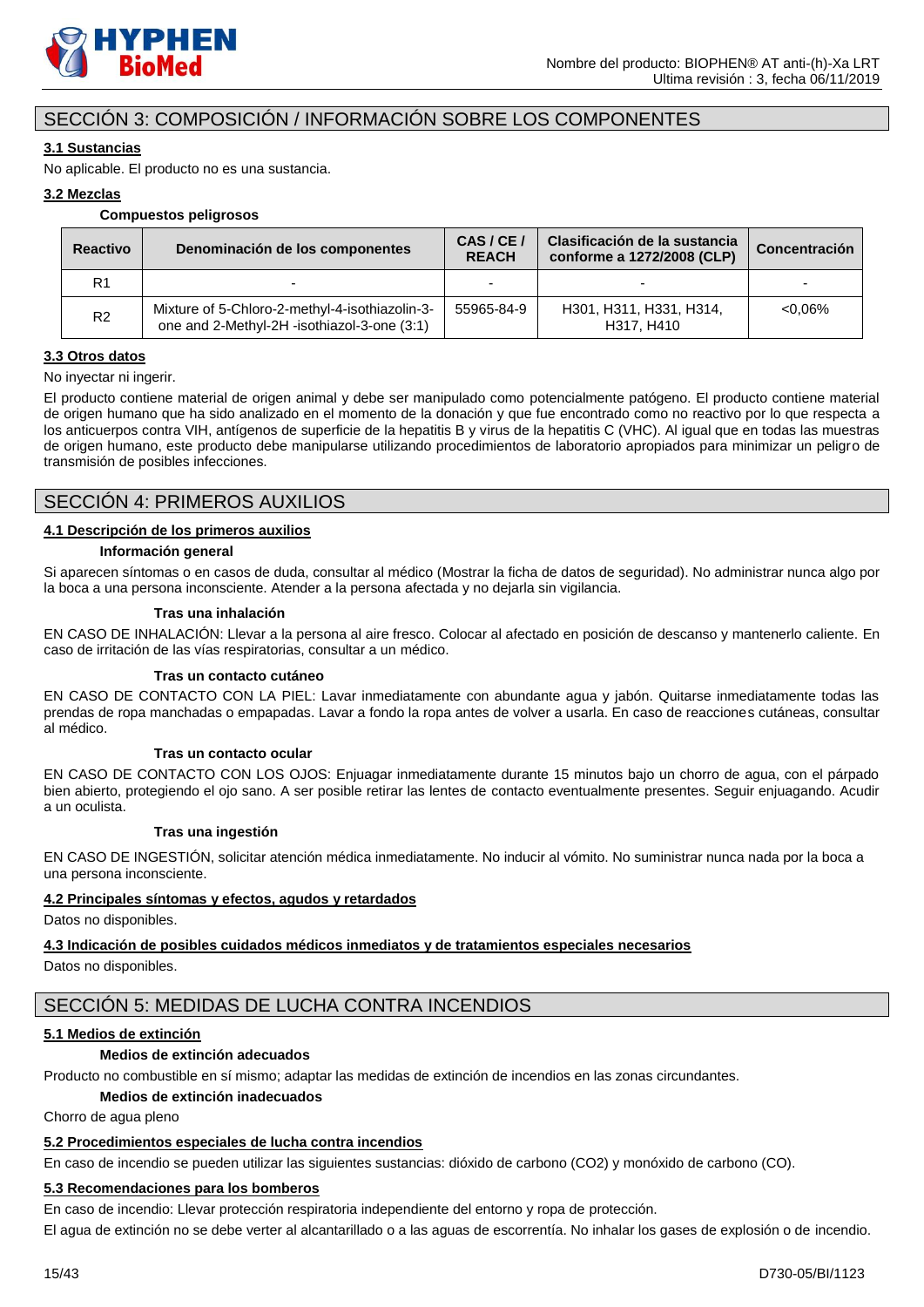

### SECCIÓN 6: MEDIDAS EN CASO DE LIBERACIÓN ACCIDENTAL

#### **6.1 Protecciones personales, equipos de protección y procedimientos de emergencia**

Atender a las medidas de protección recogidas en las secciones 7 y 8. Evitar el contacto con la piel, los ojos y las ropa. Evitar la formación de polvo. No inhalar el vapor/niebla/gas.

#### **6.2 Precauciones ambientales**

Impedir la propagación y el derrame del material liberado, si es posible hacerlo sin peligro. No verter en las aguas residuales. Evítese su liberación al entorno.

#### **6.3 Métodos y material de contención y de limpieza**

No verter el producto derramado en su envase original con la finalidad de una reutilización. Recoger el producto derramado con material absorbente. Limpiar especialmente a fondo las superficies y objetos ensuciados cumpliendo todas las disposiciones legales relevantes para el medio ambiente. Guardar en contenedores cerrados y adecuados y llevarlos para su eliminación.

### SECCIÓN 7: MANIPULACIÓN Y ALMACENAMIENTO

#### **7.1 Precauciones para una manipulación segura**

#### **Recomendaciones sobre la manipulación segura**

El riesgo en el manejo con el producto debe reducirse a un grado mínimo mediante la aplicación de medidas preventivas y de protección. Configurar los procedimientos de trabajo, en la medida en que sea posible según el estado de la técnica, de manera que no se liberen sustancias peligrosas y que pueda excluirse un contacto con la piel.

#### **Medidas generales de protección y de higiene**

No comer, beber ni fumar durante el trabajo. Mantenerse alejado de alimentos, bebidas y comida para animales. Lavarse las manos y la piel antes de las pausas y después del trabajo. No inhalar los vapores. Evitar todo contacto de los ojos con pequeñas porciones de piel. Quitar inmediatamente cualquier ropa manchada o salpicada.

#### **Indicaciones para la protección contra incendios y explosiones.**

No existen medidas especiales necesarias.

#### **7.2 Condiciones de almacenamiento incluidas las incompatibilidades**

#### **Medidas técnicas y condiciones de almacenamiento**

Mantener los recipientes herméticamente cerrados y guardarlos en lugar fresco y bien ventilado.

**Materiales incompatibles**

#### Datos no disponibles

#### **Temperatura de almacenamiento recomendada**

Valor: 2 - 8 ° C

#### **Exigencias relativas a los lugares y contenedores de almacenamiento**

Los envases abiertos deben cerrarse perfectamente y mantenerlos en posición vertical para evitar derrames.

#### **7.3 Aplicaciones finales específicas**

Con excepción de los usos mencionados en la sección 1.2, no hay previstas otras aplicaciones específicas.

### SECCIÓN 8: CONTROL DE LA EXPOSICIÓN / PROTECCIÓN INDIVIDUAL

#### **8.1 Parámetros de control**

### **Valores límite de exposición profesional**

Datos no disponibles.

#### **Valores límite biológicos**

Datos no disponibles.

#### **8.2 Control de la exposición**

#### **Controles técnicos apropiados**

Datos no disponibles.

#### **Equipo de protección individual**

Durante la manipulación de los productos llevar exclusivamente la ropa de protección correspondiente conforme a las prescripciones vigentes.

#### **Protección respiratoria**

Trabajar preferentemente bajo una campana extractora. Utilizar mascarilla antipolvo tipo N95 (US) o una mascarilla de protección respiratoria con filtro P1(EN 143). Los aparatos de protección respiratoria deberán estar verificados y autorizados según los estándares estatales correspondientes como NIOHS (US) o CEN (UE).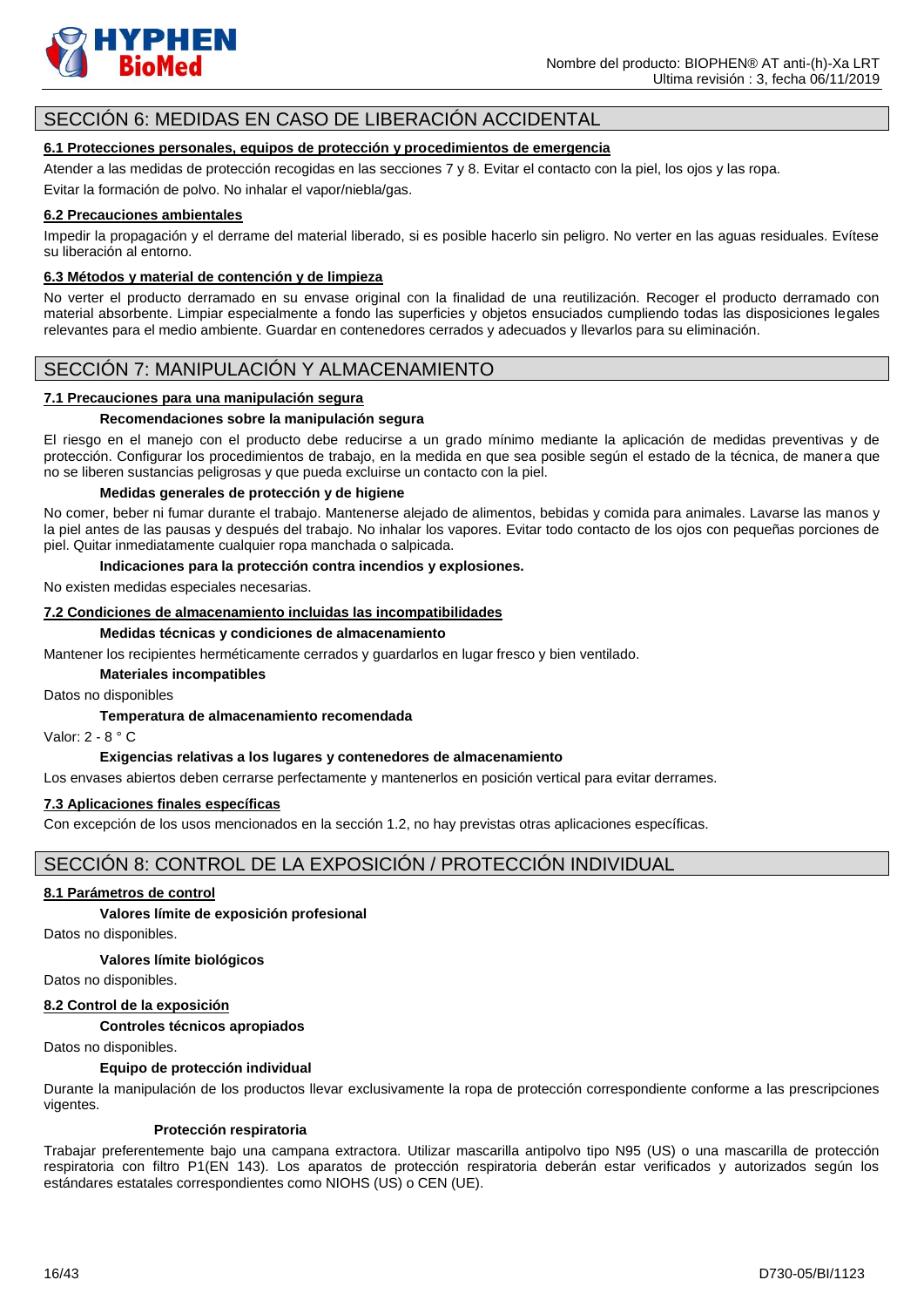

#### **Protección de las manos y protección cutánea**

Durante la manipulación utilizar guantes protectores. Comprobar la idoneidad específica de los guantes para el puesto de trabajo antes de ponérselos. Aplicar un método apropiado para quitarse los guantes protectores con el fin de evitar un contacto con la piel (por ejemplo, quitárselos sin tocar con la mano desnuda la superficie exterior contaminada). Los guantes contaminados se deberán eliminar debidamente después de llevarlos, teniendo en cuanta las disposiciones legales y a tenor de las buenas prácticas de laboratorio. Lavarse y secarse las manos..

Los guantes protectores a usar deben estar verificados y autorizados según EN374.

Los guantes de protección se deben cambiar inmediatamente si están físicamente dañados o gastados.

#### **Protección ocular y facial**

Para la protección ocular y facial llevar exclusivamente equipamiento que esté verificado y autorizado conforme a las normas vigentes como NIOSH (US) o EN 166 (UE).

#### **Protección corporal**

El tipo de equipamiento de protección deberá seleccionarse en función de la concentración y la cantidad del producto en el puesto de trabajo.

#### **Otras protecciones**

Datos no disponibles.

#### **Controles sobre la exposición ambiental**

Impedir la propagación y el derrame del material liberado, si es posible hacerlo sin peligro. No verter en las aguas residuales. Impedir la liberación en el medio ambiente.

### SECCIÓN 9: PROPIEDADES FÍSICAS Y QUÍMICAS

#### **9.1 Información sobre propiedades físicas y químicas básicas**

| Propiedad                                        | R <sub>1</sub>  | R <sub>2</sub>  |
|--------------------------------------------------|-----------------|-----------------|
| Apariencia                                       | Líquido         | Líquido         |
| Color                                            | Incoloro        | Incoloro        |
| Olor                                             | $\overline{ND}$ | $\overline{ND}$ |
| Valor del pH                                     | <b>ND</b>       | <b>ND</b>       |
| Punto de ebullición                              | $\overline{ND}$ | <b>ND</b>       |
| Punto de fusión                                  | $\overline{ND}$ | <b>ND</b>       |
| Punto de descomposición                          | <b>ND</b>       | N <sub>D</sub>  |
| Punto de ignición                                | <b>ND</b>       | <b>ND</b>       |
| Temperatura de autoignición                      | $\overline{ND}$ | <b>ND</b>       |
| Propiedades de oxidación                         | $\overline{ND}$ | $\overline{ND}$ |
| Propiedades de explosión                         | <b>ND</b>       | <b>ND</b>       |
| Inflamabilidad (sólido, gas)                     | <b>ND</b>       | <b>ND</b>       |
| Límite inferior de inflamabilidad o explosividad | $\overline{ND}$ | <b>ND</b>       |
| Límite superior de inflamabilidad o explosividad | <b>ND</b>       | <b>ND</b>       |
| Presión de vapor                                 | <b>ND</b>       | <b>ND</b>       |
| Densidad de vapor                                | <b>ND</b>       | <b>ND</b>       |
| Intervalo de evaporación                         | $\overline{ND}$ | $\overline{ND}$ |
| <b>Densidad relativa</b>                         | <b>ND</b>       | <b>ND</b>       |
| Solubilidad en agua                              | <b>ND</b>       | <b>ND</b>       |
| <b>Otras solubilidades</b>                       | $\overline{ND}$ | <b>ND</b>       |
| Coeficiente de reparto: n-octanol/agua           | <b>ND</b>       | <b>ND</b>       |
| <b>Viscosidad</b>                                | <b>ND</b>       | <b>ND</b>       |
| <b>Otros datos</b>                               | <b>ND</b>       | <b>ND</b>       |

ND : Datos no disponibles.

#### **9.2 Otra información**

Datos no disponibles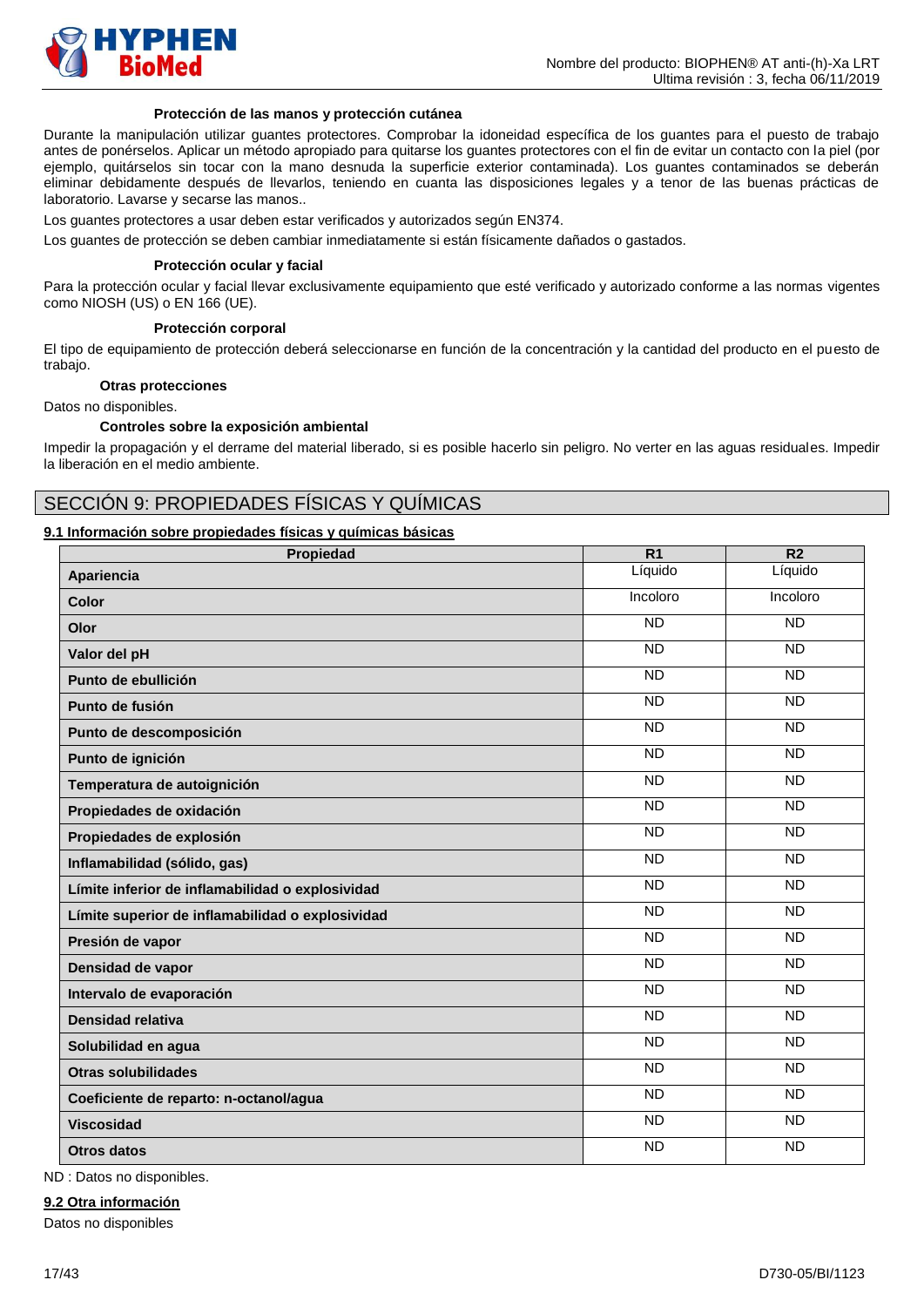

### SECCIÓN 10: ESTABILIDAD Y REACTIVIDAD

### **10.1 Reactividad**

No se producen reacciones peligrosas si se tienen en cuenta las prescripciones/indicaciones para el manejo.

### **10.2 Estabilidad química**

El preparado es estable si se manipula y almacena tal como se recomienda en la sección 7.

#### **10.3 Posibilidad de reacciones peligrosas**

Ninguna en caso de utilización conforme al uso previsto.

#### **10.4 Condiciones que deben evitarse**

Ninguna en caso de utilización conforme al uso previsto.

#### **10.5 Materiales incompatibles**

Datos no conocidos.

#### **10.7 Productos de descomposición peligrosos**

Ninguno en caso de utilización conforme al uso previsto.

### SECCIÓN 11: INFORMACIÓN TOXICOLÓGICA

### **11.1 Información sobre los efectos tóxicos**

| <b>Efectos</b>                                                                               | R <sub>1</sub> | R <sub>2</sub> |
|----------------------------------------------------------------------------------------------|----------------|----------------|
| <b>Toxicidad oral aguda</b>                                                                  | ND             | ND             |
| Toxicidad cutánea aguda                                                                      | <b>ND</b>      | ND             |
| Toxicidad aguda por inhalación                                                               | ND             | ND             |
| Irritación o corrosión cutáneas                                                              | ND.            | ND             |
| Lesiones oculares graves o irritación ocular                                                 | ND             | ND             |
| Sensibilización respiratoria y cutánea                                                       | <b>ND</b>      | categoría 1    |
| Mutagenicidad en células germinales                                                          | ND.            | <b>ND</b>      |
| Toxicidad para la reproducción                                                               | ND.            | ND             |
| Carcinogenicidad                                                                             | <b>ND</b>      | ND             |
| Toxicidad específica en determinados órganos :<br>exposición única<br>exposiciones repetidas | <b>ND</b>      | ND             |
| Peligro por aspiración                                                                       | ND.            | ND             |

ND : Datos no disponibles.

# SECCIÓN 12: INFORMACIÓN ECOLÓGICA

#### **12.1 Toxicidad**

| <b>Toxicidad</b>                    | R <sub>1</sub> | R <sub>2</sub> |
|-------------------------------------|----------------|----------------|
| <b>Toxicidad en peces</b>           |                |                |
| Aguda<br>$\overline{\phantom{a}}$   | <b>ND</b>      | <b>ND</b>      |
| Crónica<br>٠                        |                |                |
| <b>Toxicidad en dafnias</b>         |                |                |
| Aguda<br>$\overline{\phantom{a}}$   | <b>ND</b>      | <b>ND</b>      |
| Crónica<br>$\overline{\phantom{a}}$ |                |                |
| <b>Toxicidad en algas</b>           |                |                |
| Aguda<br>$\overline{\phantom{a}}$   | <b>ND</b>      | <b>ND</b>      |
| Crónica<br>٠                        |                |                |
| <b>Toxicidad en bacterias</b>       |                |                |
| Aguda<br>$\overline{\phantom{a}}$   | <b>ND</b>      | <b>ND</b>      |
| <b>Crónica</b>                      |                |                |

ND : Datos no disponibles.

#### **12.2 Persistencia y degradación**

Datos no disponibles.

#### **12.3 Potencial de bioacumulación**

Datos no disponibles.

#### **12.4 Movilidad en suelos**

Datos no disponibles.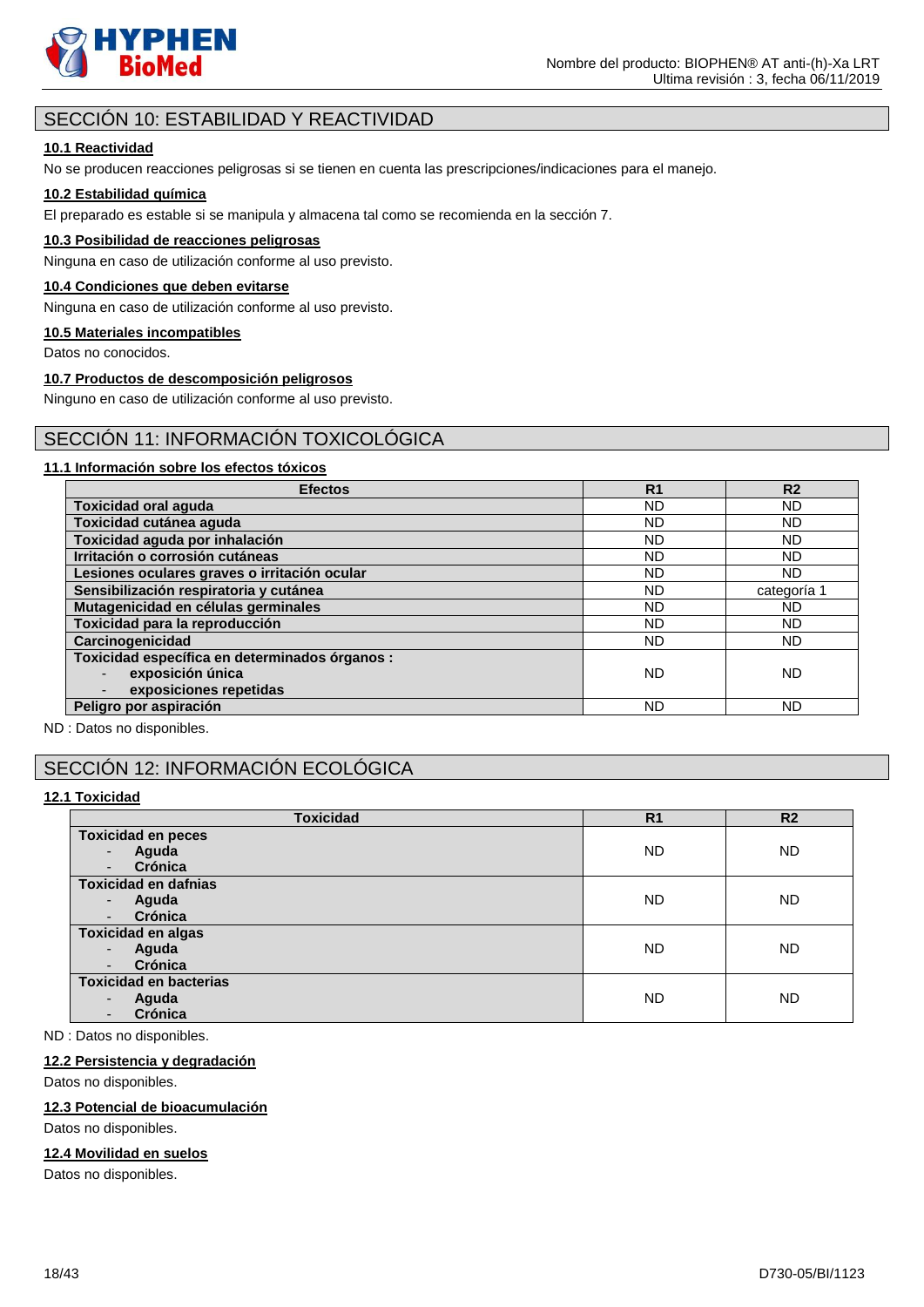

#### **12.5 Resultados de las valoraciones PBT y vPvB**

| Valoración            | . .       | D'<br>RZ |
|-----------------------|-----------|----------|
| <b>Valoración PBT</b> | <b>ND</b> | ND       |
| Valoración vPvB       | <b>ND</b> | ND       |

ND : Datos no disponibles.

#### **12.6 Otros efectos nocivos**

Datos no disponibles.

### **12.7 Otros datos**

No verter el producto sin supervisión en el medio ambiente

### SECCIÓN 13: CONSIDERACIONES RELATIVAS A LA ELIMINACIÓN

#### **13.1 Método de tratamiento de residuos**

#### **Producto**

Llevar los residuos para su eliminación conforme a las prescripciones nacionales y de acuerdo con los servicios de protección del medio ambiente. La asignación de un número de residuo se realizará de acuerdo con el organismo regional encargado de la eliminación de residuos.

#### **Envase**

Vaciar completamente los envases. Aquellos envases vacíos y los que no estén completamente vacíos que todavía contengan restos de producto se llevarán para su eliminación debida de acuerdo con el organismo regional encargado de la eliminación.

### SECCIÓN 14: INFORMACIÓN SOBRE LAS CONDICIONES DE ALMACENAMIENTO Y **TRANSPORTE**

El producto no es ninguna mercancía peligrosa a tenor de las normas de transporte (ADR, RID, IATA, IMDG).

### SECCIÓN 15: INFORMACIÓN REGLAMENTARIA

#### **15.1 Normativas/legislación de seguridad, salud y medio ambiente específicas para la sustancia o mezcla**

Esta ficha de datos de seguridad cumple los requisitos exigidos en el Reglamento (CE) nº 1907/2006 (REACH) y 1272/2008 (CLP).

#### **15.2 Evaluación de la seguridad química**

No existen datos disponibles.

### SECCIÓN 16: OTRAS INFORMACIONES

### **16.1 Principales referencias bibliográficas y fuentes de datos**

Reglamento (CE) n.º 1907/2006 (REACH), 1272/2008 (CLP) en su versión válida respectiva.

Normas de transporte conforme a ADR, RID, IMDG, IATA en su versión válida respectiva.

Las fuentes de datos que se han utilizado para determinar los datos físicos, toxicológicos y ecotoxicológicos se indican directamente en las secciones respectivas.

Los datos se apoyan en el nivel de nuestros conocimientos y experiencias actuales. Los datos no tienen valor como aseguramiento de las propiedades y tampoco justifican ninguna relación jurídica contractual.

HYPHEN BioMed y sus agentes/distribuidores o proveedores OEM rechazan toda responsabilidad sobre cualquier posible daño resultante de, o por contacto con, un reactivo incluido en el kit.

#### **16.2 Abreviaturas e acrónimos**

ADR: European Agreement concerning the International Carriage of Dangerous Goods by Road (Acuerdo Europeo sobre transporte internacional de mercancías peligrosas por carretera)

CLP: Regulation on Classification, Labelling and Packaging of Substances and Mixtures (Reglamento de la CE sobre clasificación, etiquetado y envasado de sustancias y mezclas)

CMR : cancerogen mutagen reprotoxic (sustancias carcinógenas, mutágenas y tóxicas para la reproducción)

IATA-DGR: = International Air Transport Association - Dangerous Goods Regulations (Regulaciones de productos peligrosos de la IATA en el tráfico aéreo)

IMDG: International Maritime Dangerous Goods code (Regulación para el transporte de mercancías peligrosas en la navegación marítima internacional)

NIOSH: Instituto Nacional para la seguridad en el trabajo y la salud (EE. UU.)

PBT: persistente (P), biocumulativo (B) y tóxico (T)

REACH: Reglamento de la UE para el registro, evaluación, autorización y restricción de sustancias químicas

RID: Regulación para el transporte internacional de mercancías peligrosas en el transporte por ferrocarril

vPvB: very Persistent and very Bioaccumulative (muy persistente y muy bioacumulativo)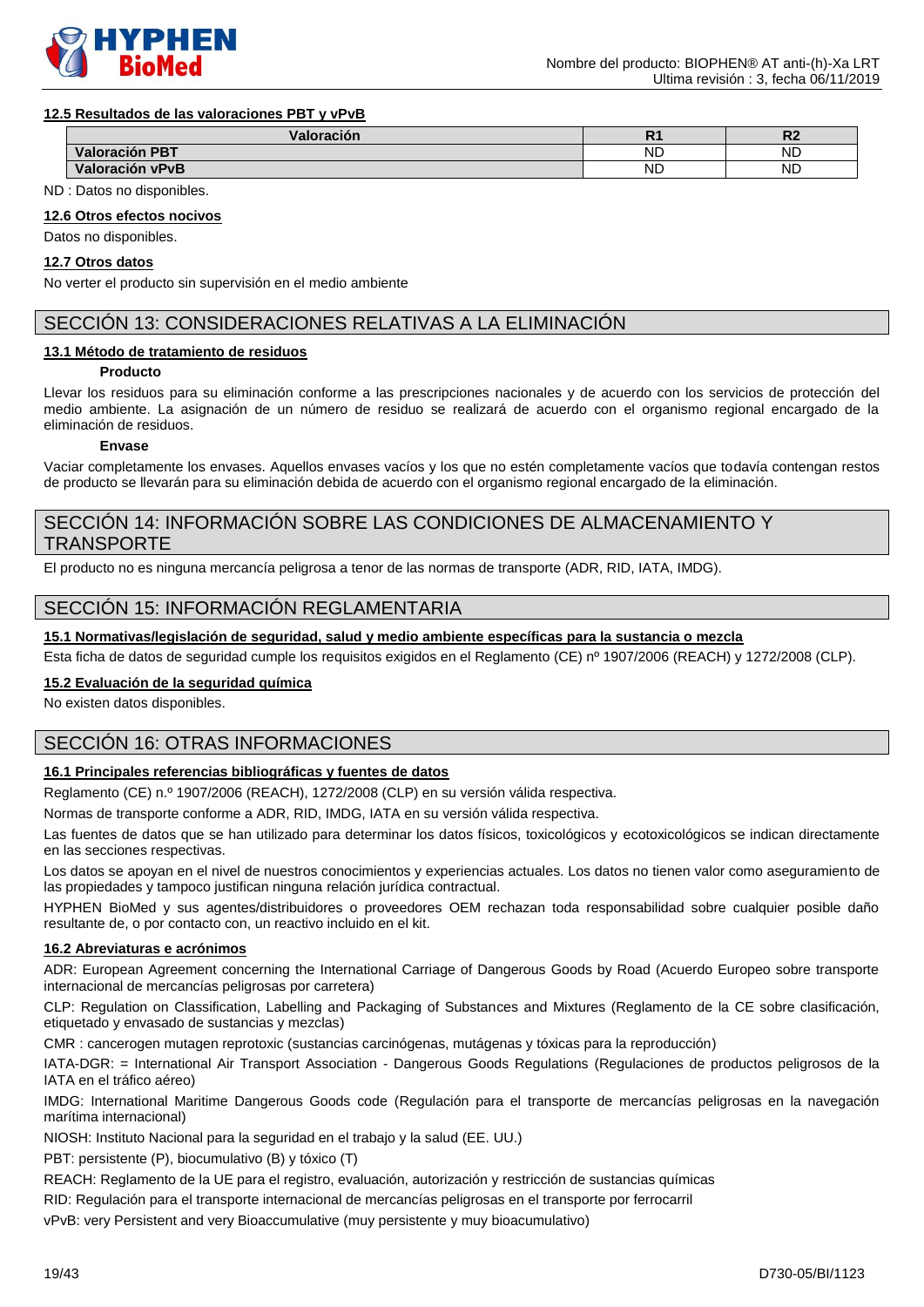

# **FICHA DE DADOS DE SEGURANÇA**

# <span id="page-19-0"></span>**PORTUGUÊS**

# SECÇÃO 1: IDENTIFICAÇÃO DA SUBSTÂNCIA/MISTURA E DA SOCIEDADE/EMPRESA

#### **1.1 Identificador do produto**

| <b>Nome</b>                        | <b>Número</b> |
|------------------------------------|---------------|
| <b>BIOPHEN® AT anti-(h)-Xa LRT</b> | 221123        |

#### **1.2 Utilizações identificadas relevantes da substância ou mistura e utilizações desaconselhadas.**

Dispositivo médico para utilização in vitro

| 1.3 Identificação do fornecedor da ficha de dados de segurança |                                                                              |  |  |  |
|----------------------------------------------------------------|------------------------------------------------------------------------------|--|--|--|
| <b>Fabricante:</b>                                             | <b>HYPHEN BioMed</b>                                                         |  |  |  |
|                                                                | 155 rue d'Eragny                                                             |  |  |  |
|                                                                | 95000 Neuville sur Oise (França)                                             |  |  |  |
| Tel:                                                           | 33.1.34.40.65.10                                                             |  |  |  |
| Fax:                                                           | 33.1.34.48.72.36                                                             |  |  |  |
|                                                                | Endereço de e-mail: info@hyphen-biomed.com                                   |  |  |  |
|                                                                | 1.4 Contacto de telefone de emergência                                       |  |  |  |
| Tel:                                                           | 33.1.34.40.65.10 (Só disponível nos horários de funcionamento de escritório) |  |  |  |
| França                                                         |                                                                              |  |  |  |
| Tel:                                                           | 33.1.45.42.59.59 (Centro de Informação Anti-Venenos / Intoxicações francês)  |  |  |  |
| Estrangeiro                                                    |                                                                              |  |  |  |
|                                                                | Dirigir-se à autoridade competente                                           |  |  |  |

# SECÇÃO 2: IDENTIFICAÇÃO DOS PERIGOS

### **2.1 Classificação da substância ou mistura**

#### **Classificação**

| Reagente       | Classe de perigo / categoria de perigo | Advertências de perigo |
|----------------|----------------------------------------|------------------------|
|                |                                        |                        |
| R <sub>2</sub> | Sensibilização cutânea, categoria 1    | H317                   |

#### **2.2 Elementos do rótulo**

| Reagente       | Pictogramas de perigo    | Palavras-sinal           | Advertências de perigo                             |
|----------------|--------------------------|--------------------------|----------------------------------------------------|
| R <sub>1</sub> | $\overline{\phantom{0}}$ | $\overline{\phantom{0}}$ | $\overline{\phantom{a}}$                           |
| R <sub>2</sub> |                          | Atenção                  | H317 : Pode provocar uma reacção alérgica cutânea. |

| Reagente       | Recomendações de prudência                                                                                                                                                                                                                                                                                                                                                                                                                                                                                                                                                          |
|----------------|-------------------------------------------------------------------------------------------------------------------------------------------------------------------------------------------------------------------------------------------------------------------------------------------------------------------------------------------------------------------------------------------------------------------------------------------------------------------------------------------------------------------------------------------------------------------------------------|
| R <sub>1</sub> |                                                                                                                                                                                                                                                                                                                                                                                                                                                                                                                                                                                     |
| R <sub>2</sub> | P261 : Evitar respirar as poeiras/fumos/gases/névoas/vapores/aerossóis.<br>P272 : A roupa de trabalho contaminada não pode sair do local de trabalho.<br>P280 : Usar luvas de protecção/vestuário de protecção/protecção ocular/protecção facial.<br>P302 + P352 : SE ENTRAR EM CONTACTO COM A PELE: lavar com sabonete e água abundantes.<br>P333 + P313 : Em caso de irritação ou erupção cutânea: consulte um médico.<br>P363 : Lavar a roupa contaminada antes de a voltar a usar.<br>P501 : Eliminar o conteúdo/recipiente em acordo com a empresa de coleta de lixo regional. |

#### **2.3 Outros perigos**

Nenhuma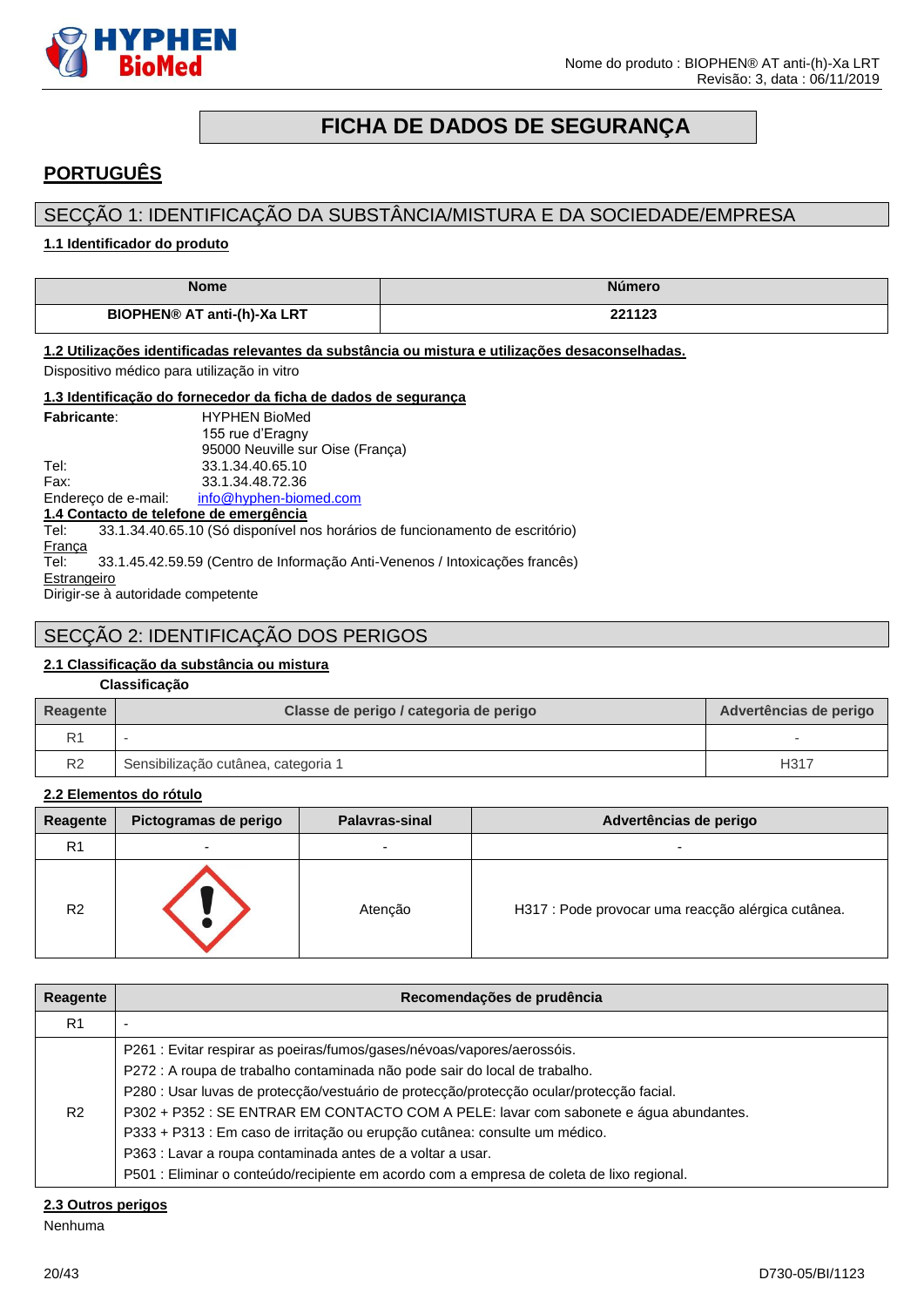

### SECÇÃO 3: COMPOSIÇÃO/INFORMAÇÃO SOBRE OS COMPONENTES

### **3.1 Substâncias**

Não aplicável, o produto não é uma substância.

#### **3.2 Misturas**

#### **Componentes perigosos**

| Reagente       | Denominações de ingredientes                                                                  | CAS/CE/<br><b>REACH</b> | Classificação da substância de<br>acordo com 1272/2008 (CLP) | <b>Concentração</b> |
|----------------|-----------------------------------------------------------------------------------------------|-------------------------|--------------------------------------------------------------|---------------------|
| R1             |                                                                                               |                         |                                                              |                     |
| R <sub>2</sub> | Mixture of 5-Chloro-2-methyl-4-isothiazolin-3-<br>one and 2-Methyl-2H -isothiazol-3-one (3:1) | 55965-84-9              | H301, H311, H331, H314, H317,<br>H410                        | $< 0.06\%$          |

#### **3.3 Outras informações**

Não deve ser injetado nem ingerido.

Este produto contém material de origem animal e, portanto, deve ser manuseado como potenciais agentes infecciosos. Este produto contém componentes de origem humana testado no momento de doação e resultado não reactivo para HBsAg, anti-HCV,e anti-HIV. Todavia, todo o material de origem humana deve ser considerado potencialmente infeccioso e manuseado como tal de forma a minimizar o risco de infecção por métodos conforme às boas práticas de laboratório.

### SECÇÃO 4: PRIMEIROS SOCORROS

#### **4.1 Descrição das medidas de primeiros socorros**

#### **Informações gerais**

Ao manifestar-se de sintomas ou em caso de dúvida obter atendimento médico (mostrar esta ficha de dados de segurança). Nunca administrar nada por via oral a uma pessoa inconsciente. Não deixar a vítima sozinha/ sem vigilância.

#### **Após inalação**

APÓS INALAÇAO: Levar o sinistrado para o ar fresco. Mantê-lo quente e calmo. Em caso de irritação das vias respiratórias consultar um médico.

#### **Após contacto cutâneo**

APÓS CONTACTO COM A PELE: Limpar imediatamente com muita água e sabão. Retirar imediatamente todo o vestuário contaminado. Lavar antes de reutilizá-lo. No caso de reacções cutâneas, consultar o médico.

#### **Após contacto ocular**

APÓS CONTACTO COM OS OLHOS: Lavar os olhos com água corrente durante pelo menos 15 minutos, mantendo-os bem abertos. Retirar as lentes de contato, se usar e for possível. Continuar a lavar durante. Consultar um oftalmologista.

#### **Após ingestão**

APÓS INGESTÃO, consultar um médico imediatamente. Não provocar o vómito. Nunca forçar a ingestão de algo a alguém inconsciente.

#### **4.2 Sintomas e efeitos mais importantes, tanto agudos como retardados**

Dados indisponíveis.

#### **4.3 Indicações sobre cuidados médicos urgentes e tratamentos especiais necessários**

Dados indisponíveis.

# SECÇÃO 5: MEDIDAS DE COMBATE A INCÊNDIOS

### **5.1 Meios de extinção**

### **Meios adequados de extinção**

Trata-se de um produto incombustível. Devem adaptar-se as medidas de extinção de incêndios nas áreas circundantes.

### **Meios inadequados de extinção**

Jacto de água de grande volume

### **5.2 Perigos especiais decorrentes da substância ou mistura**

Em caso de incêndio, é possível utilizar as substâncias seguintes: dióxido de carbono (CO2); monóxido de carbono (CO).

### **5.3 Recomendações para o pessoal de combate a incêndios**

Em caso de incêndio: Usar um aparelho de respiração autónomo e vestuário de protecção.

Não deixar penetrar a água de extinção nos esgotos ou nas águas. Não respirar os gases de explosão e de incêndio.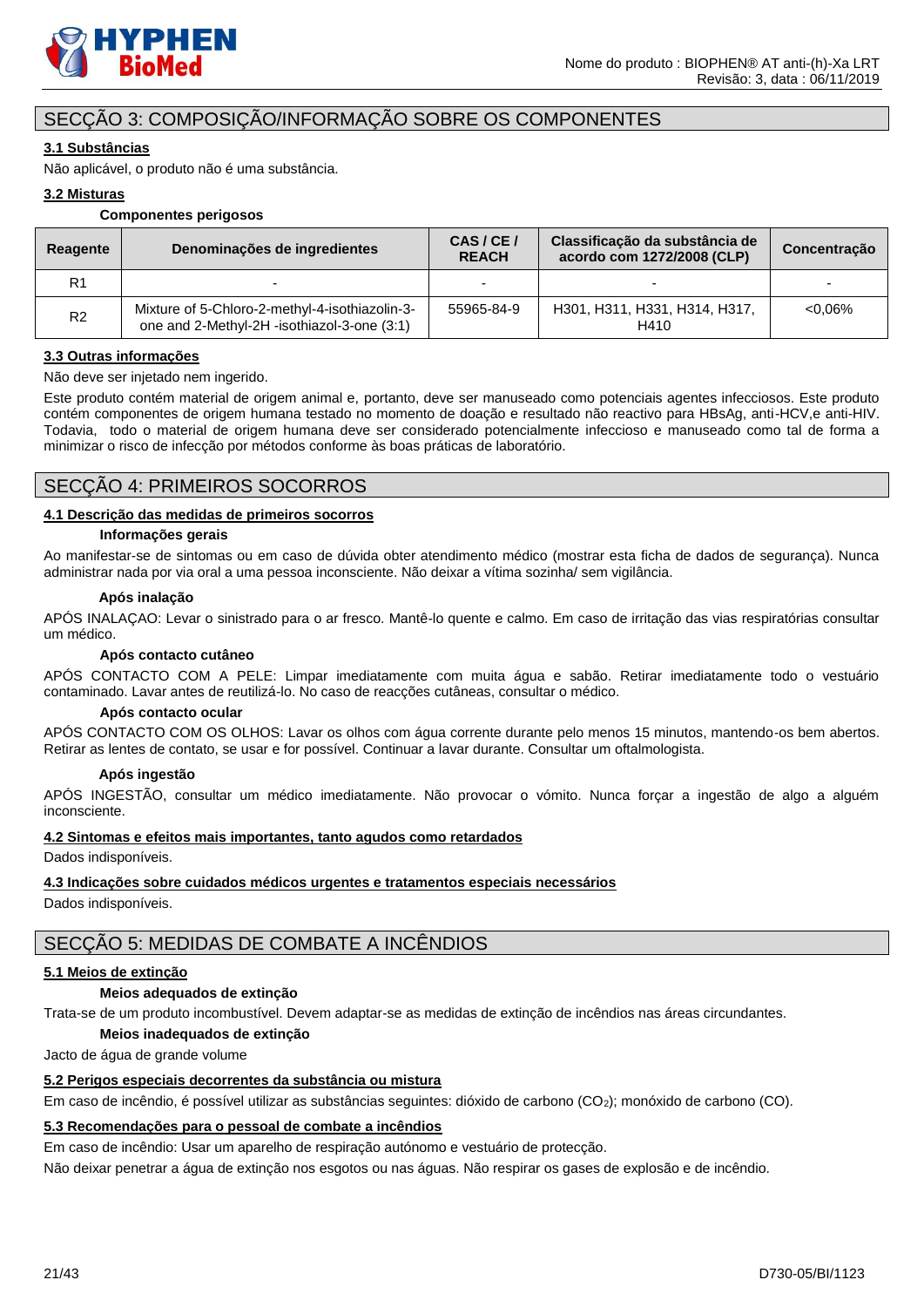

### SECÇÃO 6: MEDIDAS A TOMAR EM CASO DE FUGAS ACIDENTAIS

#### **6.1 Precauções individuais, equipamento de proteção e procedimentos de emergência**

Consultar as medidas de proteção apresentadas nas secções 7 e 8. Evitar o contacto com a pele, os olhos e o vestuário.

Evitar a formação de pó. Evitar respirar o gás/névoa/vapores.

#### **6.2 Precauções a nível ambiental**

Bloquear o derrame de matéria se for possível sem se colocar a si em perigo. Não deixar infiltrar nas águas residuais. Evitar a dispersão no ambiente.

#### **6.3 Métodos e materiais de confinamento e limpeza**

Não repôr o produto derramado na embalagem original para reutilização. Absorver o produto derramado com material absorvente. Limpar cuidadosamente superfícies contaminadas e equipamentos incluindo os dispositivos no respeito da legislação/normas em vigor no domínio do ambiente. Manter em recipientes fechados adequados, para eliminação.

### SECÇÃO 7: MANUSEAMENTO E ARMAZENAMENTO

#### **7.1 Precauções para um manuseamento seguro**

#### **Recomendações para um manuseamento seguro**

Para minimizar riscos, devem ser adoptadas as medidas destinadas à precaução e protecção das pessoas durante o manuseio do produto. O processo deve ser desenhado, o quanto for possível, de acordo com o estado actual da técnica, de modo a prevenir à liberação de substâncias perigosas e ao contato com a pele.

#### **Medidas gerais de proteção e higiene**

Não comer, beber ou fumar durante a utilização. Manter afastada toda a comida e bebida, bem como os alimentos para animais. Lavar as mãos e a pele exposta antes das pausas e depois da utilização. Não inalar vapores. Evitar o contacto com os olhos e a pele. Retirar imediatamente todo o vestuário sujo ou molhado.

#### **Recomendações de proteção contra incêndios e explosões**

Não são necessárias quaisquer medidas especiais.

#### **7.2 Condições de armazenamento seguro, incluindo eventuais incompatibilidades**

### **Medidas técnicas e condições de armazenamento**

Manter recipiente bem fechado, em lugar fresco, bem ventilado.

**Materiais incompatíveis**

Dados indisponíveis

#### **Temperatura de armazenamento recomendada**

Valor: 2 - 8 °C

#### **Requisitos para locais ou recipientes de armazenamento**

Todos os recipientes abertos devem ser bem fechados e mantidos na vertical para evitar derrames.

#### **7.3 Utilizações finais específicas**

Para além das utilizações mencionadas na secção 1.2 não estão estipuladas outras utilizações específicas.

### SECÇÃO 8: CONTROLO DA EXPOSIÇÃO/PROTEÇÃO INDIVIDUAL

#### **8.1 Parâmetros de controlo**

#### **Valores-limite de exposição profissional**

Dados indisponíveis.

**Valores-limite biológicos** 

Dados indisponíveis.

#### **8.2 Controlo da exposição**

#### **Controlos técnicos adequados**

Dar prioridade às medidas técnicas e processos/métodos de trabalho em relação do uso de equipamento de protecção individual. Tomar precauções de acordo com os princípios das boas práticas de higiene e segurança.

#### **Equipamento de proteção individual**

Durante o manuseio do produto, usar só vestuário conforme à legislação em vigor.

#### **Proteção respiratória**

Manusear o produto de preferência abaixo dum exaustor. use máscaras do tipo N95 (US) ou do tipo P1 (EN 143). Use máscaras e respiradores aprovados por normais governamentais apropriadas, como a NIOSH (US) ou a CEN (EU).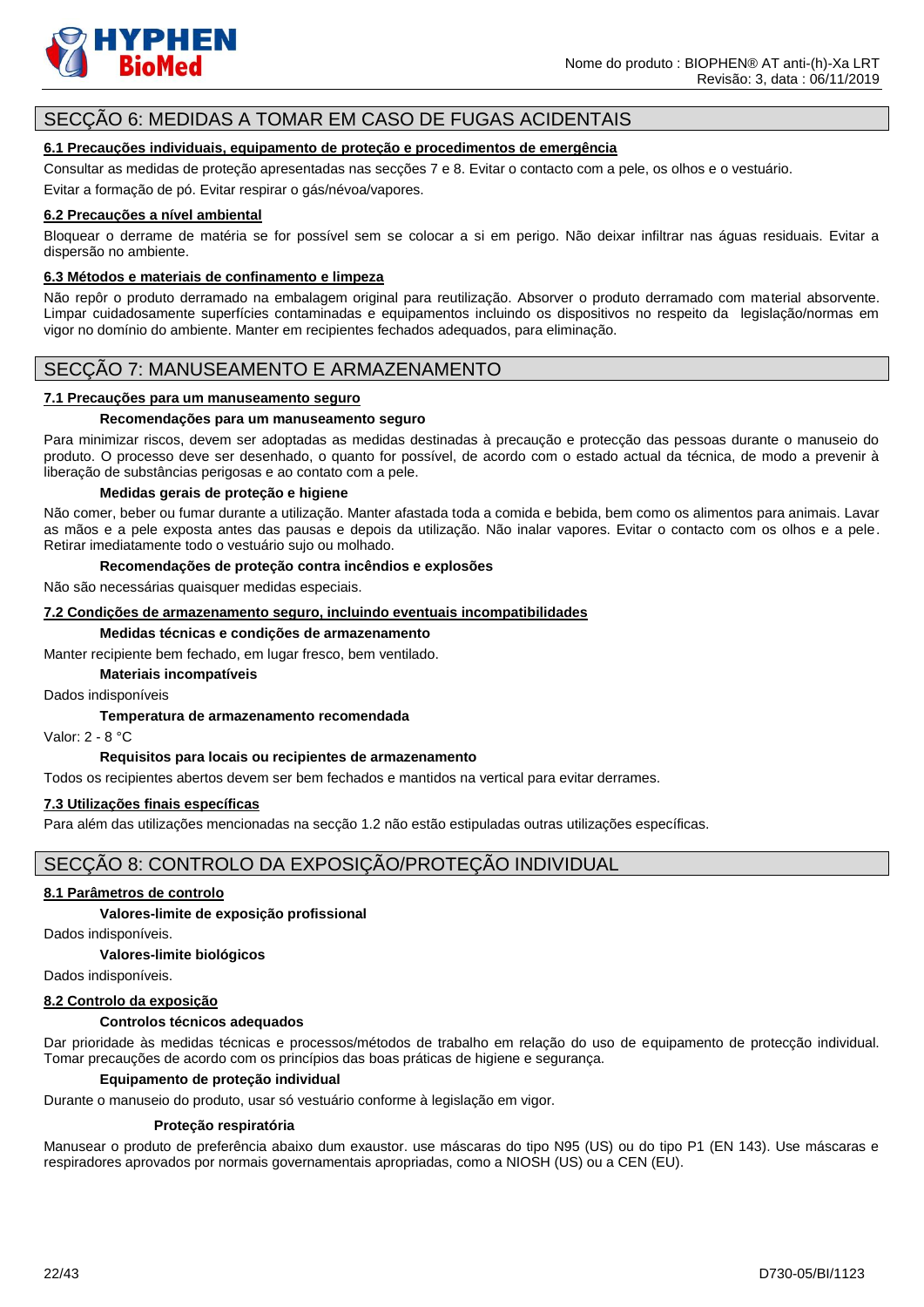

#### **Proteção das mãos e da pele**

Usar luvas de protecção durante o manuseio. Antes da utilização, verifique a aptidão das luvas para o lugar de trabalho. Use uma técnica adequada para a remoção das luvas (sem tocar na parte exterior da luva) para evitar o contacto da pele com este produto. Descarte as luvas contaminadas após o uso, de acordo com as regras e as boas práticas de trabalho laboratorial Lave e seque as mãos.

As luvas devem ser testadas e comprovadas em conformidade com a norma europeia EN374.

As luvas de protecção devem ser substituídas quando danificadas ou quando apresentarem os primeiros sinais de desgaste.

#### **Proteção dos olhos e do rosto**

Use equipamento de protecção ocular e do rosto testado e aprovado por normais governamentais apropriadas, como a NIOSH (US) ou a EN 166(EU).

#### **Protecção do corpo**

Escolher os equipamentos de protecção individual em função da concentração e quantidade de produto e do local de trabalho.

**Outras proteções**

Dados indisponíveis.

#### **Controlo da exposição ambiental**

Bloquear o derrame de matéria se for possível sem se colocar a si em perigo. Não deixar infiltrar nas águas residuais. Evitar a dispersão no ambiente.

### SECÇÃO 9: PROPRIEDADES FÍSICAS E QUÍMICAS

### **9.1 Informações sobre propriedades físicas e químicas de base**

| Propriedade                                    | R <sub>1</sub> | R <sub>2</sub> |
|------------------------------------------------|----------------|----------------|
| Estado físico                                  | Líquido        | Líquido        |
| Color                                          | Incolor        | Incolor        |
| Odor                                           | <b>ND</b>      | <b>ND</b>      |
| pH                                             | <b>ND</b>      | <b>ND</b>      |
| Ponto de ebulição                              | <b>ND</b>      | <b>ND</b>      |
| Ponto de fusão                                 | <b>ND</b>      | <b>ND</b>      |
| Ponto de decomposição                          | <b>ND</b>      | <b>ND</b>      |
| Ponto de inflamação                            | <b>ND</b>      | <b>ND</b>      |
| Temperatura de autoinflamação                  | <b>ND</b>      | <b>ND</b>      |
| <b>Propriedades oxidantes</b>                  | <b>ND</b>      | <b>ND</b>      |
| Propriedades explosivas                        | <b>ND</b>      | <b>ND</b>      |
| Inflamabilidade                                | <b>ND</b>      | <b>ND</b>      |
| Limite de explosão ou inflamabilidade inferior | <b>ND</b>      | <b>ND</b>      |
| Limite de explosão ou inflamabilidade superior | <b>ND</b>      | <b>ND</b>      |
| Pressão de vapor                               | <b>ND</b>      | <b>ND</b>      |
| Densidade de vapor                             | <b>ND</b>      | <b>ND</b>      |
| Taxa de evaporação                             | <b>ND</b>      | <b>ND</b>      |
| Densidade relativa                             | <b>ND</b>      | <b>ND</b>      |
| Solubilidade em água                           | <b>ND</b>      | <b>ND</b>      |
| Solubilidade                                   | <b>ND</b>      | <b>ND</b>      |
| Coeficiente de partição n-octanol/água         | <b>ND</b>      | <b>ND</b>      |
| <b>Viscosidade</b>                             | <b>ND</b>      | <b>ND</b>      |
| <b>Outras informações</b>                      | <b>ND</b>      | <b>ND</b>      |

ND : Dados indisponíveis.

#### **9.2 Outras informações**

Dados indisponíveis.

### SECÇÃO 10: ESTABILIDADE E REATIVIDADE

#### **10.1 Reatividade**

Nenhuma reacção perigosa em condições normais de utilização.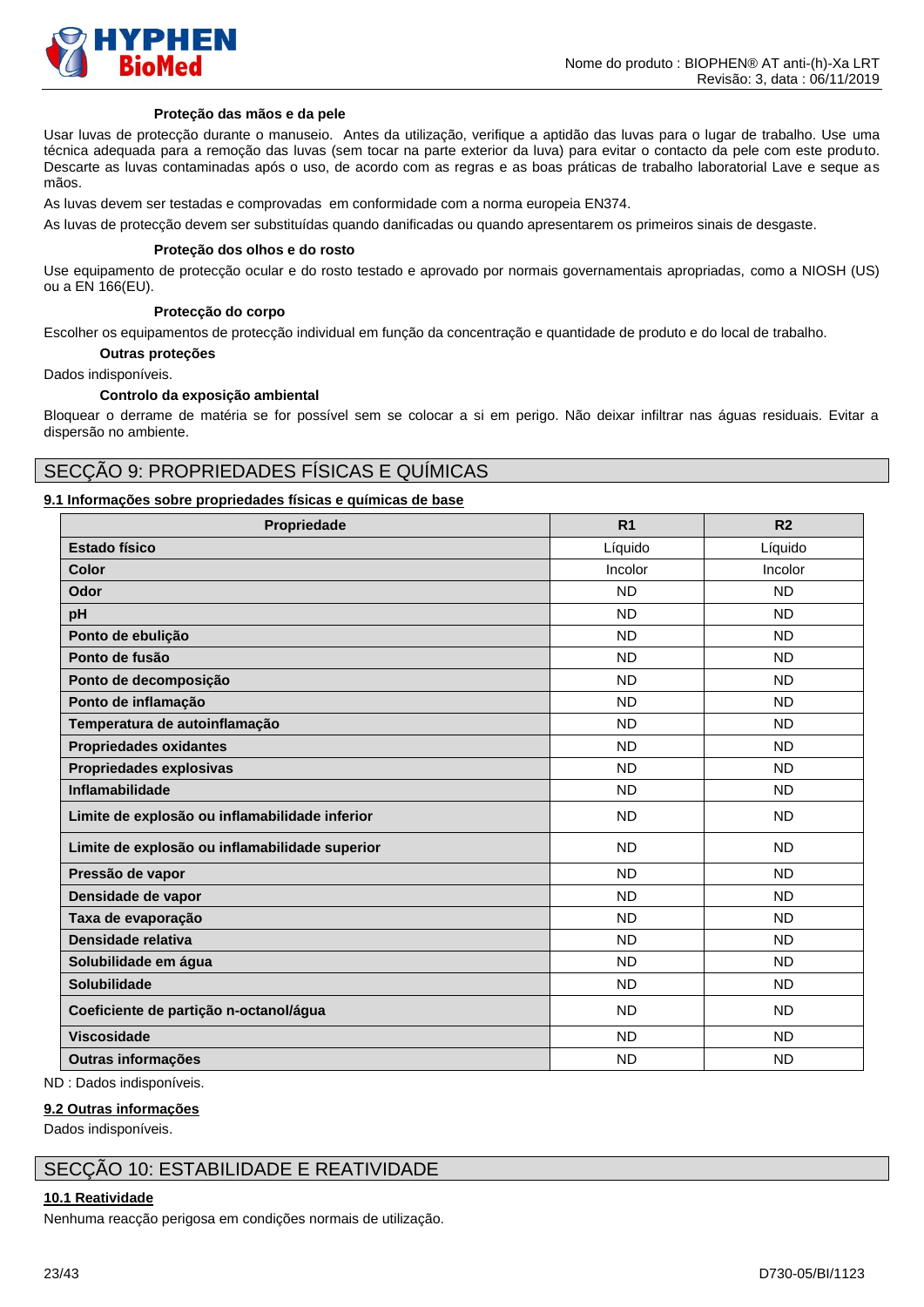

#### **10.2 Estabilidade química**

A preparação é estável se armazenado e manuseado como descrito/indicado em secção 7.

### **10.3 Possibilidade de reações perigosas**

Nenhuma se for utilizado conforme as indicações.

#### **10.4 Condições a evitar**

Nenhuma se for utilizado conforme as indicações.

### **10.5 Materiais incompatíveis**

Nenhum conhecido.

### **10.6 Produtos de decomposição perigosos**

Nenhuma se for utilizado conforme as indicações.

### SECÇÃO 11: INFORMAÇÃO TOXICOLÓGICA

### **11.1 Informações sobre os efeitos toxicológicos**

| <b>Efeitos</b>                                                                     | R <sub>1</sub> | R <sub>2</sub> |
|------------------------------------------------------------------------------------|----------------|----------------|
| Toxicidade aguda por via oral                                                      | <b>ND</b>      | <b>ND</b>      |
| Toxicidade aguda por via cutânea                                                   | <b>ND</b>      | <b>ND</b>      |
| Toxicidade aguda por via inalatória                                                | <b>ND</b>      | <b>ND</b>      |
| Corrosão/irritação cutânea                                                         | <b>ND</b>      | <b>ND</b>      |
| Lesões oculares graves/irratação ocular                                            | <b>ND</b>      | <b>ND</b>      |
| Sensibilização cutânea, Sensibilização respiratória                                | <b>ND</b>      | categoria 1    |
| Mutagenicidade em células germinativas                                             | <b>ND</b>      | <b>ND</b>      |
| Carcinogenicidade                                                                  | <b>ND</b>      | <b>ND</b>      |
| Toxicidade reprodutiva                                                             | <b>ND</b>      | <b>ND</b>      |
| Toxicidade para órgãos-alvo específicos :<br>exposição única<br>exposição repetida | <b>ND</b>      | <b>ND</b>      |
| Perigo de aspiração                                                                | <b>ND</b>      | <b>ND</b>      |

ND : Dados indisponíveis.

# SECÇÃO 12: INFORMAÇÃO ECOLÓGICA

### **12.1 Toxicidade**

| <b>Toxicidade</b>                   | R <sub>1</sub> | R <sub>2</sub> |
|-------------------------------------|----------------|----------------|
| <b>Toxicidade nos peixes</b>        |                |                |
| Aguda<br>$\blacksquare$             | <b>ND</b>      | <b>ND</b>      |
| Crónica<br>$\overline{\phantom{0}}$ |                |                |
| Toxicidade nas dáfnias              |                |                |
| Aguda<br>٠                          | <b>ND</b>      | <b>ND</b>      |
| Crónica                             |                |                |
| <b>Toxicidade nas algas</b>         |                |                |
| Aguda                               | <b>ND</b>      | <b>ND</b>      |
| Crónica                             |                |                |
| Toxicidade nas bactérias            |                |                |
| Aguda                               | <b>ND</b>      | <b>ND</b>      |
| Crónica                             |                |                |

ND : Dados indisponíveis.

### **12.2 Persistência e degradabilidade**

Dados indisponíveis.

#### **12.3 Potencial de bioacumulação**

Dados indisponíveis.

#### **12.4 Mobilidade no solo**

Dados indisponíveis.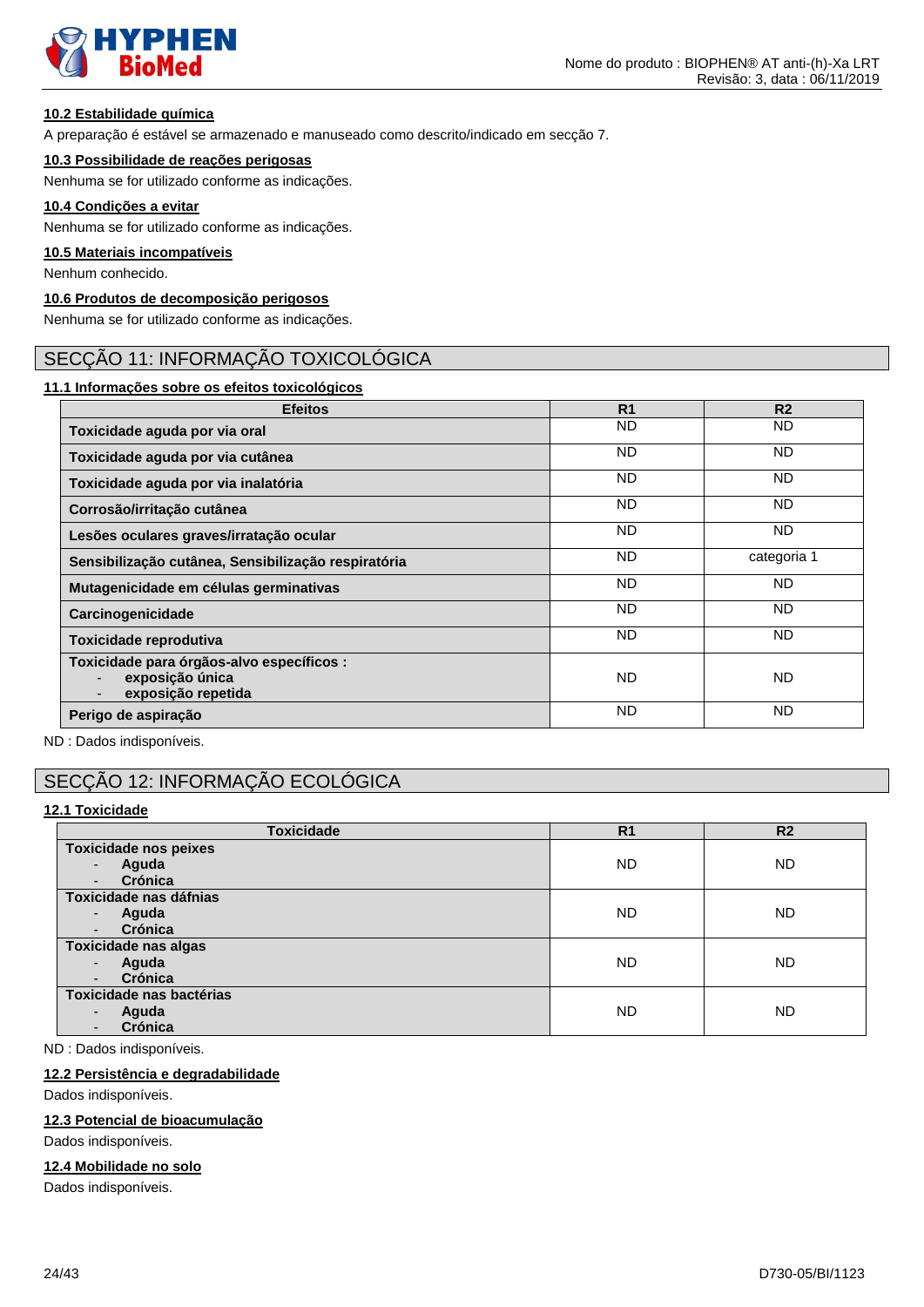

#### **12.5 Resultados da avaliação PBT e vPvB**

| Avaliação                 | D.<br>. . | D.<br>.   |
|---------------------------|-----------|-----------|
| PBT <i>د</i><br>Avaliação | <b>ND</b> | <b>ND</b> |
| Avaliação<br><b>vPvB</b>  | <b>ND</b> | <b>ND</b> |

ND : Dados indisponíveis.

#### **12.6 Outros efeitos adversos**

Dados indisponíveis.

#### **12.7 Outras informações**

Não faça descargas do produto para o ambiente, sem uma supervisão apropriada

### SECÇÃO 13: CONSIDERAÇÕES RELATIVAS À ELIMINAÇÃO

#### **13.1 Métodos de tratamento de resíduos**

#### **Produto**

Encaminhar os resíduos para uma eliminação adequada em consulta com os serviços de saneamento e ambientais . A atribuição de um número de código de resíduo,deverá ser providenciada em acordo com a empresa de coleta de lixo regional.

#### **Embalagem**

Esvaziar completamente a embalagem do seu conteúdo. Embalagens vazios e não completamente esvaziados dos seus conteúdos devem ser encaminhadas para uma eliminação adequada em acordo com a empresa de coleta de lixo regional.

### SECÇÃO 14: INFORMAÇÕES RELATIVAS AO TRANSPORTE

O produto não é uma mercadoria perigosa no sentido da Regulamentação do transporte de mercadorias perigosas (ADR, RID, IATA, IMDG).

### SECÇÃO 15: INFORMAÇÃO SOBRE REGULAMENTAÇÃO

#### **15.1 Regulamentação/legislação específica para a substância ou mistura em matéria de saúde, segurança e ambiente**

Esta ficha de dados está conforme os requisitos descritos no Regulamento (CE) N.º 1907/2006 (REACH) e 1272/2008 (CLP).

#### **15.2 Avaliação da segurança química**

Dados indisponíveis.

#### SECÇÃO 16: OUTREAS INFORMACOES

#### **16.1 Referências bibliográficas importantes e fontes dos dados utilizados:**

Regulamento (CE) No. 1907/2006 (REACH), 1272/2008 (CLP) na última versão.

Prescrições para o transporte de acordo com ADR, RID, IMDG, IATA na versão respectiva actualmente em vigor.

As fontes de dados utilizadas para a avaliação e determinação de dados físicos, toxicológicos e ecotoxicológicos são indicadas nas secções respectivas.

As informações fornecidas baseiam-se no estado actual dos nossos conhecimentos e experiências. No entanto, nenhuma informação deve ser interpretada como uma garantia relativamente às propriedades nem fundamentam uma quaisquer relação contratual.

HYPHEN BioMed e respetivos agentes/distribuidores, bem como os contratantes OEM não devem ser responsabilizados por quaisquer danos resultantes do contacto com os produtos incluídos no kit.

#### **16.2 Abreviaturas e acrónimos**

ADR: European Agreement concerning the International Carriage of Dangerous Goods by Road (Acordo Europeu relativo ao Transporte Internacional de Mercadorias Perigosas por Estrada)

CLP: Regulation on Classification, Labelling and Packaging of Substances and Mixtures (Regulamento (CE) n.º 1272/2008 relativo à Classificação, Rotulagem e Embalagem de substancias e misturas)

CMR : cancerogen mutagen reprotoxic (Carcinogénico, mutagénico ou tóxico para a reprodução)

IATA-DGR: = International Air Transport Association - Dangerous Goods Regulations ( Regulamento IATA-Carga Perigosa Aéreo)

IMDG: International Maritime Dangerous Goods code (Código Marítimo Internacional para o Transporte de Mercadorias Perigosas)

NIOSH: Instituto nacional para segurança e saúde profissional dos Estados Unidos.

PBT: Substância Persistente, Bioacumulável e Tóxica

REACH: Regulamento (CE) n.º 1907/2006 relativo ao Registo, Avaliação, Autorização e Restrição de Produtos Químicos

RID: Regulamento relativo ao Transporte Internacional Ferroviário de Mercadorias Perigosas

vPvB: very Persistent and very Bioaccumulative (Muito Persistente e muito Bioacumulável)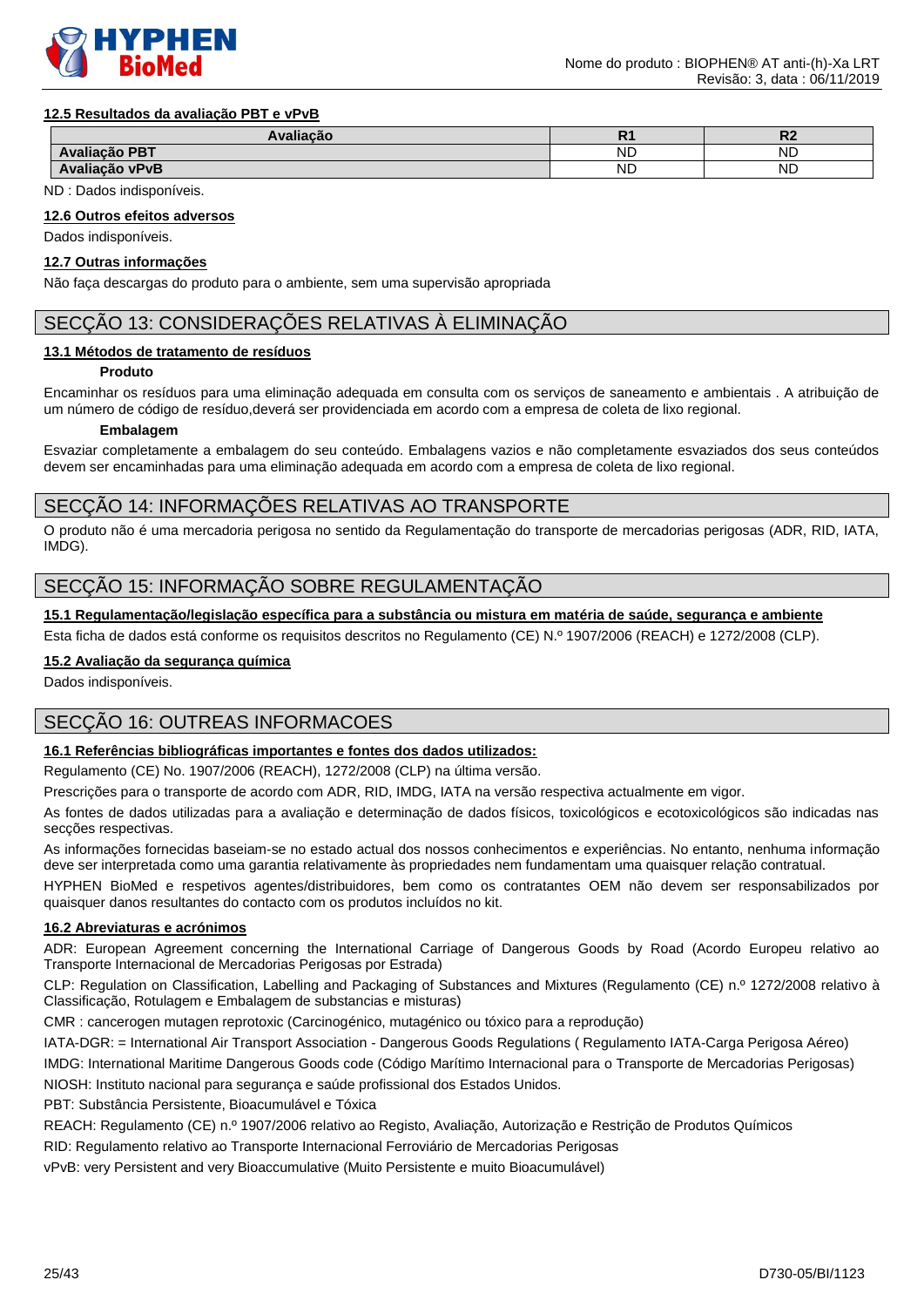

# **Scheda dati di sicurezza**

# <span id="page-25-0"></span>**ITALIANO**

### SEZIONE 1: IDENTIFICAZIONE DEL PRODOTTO E DELLA SOCIETÀ/IMPRESA

#### **1.1 Identificatore del prodotto**

| Nome commerciale                   | Codice prodotto: |
|------------------------------------|------------------|
| <b>BIOPHEN® AT anti-(h)-Xa LRT</b> | 221123           |

#### **1.2 Usi pertinenti identificati della sostanza o miscela e usi sconsigliati**

Dispositivo medico per uso in vitro

#### **1.3 Informazioni sul fornitore della scheda di dati di sicurezza**

| <b>Produttore:</b>                 | <b>HYPHEN BioMed</b>             |  |
|------------------------------------|----------------------------------|--|
|                                    | 155 rue d'Eragny                 |  |
|                                    | 95000 Neuville sur Oise (France) |  |
| Tel∴                               | 33.1.34.40.65.10                 |  |
| Fax:                               | 33.1.34.48.72.36                 |  |
| E-Mail:                            | info@hyphen-biomed.com           |  |
| 1.4 Numero telefonico di emergenza |                                  |  |

Tel.: 33.1.34.40.65.10 (solo disponibile durante gli orari d'ufficio) **Francia** Tel.: 33.1.45.42.59.59 (Centro di informazione Veleno francese) Estero

Adire le autorità competenti

### SEZIONE 2: IDENTIFICAZIONE DEI PERICOLI

### **2.1 Classificazione della sostanza o della miscela**

#### **Informazioni relative alla classificazione**

| Reagente       | Classi / categorie di pericolosità         | Indicazioni di<br>pericolo |
|----------------|--------------------------------------------|----------------------------|
| R <sub>1</sub> |                                            | $\sim$                     |
| R <sub>2</sub> | Sensibilizzazione della pelle, categoria 1 | H317                       |

#### **2.2 Elementi dell'etichetta**

| <b>Reagente</b> | Pittogrammi di pericolo | Avvertenze               | Indicazioni di pericolo                             |
|-----------------|-------------------------|--------------------------|-----------------------------------------------------|
| R <sub>1</sub>  | -                       | $\overline{\phantom{0}}$ | $\overline{\phantom{0}}$                            |
| R <sub>2</sub>  |                         | Attenzione               | H317 : Può provocare una reazione allergica cutanea |

| Reagente       | Consigli di prudenza                                                                                                                                                                                                                                                                                                                                                                                                                                                                                                                                                                                                          |
|----------------|-------------------------------------------------------------------------------------------------------------------------------------------------------------------------------------------------------------------------------------------------------------------------------------------------------------------------------------------------------------------------------------------------------------------------------------------------------------------------------------------------------------------------------------------------------------------------------------------------------------------------------|
| R <sub>1</sub> |                                                                                                                                                                                                                                                                                                                                                                                                                                                                                                                                                                                                                               |
| R <sub>2</sub> | P261 : Evitare di respirare la polvere/i fumi/i gas/la nebbia/i vapori/gli aerosol.<br>P272 : Gli indumenti da lavoro contaminati non devono essere portati fuori dal luogo di lavoro.<br>P280 : Indossare guanti/indumenti protettivi/Proteggere gli occhi/il viso.<br>P302 + P352 : IN CASO DI CONTATTO CON LA PELLE: lavare abbondantemente con acqua e sapone.<br>P333 + P313 : In caso di irritazione o eruzione della pelle: consultare un medico.<br>P363 : Lavare gli indumenti contaminati prima di indossarli nuovamente.<br>P501 : Smaltire il prodotto/recipiente in conformità alle normative locali e nazionali |

### **2.3 Altri pericoli**

Nessuno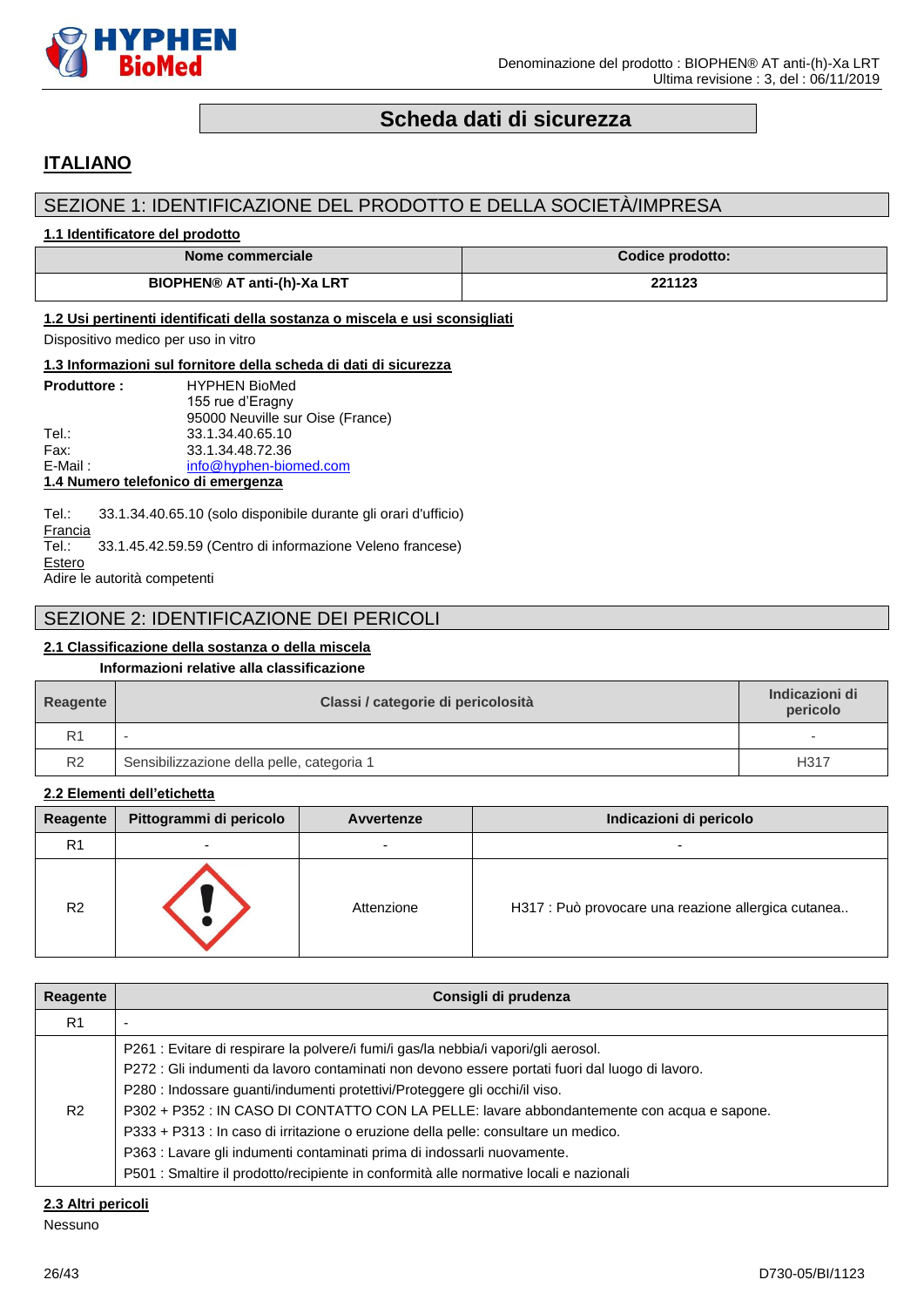

### SEZIONE 3: COMPOSIZIONE/INFORMAZIONE SUGLI INGREDIENTI

#### **3.1 Sostanze**

Non pertinente. Il prodotto non è una sostanza.

#### **3.2 Miscele**

#### **Ingredienti pericolosi**

| Reagente       | Nomi dei componenti                                                                           | CAS/CE/<br><b>REACH</b>  | Sostanza classificata in<br>conformità con 1272/2008 (CLP) | <b>Concentrazione</b>    |
|----------------|-----------------------------------------------------------------------------------------------|--------------------------|------------------------------------------------------------|--------------------------|
| R1             | -                                                                                             | $\overline{\phantom{0}}$ |                                                            | $\overline{\phantom{a}}$ |
| R <sub>2</sub> | Mixture of 5-Chloro-2-methyl-4-isothiazolin-3-<br>one and 2-Methyl-2H -isothiazol-3-one (3:1) | 55965-84-9               | H301, H311, H331, H314, H317,<br>H410                      | $< 0.06\%$               |

#### **3.3 Altre informazioni**

Non iniettare ne ingerire.

Questo prodotto contiene materiali di origine animale; per precauzione, va trattato come materiale potenzialmente infetto. Questo prodotto contiene materiali di origine umana testati al momento della donazione e risultato non reattivo per anticorpi anti-HIV, antigeni di superficie del virus dell'epatite B ed anticorpi anti-HCV. Questo materiale, come avviene per tutti i campioni di origine umana, deve essere trattato secondo adeguate procedure di laboratorio per minimizzare il rischio di trasmissione di malattie infettive.

### SEZIONE 4: MISURE DI PRIMO SOCCORSO

#### **4.1 Descrizione delle misure di pronto soccorso**

#### **Informazioni generali:**

Consultare un medico in caso di presenza di sintomi o di dubbio (Mostrare questa scheda dati di sicurezza). Non somministrare (per la bocca) alcunchè a persone svenute. Non lasciare mai da solo la vittima.

#### **Inalazione**

IN CASO DI INALAZIONE: trasportare la persona all'aria fresca. Tenerla calda e calma. In caso di irritazione delle vie respiratorie, consultare il medico.

#### **Contatto con la pelle**

IN CASO DI CONTATTO CON LA PELLE: Lavare immediatamente con acqua e sapone. Togliersi di dosso immediatamente tutti gli indumenti contaminati . Lavarli prima del loro riutilizzo. In caso di irritazioni cutanee, consultare il medico.

#### **Contatto con gli occhi**

IN CASO DI CONTATTO CON GLI OCCHI: Sciacquare immediatamente a fondo per al meno 15 minuti sotto acqua corrente tenendo le palpebre aperte. Togliere le eventuali lenti a contatto se è agevole farlo. Continuare a sciacquare. Consultare un medico oculista.

#### **Ingestione**

IN CASO DI INGESTIONE:, ricorrere immediatamente a visita medica. Non provocare il vomito. Non somministrare nulla per via orale a persona in grado di incoscienza.

#### **4.2 Principali sintomi ed effetti, sia acuti e che ritardati**

Nessun dato disponibile.

#### **4.3 Indicazione dell'eventuale necessità di consultare immediatamente un medico oppure di trattamenti speciali**

Nessun dato disponibile.

### SEZIONE 5: MISURE ANTINCENDIO

#### **5.1 Mezzi di estinzione**

#### **Mezzi di estinzione consigliati**

Questo prodotto non è di per sé combustibile. Adattare le misure antincendio alle condizioni d'incendio circostanti.

#### **Mezzi di estinzione da evitare**

Getto d'acqua pieno.

#### **5.2 Misure antincendio particolari**

Mezzi idonei di estinzione : biossido di carbonio (CO2), monossido di carbonio (CO)

### **5.3 Raccomandazioni per gli addetti all'estinzione degli incendi**

In caso d'incendio: Usare autorespiratori e indumenti di protezione.

Impedire l'entrata dell'acqua contaminata usata per lo spegnimento nelle fognature o nelle acque. Non inalare i gas risultanti da una esplosione o i gas di combustione.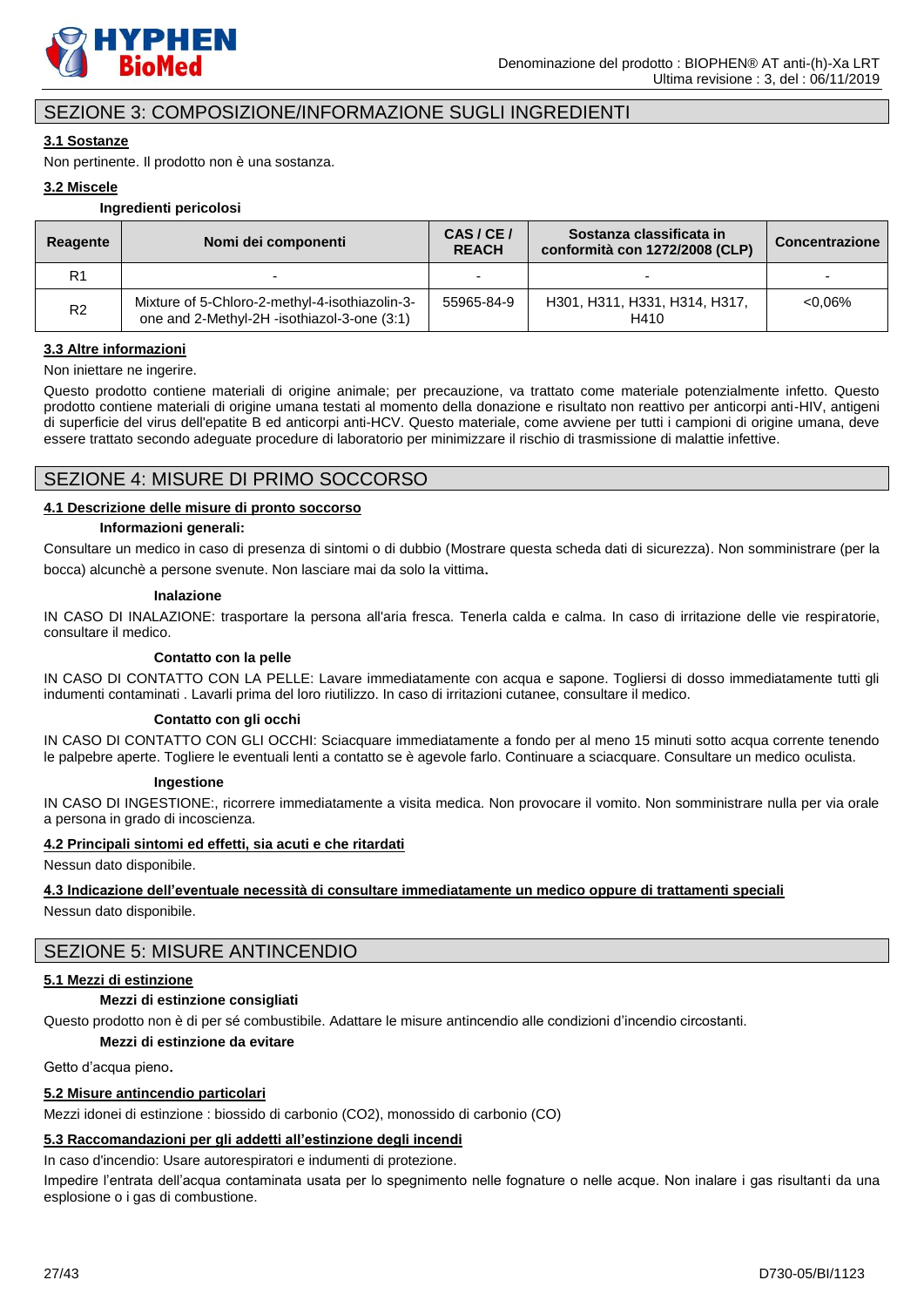

# SEZIONE 6: MISURE IN CASO DI RILASCIO ACCIDENTALE

### **6.1 Precauzioni personali, dispositivi di protezione e procedure in caso di emergenza**

Procedere come specificato nelle sezioni 7 e 8. Evitare il contatto con la pelle, gli occhi e gli indumenti. Evitare la dispersione di polveri. Non respirare i gas/la nebbia/i vapori.

#### **6.2 Precauzioni ambientali**

Bloccare le perdite / impedire la propagazione se è possibile senza pericolo. Non immettere nelle acque reflue. Non disperdere nell'ambiente.

### **6.3 Metodi e materiali per il contenimento e per la bonifica**

Non imballare il prodotto recuperato nei contenitori originali per un eventuale riutilizzo. Recuperare il prodotto fuoriuscito con materiale assorbente. Pulire e disinfettare le superfici e gli arredi contaminati attenendosi alle norme relative alla protezione dell'ambiente pertinenti. Porlo in un contenitore idoneo, chiuso da destinare allo smaltimento.

### SEZIONE 7: MANIPOLAZIONE E IMMAGAZZINAMENTO

#### **7.1 Precauzioni per la manipolazione sicura**

#### **Precauzioni per la manipolazione sicura**

Adottare misure di protezione e di prevenzione idonee al fine di evitare o ridurre al minimo il rischio inerente alla manipolazione del prodotto. Se l'attuale stato dell'arte nel campo tecnico lo consente, concepire i processi lavorativi in modo da prevenire il rilascio di sostanze pericolose / contatto con la pelle.

#### **Precauzioni generali e di igiene**

Non mangiare né bere, né fumare durante l'impiego. Conservare lontano da alimenti o mangimi e da bevande. Lavarsi le mani prima di mangiare e al termine della giornata lavorativa. Non respirare i vapori. Evitare il contatto con gli occhi e la pelle con piccoli pezzi. Cambiare immediatamente gli indumenti sporchi o imbevuti.

#### **Considerazioni sulla protezione antincendio e antiesplosione**

Non sono richieste delle misure particolari.

#### **7.2 Condizioni per l'immagazzinamento sicuro, comprese eventuali incompatibilità**

#### **Misure/provvedimenti tecnici e condizioni di immagazzinamento**

Conservare il recipiente ermeticamente chiuso in luogo fresco, sufficientemente aerato.

#### **Materiali incompatibili**

Nessun dato disponibile.

#### **Temperatura di immagazzinamento raccomandata**

Valore : 2 - 8 ° C

#### **Requisiti dei magazzini e recipienti**

Chiudere bene i recipienti dopo l'uso, conservali in posizione diritta (non capovolgere!) per impedire qualsiasi dispersione accidentale.

#### **7.3 Usi finali specifici**

A parte gli usi descritti nella sezione 1.2 non sono contemplati altri usi specifici.

### SEZIONE 8: CONTROLLO DELL'ESPOSIZIONE/PROTEZIONE INDIVIDUALE

#### **8.1 Parametri di controllo**

#### **Valori limite di esposizione professionale**

Nessun dato disponibile

#### **Valori Limite Biologici**

Nessun dato disponibile

#### **8.2 Controllo dell'esposizione ambientale**

#### **Controlli tecnici idonei**

L'utilizzo di misure tecniche e metodi di lavoro adeguati dovrebbe sempre avere la priorità rispetto ai dispositivi di protezione individuale. Adottare misure di prevenzione ai sensi della buona prassi igienica.

#### **Misure di protezione individuale**

Usare solo indumenti di protezione individuale a norma delle disposizioni in vigore.

### **Protezione respiratoria**

Manipolare il prodotto preferibilmente di sotto a una bocchetta di estrazione. Usare filtri antipolvere e respiratori con filtro antipolvere di classe N95 (stati uniti) / del tipo P1 (EN143) per proteggere dalla particelle solide in caso di formazione di polvere. Utilizzare respiratori e componenti testati e approvati dai competenti organismi di normazione, quali il NIOSH (USA) il CEN (UE).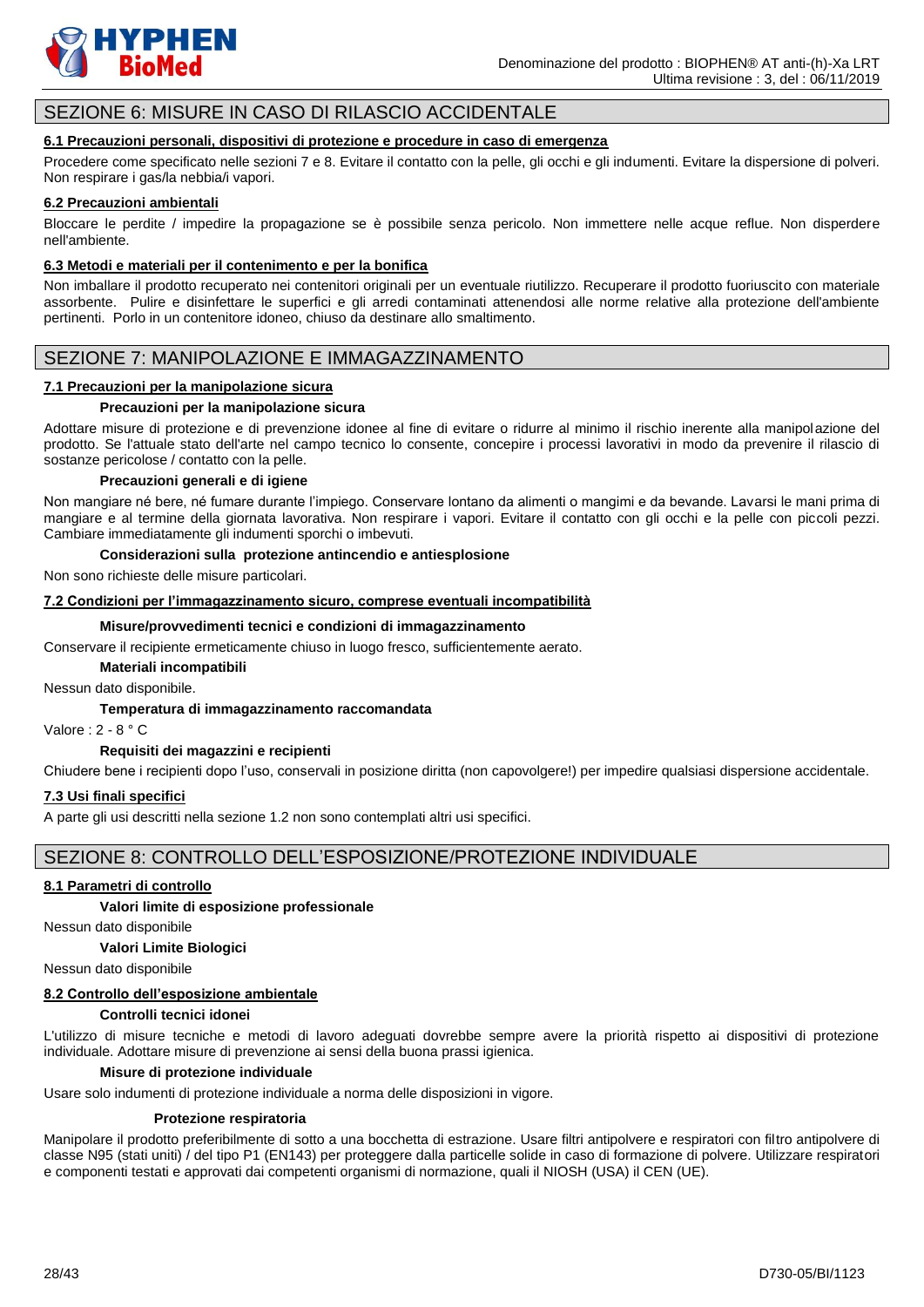

#### **Protezione delle mani/della pelle**

Indossare guanti protettivi idonei durante la manipolazione. Prima di usare i guanti, verificare la loro idoneità al lavoro specifico. Usare una tecnica adeguata per la rimozione dei guanti (senza toccare la superficie esterna del guanto) per evitare il contatto della pelle con questo prodotto. Smaltire i guanti contaminati dopo l'uso in accordo con lanormativa vigente e le buone pratiche di laboratorio. Lavare e asciugare le mani.

I guanti di protezione selezionati devono essere testate e approvate a norma EN374.

Sostituire e eliminare subito guanti deteriorati o lesionati.

#### **Protezione per gli occhi/facciale**

Utilizzare dispositivi per la protezione degli occhi / facciale testati eapprovati secondo i requisiti di adeguate norme tecnichecome NIOSH (USA) o EN 166 (UE).

#### **Protezione fisica**

Il tipo di attrezzatura di protezione deve essere selezionato infunzione della concentrazione e la quantità di prodottoal posto di lavoro.

**Altre misure di protezione**

Nessun dato disponibile.

#### **Controllo dell'esposizione ambientale**

Bloccare le perdite / impedire la propagazione se è possibile senza pericolo. Non immettere nelle acque reflue. Non disperdere nell'ambiente.

### SEZIONE 9: PROPRIETÀ FISICHE E CHIMICHE

#### **9.1 Informazioni sulle proprietà fisiche e chimiche fondamentali**

| Proprietà                                           | R <sub>1</sub>  | R <sub>2</sub>  |
|-----------------------------------------------------|-----------------|-----------------|
| <b>Stato fisico</b>                                 | Liquido         | Liquido         |
| Colore                                              | Incolore        | Incolore        |
| Odore                                               | <b>ND</b>       | <b>ND</b>       |
| Valore pH                                           | <b>ND</b>       | <b>ND</b>       |
| Punto di ebollizione                                | <b>ND</b>       | <b>ND</b>       |
| Punto di fusione                                    | $\overline{ND}$ | $\overline{ND}$ |
| Punto di decomposizione                             | <b>ND</b>       | <b>ND</b>       |
| Punto di infiammabilità                             | <b>ND</b>       | <b>ND</b>       |
| Temperatura di autoaccensione                       | $\overline{ND}$ | $\overline{ND}$ |
| Proprietà ossidanti                                 | $\overline{ND}$ | <b>ND</b>       |
| Proprietà esplosive                                 | <b>ND</b>       | <b>ND</b>       |
| Infiammabilità (solidi, gas)                        | <b>ND</b>       | <b>ND</b>       |
| Limiti inferiore di infiammabilità o di esplosività | $\overline{ND}$ | $\overline{ND}$ |
| Limiti superiore di infiammabilità o di esplosività | <b>ND</b>       | <b>ND</b>       |
| Pressione di vapore                                 | <b>ND</b>       | <b>ND</b>       |
| Densità relativa di vapore                          | $\overline{ND}$ | <b>ND</b>       |
| Tasso di evaporazione                               | <b>ND</b>       | $\overline{ND}$ |
| Densità relativa                                    | <b>ND</b>       | <b>ND</b>       |
| Idrosolubilità                                      | <b>ND</b>       | <b>ND</b>       |
| Altre proprietà solubili                            | <b>ND</b>       | <b>ND</b>       |
| Coeff. di ripartizione n-ottanolo/acqua             | ND              | $\overline{ND}$ |
| <b>Viscosità</b>                                    | <b>ND</b>       | <b>ND</b>       |
| Altre informazioni                                  | <b>ND</b>       | <b>ND</b>       |

ND : Nessun dato disponibile.

#### **9.2 Altre informazioni**

Nessun dato disponibile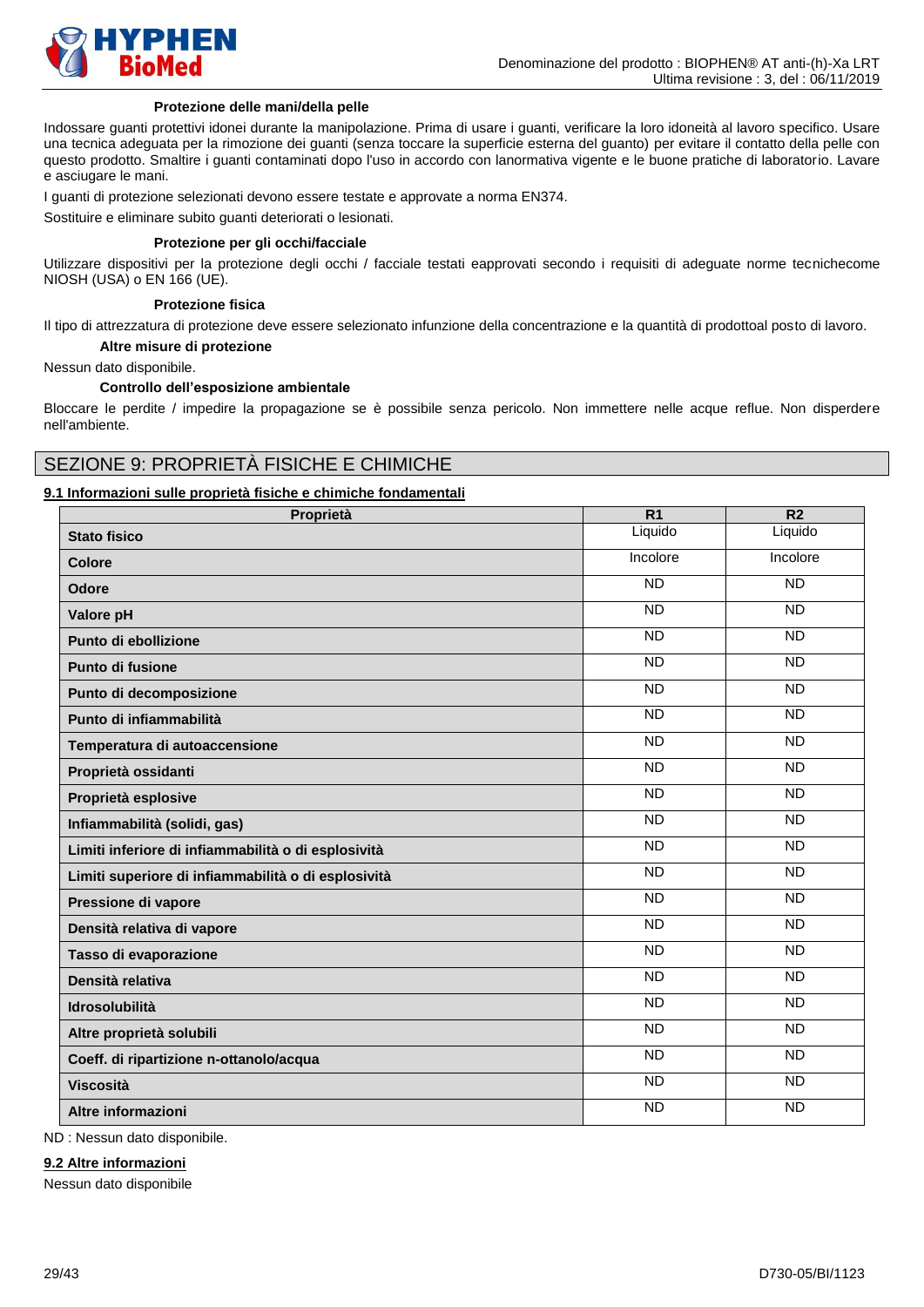

# SEZIONE 10: STABILITÀ E REATTIVITÀ

#### **10.1 Reattività**

Nessuna reazione pericolosa se manipolato e immagazzinato secondo le disposizioni.

### **10.2 Stabilità chimica**

Il preparato è stabile se manipolato e stoccato nelle condizioni raccomandate (vedi sez.7).

#### **10.3 Possibilità di reazioni pericolose**

Nessuna se usato secondo le norme.

#### **10.4 Condizioni da evitare**

Nessuna se usato secondo le norme.

#### **10.5 Materiali incompatibili**

Nessun dato disponibile.

#### **10.6 Prodotti di decomposizione pericolosi**

Nessuna se usato secondo le norme.

### SEZIONE 11: INFORMAZIONI TOSSICOLOGICHE

#### **11.1 INFORMAZIONI sugli effetti tossicologici**

| <b>Effetti</b>                                        | R <sub>1</sub> | R <sub>2</sub> |
|-------------------------------------------------------|----------------|----------------|
| Tossicità acuta per via orale                         | <b>ND</b>      | <b>ND</b>      |
| Tossicità acuta per via cutanea                       | <b>ND</b>      | <b>ND</b>      |
| Tossicità acuta per inalazione                        | ND             | ND             |
| Corrosione/irritazione della pelle                    | ND             | ND             |
| Gravi danni oculari/irritazione oculare               | ND             | ND             |
| Sensibilizzazione della pelle, delle vie respiratorie | <b>ND</b>      | categoria 1    |
| Mutagenicità sulle cellule germinali                  | <b>ND</b>      | ND.            |
| Cancerogenicità                                       | ND             | ND             |
| Tossicità per la riproduzione                         | ND             | ND.            |
| Tossicità specifica per organi bersaglio              |                |                |
| esposizione singola                                   | ND             | <b>ND</b>      |
| esposizione ripetuta                                  |                |                |
| Pericolo in caso di aspirazione                       | <b>ND</b>      | ND             |

ND : Nessun dato disponibile.

### SEZIONE 12: INFORMAZIONI ECOLOGICHE

#### **12.1 Tossicità**

| <b>Tossicità</b>                           | R <sub>1</sub> | R <sub>2</sub> |
|--------------------------------------------|----------------|----------------|
| Tossicità su pesci                         |                |                |
| Acuta<br>$\sim$                            | <b>ND</b>      | <b>ND</b>      |
| Cronica<br>$\overline{\phantom{a}}$        |                |                |
| Tossicità su dafnie                        |                |                |
| Acuta<br>$\sim$                            | <b>ND</b>      | <b>ND</b>      |
| Cronica<br>$\sim$                          |                |                |
| Tossicità su alghe                         |                |                |
| Acuta<br>$\overline{\phantom{a}}$          | <b>ND</b>      | <b>ND</b>      |
| Cronica<br>$\overline{\phantom{a}}$        |                |                |
| Tossicità sui batteri                      |                |                |
| Acuta<br>$\sim$                            | <b>ND</b>      | <b>ND</b>      |
| <b>Cronica</b><br>$\overline{\phantom{a}}$ |                |                |

ND : Nessun dato disponibile.

#### **12.2 Persistenza e degradabilità**

Nessun dato disponibile.

#### **12.3 Potenziale bioaccumulativo**

Nessun dato disponibile.

#### **12.4 Mobilità nel suolo**

Nessun dato disponibile.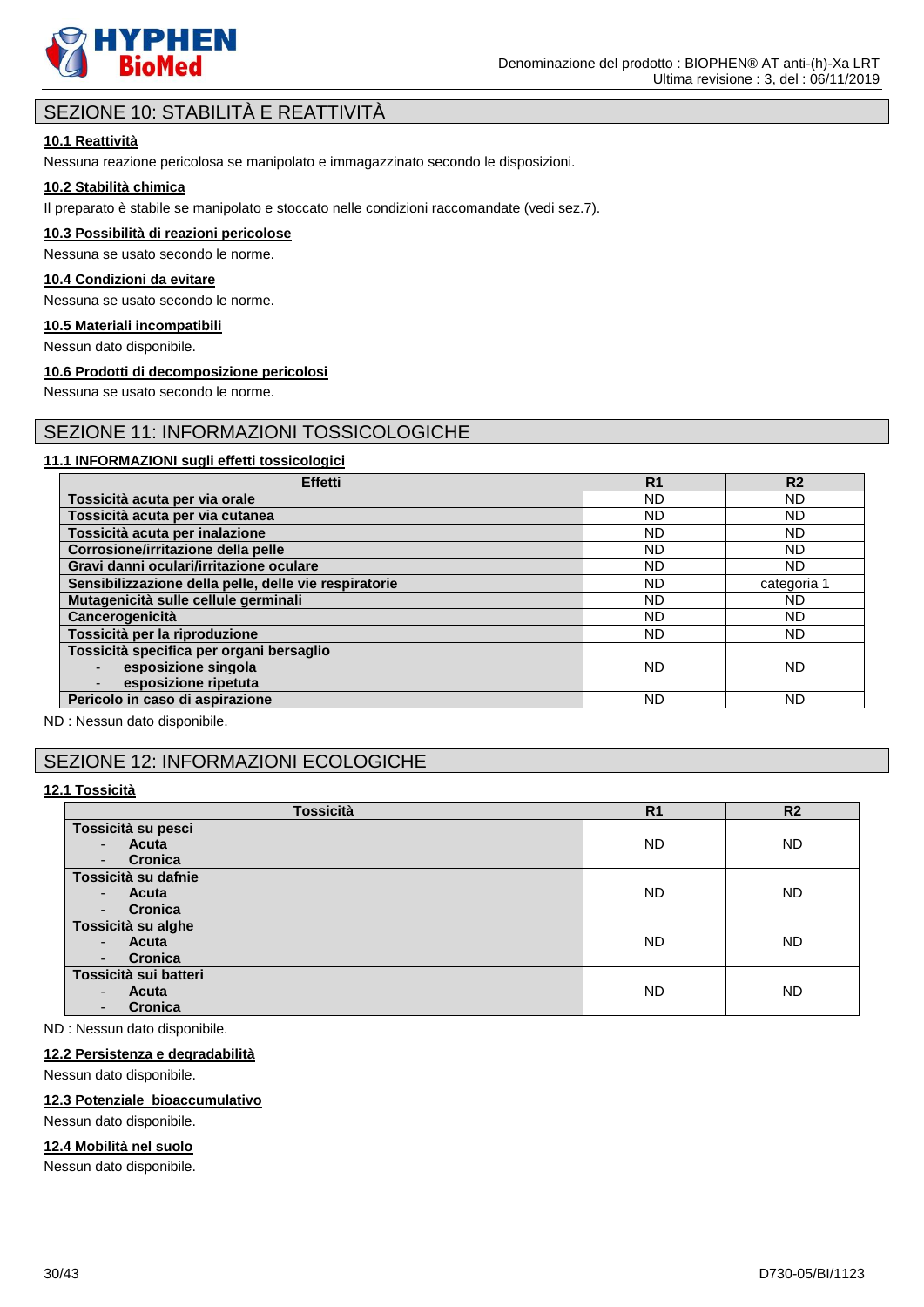

#### **12.5 Risultati della valutazione PBT e vPvB**

| Valutazione                    | . .       | D <sup>4</sup><br>1 \ Z |
|--------------------------------|-----------|-------------------------|
| PBT!<br>Valutazione <b>F</b> . | <b>ND</b> | ND                      |
| <b>Valutazione vPvB</b>        | <b>ND</b> | ND                      |

ND : Nessun dato disponibile.

#### **12.6 Altri effetti avversi**

Nessun dato disponibile.

#### **12.7 Altre informazioni**

Non far pervenire il prodotto NELL'AMBIENTE in modo incontrollato.

### SEZIONE 13: CONSIDERAZIONI SULLO SMALTIMENTO

#### **13.1 Metodi di trattamento dei rifiuti**

#### **Prodotto**

Conferire rifiuti (non riciclabili / eccedenze) allo smaltimento conformemente alle specifiche nazionali e sopo consultazione dei servizi per la gestione ambientale. Assegnare il codice di rifiuto appropriato rivolgendosi alle autorità competenti / allo smaltitore regionale.

#### **Imballaggio**

Svuotare completamente l'imballo Conferire imballaggi vuoti e imballaggi con residui del contenuto ad un adeguato smaltimento rivolgendosi alle autorità competenti / allo smaltitore regionale.

### SEZIONE 14: INFORMAZIONI SUL TRASPORTO

Il prodotto non è una merce pericolosa ai sensi dei Regolamenti in materia di trasporto di merci pericolose (ADR, RID, IATA, IMDG).

### SEZIONE 15: INFORMAZIONI SULLA REGOLAMENTAZIONE

#### **15.1 Norme e legislazione relativa alla salute, sicurezza e l'ambiente specifiche per la sostanza o la miscela**

La presente scheda dati di sicurezza soddisfa i requisiti stabiliti nel Regolamento (CE) n. 1907/2006 (REACH) e 1272/2008 (CLP).

#### **15.2 Valutazione della sicurezza chimica**

Nessun dato disponibile.

### SEZIONE 16: ALTRE INFORMAZIONI

### **16.1 Principali riferimenti bibliografici e fonti di dati**

Regolamento (CE) 1907/2006 (REACH), Regolamento 1272/2008 (CLP) nella rispettiva versione modificata e aggiornata attualmente in vigore.

Norme sul trasporto secondo ADR, RID, IMDG, IATA nella versione rispettiva attualmente in vigore.

Le fonti di dati utilizzate per la determinazione dei dati fisici, tossicologici ed ecotossicologici sono indicate nei capitoli rispettivi.

Le informazioni qui contenute si basano sul livello attuale delle nostre conoscenze ed esperienze. I dati riportati in alto non rappresentano tuttavia alcuna garanzia delle caratteristiche del prodotto e non costituiscono alcun rapporto giuridico contrattuale.

HYPHEN BioMed e i suoi rappresentanti/distributori o partner OEM declinano ogni responsabilità per qualsiasi danno consecutivo al contatto con un reagente contenuto nel kit.

#### **16.2 Abbreviazioni e acronimi**

ADR: European Agreement concerning the International Carriage of Dangerous Goods by Road (Accordo europeo sul trasporto internazionale di merci pericolose su strada)

CLP: Regulation on Classification, Labelling and Packaging of Substances and Mixtures (Regolamento relativo alla classificazione, all'etichettatura e all'imballaggio delle sostanze e delle miscele; regolamento (CE) n. 1272/2008)

CMR : cancerogen mutagen reprotoxic (Cancerogene, mutagene e tossiche per la riproduzione)

IATA-DGR: International Air Transport Association - Dangerous Goods Regulations (Regolamento sul trasporto di merci pericolose della IATA (Associazione per il trasporto aereo internazionale))

IMDG: International Maritime Dangerous Goods (Code) (Codice marittimo internazionale per le merci pericolose)

NIOSH: Istituto federale statunitense responsabile per la ricerca nel settore degli infortuni e delle malattie nei luoghi di lavoro PBT: Sostanza persistente (P), bioaccumulabile (B) e tossica (T)

REACH: Registrazione, valutazione, autorizzazione e restrizione delle sostanze chimiche Regolamento (CE) n. 1907/2006

RID: Regolamenti sul trasporto internazionale di merci pericolose su ferrovia

vPvB: very Persistent and very Bioaccumulative (molto persistente e molto bioaccumulabile)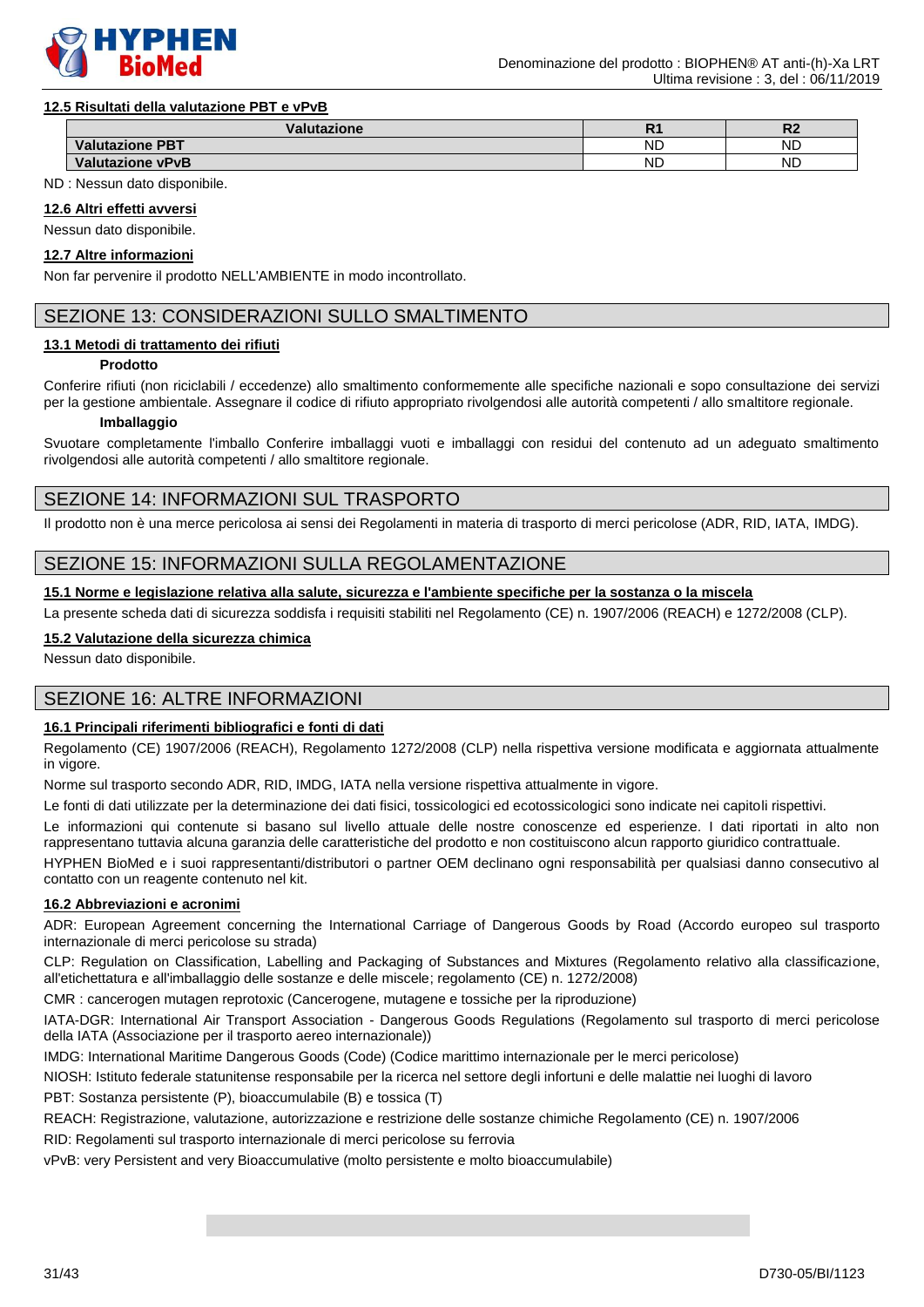

# **SICHERHEITSDATENBLATT**

# <span id="page-31-0"></span>**DEUTSCH**

### ABSCHNITT 1: BEZEICHNUNG DES PRODUKTS UND DES UNTERNEHMENS

#### **1.1 Produktidentifikator:**

| Artikelbezeichnung                 | <b>Artikelnummer</b> |
|------------------------------------|----------------------|
| <b>BIOPHEN® AT anti-(h)-Xa LRT</b> | 221123               |

# **1.2 Relevante identifizierte Verwendungen des Stoffs und Verwendungen, von denen abgeraten wird**

Medizinprodukt zur In-vitro-Verwendung

|                  | 1.3 Einzelheiten zum Hersteller und Lieferant, der das Sicherheitsdatenblatt bereitstellt |
|------------------|-------------------------------------------------------------------------------------------|
| Hersteller:      | <b>HYPHEN BioMed</b>                                                                      |
|                  | 155 rue d'Eragny                                                                          |
|                  | 95000 Neuville sur Oise (France)                                                          |
| Tel:             | 33.1.34.40.65.10                                                                          |
| Fax:             | 33.1.34.48.72.36                                                                          |
| E-Mail:          | info@hyphen-biomed.com                                                                    |
| 1.4 Notrufnummer |                                                                                           |
| Tel:             | 33.1.34.40.65.10 (Diese Nummer ist nur zu Bürozeiten besetzt)                             |
| Frankreich       |                                                                                           |
| Tel.:            | 33.1.45.42.59.59 (Giftinformationszentrale in Frankreich)                                 |
| Ausland          |                                                                                           |
|                  | Sich an die zuständige(n) Behörde(n) wenden                                               |

# ABSCHNITT 2: MÖGLICHE GEFAHREN

### **2.1 Einstufung des Stoffs oder Gemischs**

### **Hinweise zur Einstufung**

| Reagent        | Gefahrenklasse und -kategorie          | Gefahrenhinweise |
|----------------|----------------------------------------|------------------|
| R.             |                                        |                  |
| R <sub>2</sub> | Sensibilisierung der Haut, Kategorie 1 | H317             |

#### **2.2 Kennzeichnungselemente**

| Reagent        | Gefahrenpiktogramme      | Signalwörter | Gefahrenhinweise                                    |
|----------------|--------------------------|--------------|-----------------------------------------------------|
| R <sub>1</sub> | $\overline{\phantom{0}}$ | -            | $\overline{\phantom{0}}$                            |
| R <sub>2</sub> |                          | Achtung      | H317 : Kann allergische Hautreaktionen verursachen. |

| Reagent        | <b>Sicherheitshinweise</b>                                                                                                                                                                                                                                                                                                                                                                                                                                                                                                                                          |
|----------------|---------------------------------------------------------------------------------------------------------------------------------------------------------------------------------------------------------------------------------------------------------------------------------------------------------------------------------------------------------------------------------------------------------------------------------------------------------------------------------------------------------------------------------------------------------------------|
| R <sub>1</sub> |                                                                                                                                                                                                                                                                                                                                                                                                                                                                                                                                                                     |
| R <sub>2</sub> | P261 : Einatmen von Staub/Rauch/Gas/-Nebel/Dampf/Aerosol vermeiden.<br>P272 : Kontaminierte Arbeitskleidung nicht außerhalb des Arbeitsplatzes tragen.<br>P280: Schutzhandschuhe/Schutzkleidung/Augenschutz/Gesichtsschutz tragen.<br>P302 + P352 : BEI KONTAKT MIT DER HAUT: Mit viel Wasser und Seife waschen.<br>P333 + P313 : Bei Hautreizung oder -ausschlag: Ärztlichen Rat einholen/ärztliche Hilfe hinzuziehen.<br>P363 : Kontaminierte Kleidung vor erneutem Tragen waschen.<br>P501 : Inhalt/Behälter in Absprache mit dem regionalen Entsorger zuführen. |

#### **2.3 Sonstige Gefahren**

Keine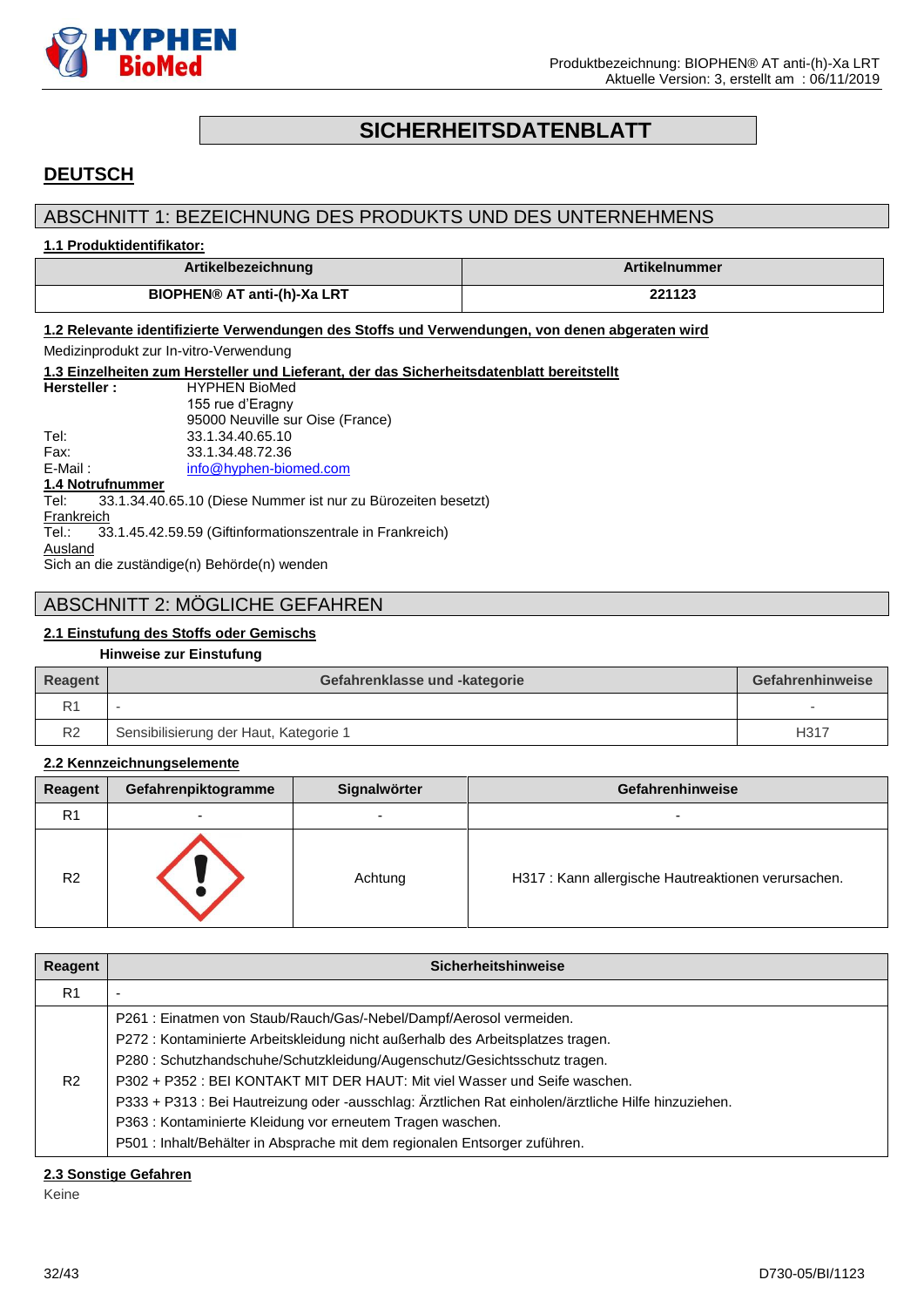

### ABSCHNITT 3: ZUSAMMENSETZUNG / ANGABEN ZU BESTANDTEILEN

### **3.1 Stoffe**

Nicht zutreffend. Das Produkt ist kein Stoff.

#### **3.2 Gemische**

#### **Gefährliche Inhaltsstoffe**

| Reagent        | Bezeichnung der Bestandteile                                                                 | CAS/EG/<br><b>REACH</b> | <b>Einstufung des Stoffs</b><br>gemäß 1272/2008 (CLP) | Konzentration |
|----------------|----------------------------------------------------------------------------------------------|-------------------------|-------------------------------------------------------|---------------|
| R <sub>1</sub> |                                                                                              |                         |                                                       |               |
| R <sub>2</sub> | Mixture of 5-Chloro-2-methyl-4-isothiazolin-3-one<br>and 2-Methyl-2H -isothiazol-3-one (3:1) | 55965-84-9              | H301, H311, H331, H314,<br>H317, H410                 | $<0.06\%$     |

#### **3.3 Sonstige Angaben**

#### Nicht injizieren oder einnehmen.

Das Produkt enthält Material tierischer Herkunft und muss als potentiell krankheitserregend behandelt werden. Das Produkt enthält Material menschlicher Herkunft welches zum Zeitpunkt der Spende untersucht wurde und für nicht reaktiv befunden wurde gegenüber Antikörper gegen HIV, Hepatitis-B-Oberflächenantigenen und Hepatitis-C-Virus (HCV). Wie bei allen Proben menschlicher Herkunft, ist dieses Produkt zur Minimierung einer Übertragungsgefahr möglicher Infektionen unter Verwendung geeigneter Laborverfahren zu handhaben.

### ABSCHNITT 4: ERSTE-HILFE-MAßNAHMEN

#### **4.1 Beschreibung der Erste-Hilfe-Maßnahmen**

#### **Allgemeine Hinweise:**

Bei Auftreten von Symptomen oder in Zweifelsfällen Arzt hinzuziehen (Sicherheitsdatenblatt zeigen). Niemals einer bewusstlosen Person etwas durch den Mund verabreichen. Betroffene Person betreuen bzw. nicht unbeobachtet lassen.

#### **Nach Einatmen**

BEI EINTAMEN: Die Person an die frische Luft bringen. Betroffenen in Ruhelage bringen und warm halten. Bei Reizung der Atemwege Arzt hinzuziehen.

#### **Nach Hautkontakt**

BEI KONTAKT MIT DER HAUT: Sofort mit viel Wasser und Seife waschen. Alle beschmutzten, getränkten Kleidungsstücke sofort ausziehen. Vor erneutem Tragen gründlich waschen. Bei Hautreaktionen Arzt hinzuziehen.

#### **Nach Augenkontakt**

BEI KONTAKT MIT DEN AUGEN: Sofort unter fließendem Wasser bei gespreiztem Lid unter Schutz des unverletzten Auges mind. 15 min spülen. Eventuell Vorhandene Kontaktlinsen nach Möglichkeit entfernen. Weiter ausspülen. Augenarzt aufsuchen.

#### **Nach Verschlucken**

BEI VERSCHLUCKEN, sofort Arzt hinzuziehen. Kein Erbrechen einleiten. Nichts über den Mund verabreichen, wenn die Person bewusstlos ist.

#### **4.2 Wichtige akute und verzögert auftretende Symptome und Wirkungen**

Keine Angaben verfügbar.

#### **4.3 Hinweise auf ärztliche Soforthilfe oder Spezialbehandlung**

Keine Angaben verfügbar.

# ABSCHNITT 5: MAßNAHMEN ZUR BRANDBEKÄMPFUNG BRAND

#### **5.1 Löschmittel**

#### **Geeignete Löschmittel**

Das Produkt selbst ist nicht brennbar. Löschmaßnahmen auf Umgebungsbrand abstimmen.

#### **Ungeeignete Löschmittel**

#### Wasservollstrahl

#### **5.2 Besondere Maßnahmen zur Brandbekämpfung**

Zum Löschen geeignete Mittel: Kohlendioxid (CO2), Kohlenmonoxid (CO)

#### **5.3 Hinweise für die Brandbekämpfung**

Bei Brand: Umluftunabhängigen Atemschutz und Schutzkleidung tragen.

Löschwasser darf nicht in die Kanalisation oder Gewässer gelangen. Explosions- und Brandgase nicht einatmen.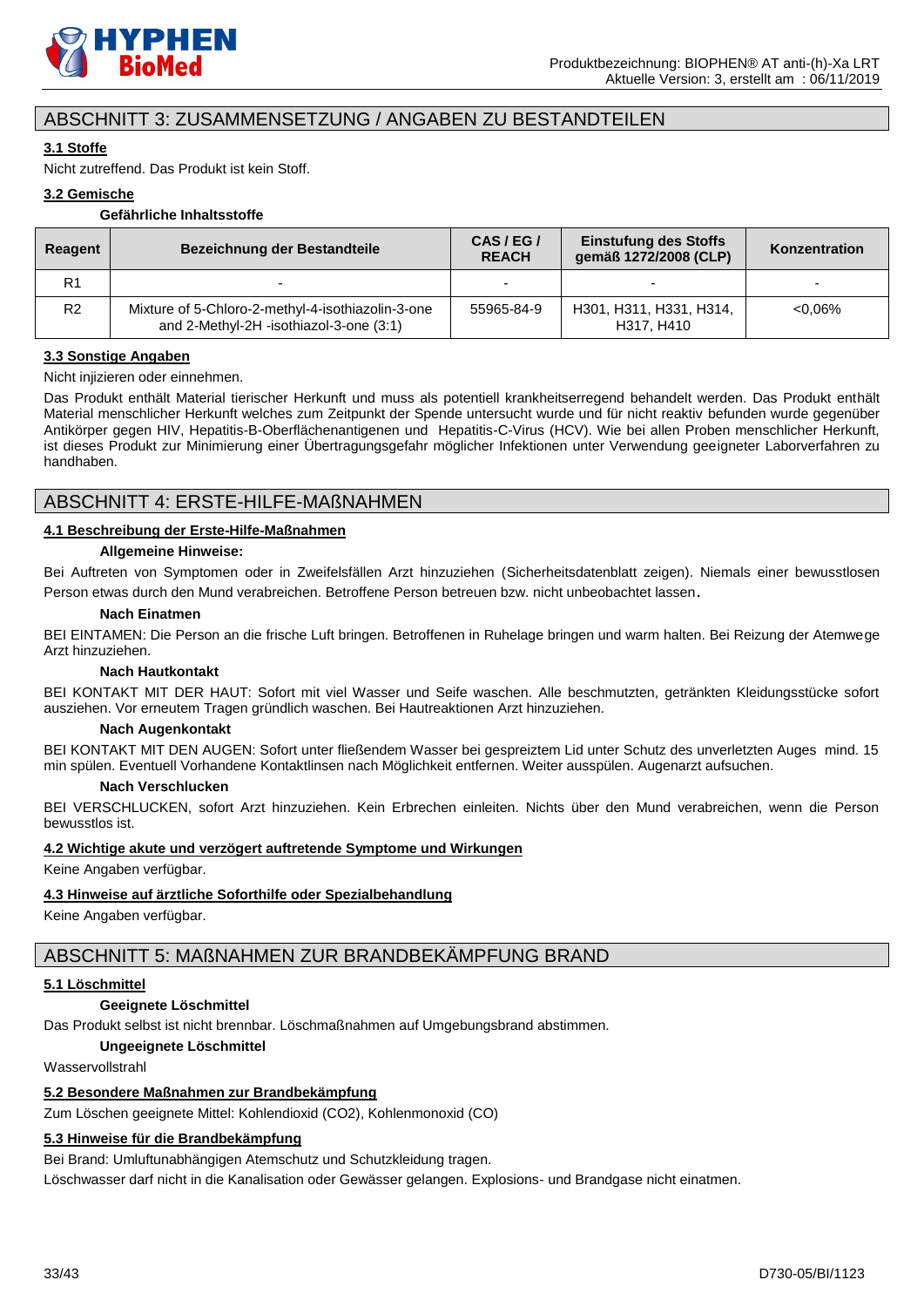

### ABSCHNITT 6: MAßNAHMEN BEI UNBEABSICHTIGTER FREISETZUNG

### **6.1 Personenbezogene Vorsichtsmaßnahmen, Schutzausrüstung und in Notfällen anzuwendende Verfahren**

Vorgehen wie in Abschnitt 7 und 8 beschrieben. Berührung mit Haut, Augen und Kleidung vermeiden. Staubbildung vermeiden. Dampf/Nebel/Gas nicht einatmen.

#### **6.2 Umweltschutzmaßnahmen**

Verbreitung und Abfließen von freigesetzten Material verhindern, wenn gefahrlos möglich. Nicht ins Abwasser gelangen lassen. Freisetzung in die Umgebung verhindern.

#### **6.3 Methoden und Material für Rückhaltung und Reinigung**

Verschüttetes Produkt nicht in seinen Originalbehälter zum Zweck einer Wiederverwendung zurück gießen. Verschüttetes Produkt mit saugfähigem Material aufnehmen. Verschmutzte Oberflächen und Gegenstände unter Einhaltung aller Umwelt relevanter Rechtsvorschriften besonders gründlich reinigen. In geeigneten, geschlossenen Behältern aufbewahren und der Entsorgung zuführen.

### ABSCHNITT 7: HANDHABUNG UND LAGERUNG

#### **7.1 Schutzmaßnahmen zur sicheren Handhabung**

#### **Hinweise zur sicheren Handhabung**

Das Risiko beim Umgang mit dem Produkt ist durch Anwendung von Schutz- und.Vorbeugungsmaßnahmen auf ein Mindestmaß zu verringern. Arbeitsverfahren, sofern nach dem Stand der Technik möglich, so gestalten, dass gefährliche Stoffe nicht frei werden können bzw. ein Hautkontakt ausgeschlossen werden kann.

#### **Allgemeine Schutz- und Hygienemaßnahmen**

Bei der Arbeit nicht essen, trinken oder rauchen. Nahrungsmittel, Getränke und Futtermittel fernhalten. Vor den Pausen und bei Arbeitsende Hände und Haut waschen. Dämpfe nicht Einatmen. Augen- und Hautkontakt mit Scherben vermeiden. Beschmutzte, getränkte Kleidung sofort ausziehen

#### **Hinweise zum Brandschutz/Explosionsschutz**

Keine besondere Maßnahmen erforderlich.

#### **7.2 Bedingungen zur sicheren Lagerung unter Berücksichtigung von Unverträglichkeiten**

#### **Technische Maßnahmen und Lagerbedingungen**

Behälter dicht geschlossen halten und an einem kühlen, gut gelüfteten Ort aufbewahren.

#### **Unverträgliche Materialien**

Es sind keine Angaben vorhanden.

#### **Empfohlene Lagertemperatur**

Wert : 2 - 8 ° C

#### **Anforderungen an Lagerräume und Behälter**

Einmal geöffnete Behälter sind sorgfältig wieder zu verschließen und müssen aufrecht stehen um Leckagen zu vermeiden.

#### **7.3 Spezifische Endanwendungen**

Außer den in Abschnitt 1.2 genannten Verwendungen sind keine weiteren spezifischen Verwendungen vorgesehen.

### ABSCHNITT 8: BEGRENZUNG UND ÜBERWACHUNG DER EXPOSITION / PERSÖNLICHE **SCHUTZAUSRÜSTUNGEN**

#### **8.1 Zu überwachende Parameter**

#### **Grenzwerte für die Exposition am Arbeitsplatz**

Keine Angaben verfügbar

#### **Biologische Grenzwerte**

Keine Angaben verfügbar

#### **8.2 Begrenzung und Überwachung der Exposition**

#### **Geeignete technische Steuerungseinrichtungen**

Technische Maßnahmen und die Anwendung geeigneter Arbeitsverfahren haben Vorrang vor dem Einsatz persönlicher Schutzausrüstung. Vorkehrungen im Sinne der guten Industriehygiene Praxis treffen.

#### **Persönliche Schutzausrüstung**

Bei der Handhabung der Produkte ausschließlich den geltenden Vorschriften entsprechende Schutzkleidung tragen.

#### **Atemschutz**

Vorzugseise Absaugung dort einsetzen, wo das Produkt offen gehandhabt wird. zum Schutz bei Staubbildung, Staubmaske Typ N95 (US) oder eine Atemschutzmaske mit Filtertyp P1(EN 143) verwenden. Verwendete Atemschutzgeräte müssen nach entsprechenden staatlichen Standards wie NIOHS (US) oder CEN (EU) geprüft und zugelassen sein.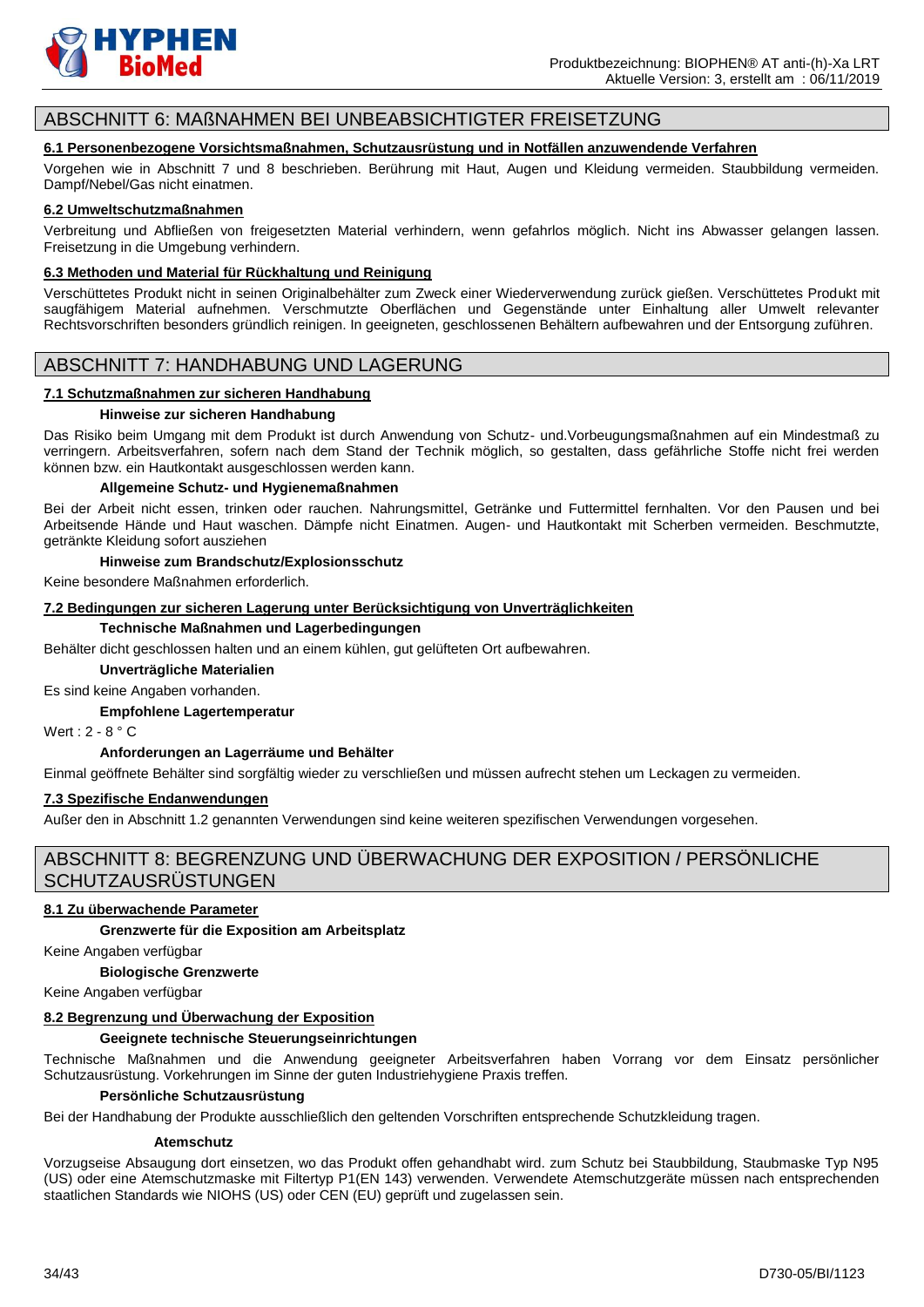

#### **Hand-/Hautschutz**

Bei der Handhabung Schutzhandschuhe verwenden. Handschuhe vor dem Tragen auf ihre arbeitsplatzspezifische Eignung prüfen. Geeignete Methode zum Ausziehen der Schutzhandschuhe anwenden, um einen Hautkontakt mit dem Produkt zu vermeiden (z.B. Ausziehen, ohne die kontaminierte Außenfläche mit bloßer Hand zu berühren). Kontaminierten Handschuhe sind nachdem Tragen unter Beachtung der gesetzlichen Bestimmungen und im Sinne der guten Laborpraxis ordnungsgemäß zu entsorgen. Hände waschen und trocken.

Die einzusetzenden Schutzhandschuhe müssen nach EN374 geprüft und zugelassen sein.

Schutzhandschuhe müssen bei Beschädigung oder ersten Abnutzungserscheinungen sofort ersetzt werden.

#### **Augen-/Gesichtsschutz**

Zum Augenschutz / Gesichtsschutz ausschließlich Ausrüstungen tragen, welche gemäß geltender Normen, wie NIOSH (US) oder EN 166 (EU), geprüft und zugelassen sind.

#### **Körperschutz**

Die Art der Schutzausrüstung muss je nach Konzentration und Menge des Produktes am Arbeitsplatz ausgewählt werden.

#### **Sonstige Schutzmaßnahmen**

Keine Angaben verfügbar

#### **Begrenzung und Überwachung der Umweltexposition**

Verbreitung und Abfließen von freigesetzten Material verhindern, wenn gefahrlos möglich. Nicht ins Abwasser gelangen lassen. Freisetzung in die Umgebung verhindern.

### ABSCHNITT 9: PHYSIKALISCHE UND CHEMISCHE EIGENSCHAFTEN

#### **9.1 Angaben zu den grundlegenden physikalischen und chemischen Eigenschaften**

| Eigenschaft                              | $\overline{R1}$ | $\overline{R2}$ |
|------------------------------------------|-----------------|-----------------|
| Form                                     | Flüssig         | Flüssig         |
| <b>Farbe</b>                             | Farblos         | Farblos         |
| Geruch                                   | <b>ND</b>       | <b>ND</b>       |
| pH-Wert                                  | <b>ND</b>       | <b>ND</b>       |
| Siedepunkt                               | <b>ND</b>       | <b>ND</b>       |
| <b>Schmelzpunkt</b>                      | <b>ND</b>       | <b>ND</b>       |
| Zersetzungspunkt                         | $\overline{ND}$ | <b>ND</b>       |
| <b>Flammpunkt</b>                        | <b>ND</b>       | <b>ND</b>       |
| Selbstentzündungstemperatur              | <b>ND</b>       | <b>ND</b>       |
| <b>Oxidierende Eigenschaften</b>         | <b>ND</b>       | <b>ND</b>       |
| <b>Explosive Eigenschaften</b>           | $\overline{ND}$ | <b>ND</b>       |
| Entzündbarkeit (fest, gasförmig)         | <b>ND</b>       | <b>ND</b>       |
| Untere Entzündbarkeit / Explosionsgrenze | $\overline{ND}$ | $\overline{ND}$ |
| Obere Entzündbarkeit / Explosionsgrenze  | $\overline{ND}$ | $\overline{ND}$ |
| <b>Dampfdruck</b>                        | $\overline{ND}$ | <b>ND</b>       |
| <b>Relative Dampfdichte</b>              | <b>ND</b>       | <b>ND</b>       |
| Verdampfungsgeschwindigkeit              | <b>ND</b>       | <b>ND</b>       |
| <b>Relative Dichte</b>                   | <b>ND</b>       | <b>ND</b>       |
| Wasserlöslichkeit                        | <b>ND</b>       | <b>ND</b>       |
| Weitere Löslichkeitseigenschaften        | $\overline{ND}$ | <b>ND</b>       |
| Verteilungskoeffizient n-Oktanol/Wasser  | $\overline{ND}$ | $\overline{ND}$ |
| <b>Viskosität</b>                        | <b>ND</b>       | <b>ND</b>       |
| <b>Sonstige Angaben</b>                  | <b>ND</b>       | <b>ND</b>       |

ND : Keine Angaben verfügbar.

#### **9.2 Sonstige Angaben**

Keine Angaben verfügbar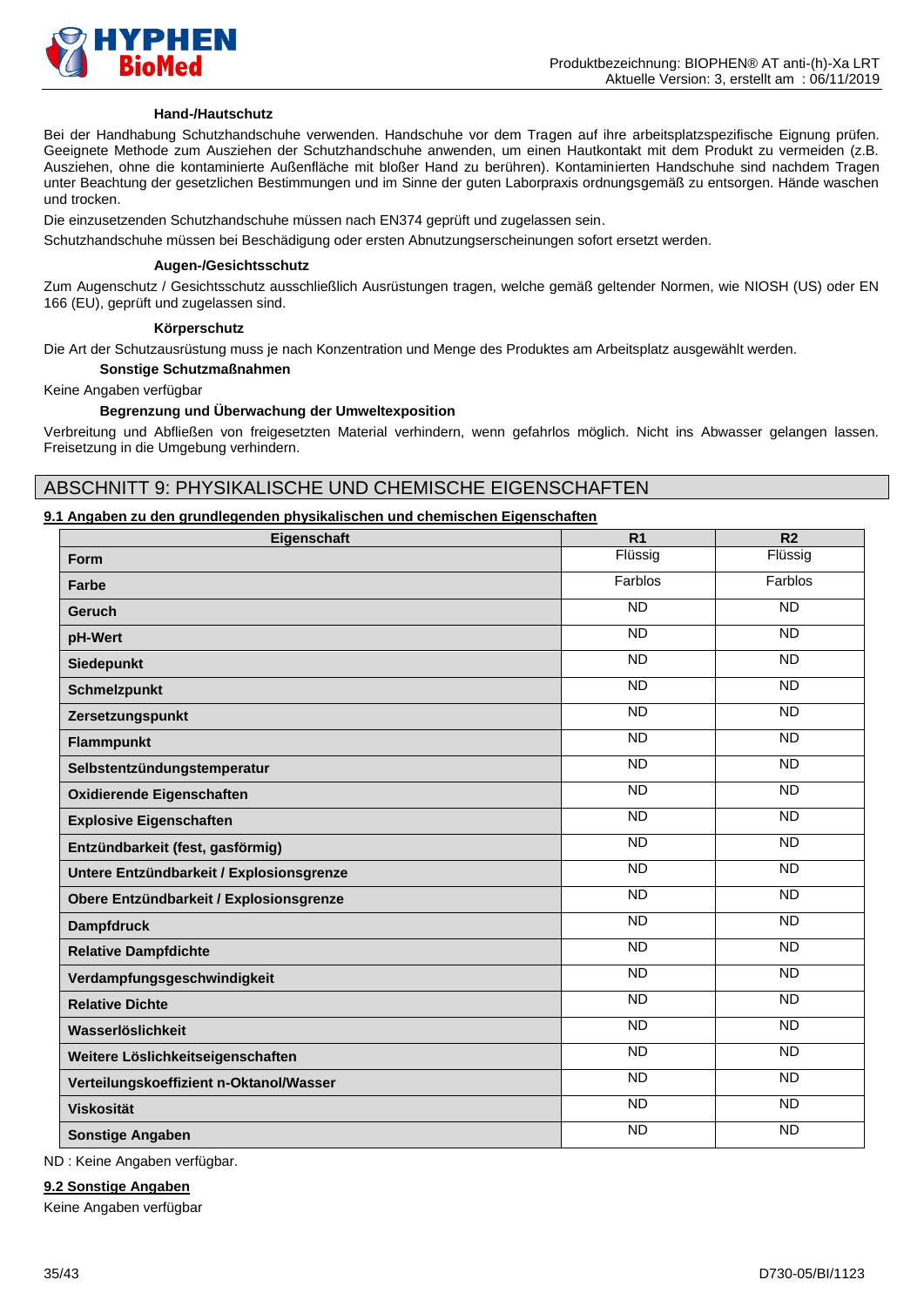

### ABSCHNITT 10: STABILITÄT /-REAKTIVITÄT

### **10.1 Reaktivität**

Keine gefährlichen Reaktionen, wenn die Vorschriften/Hinweise für den Umgang beachtet werden.

#### **10.2 Chemische Stabilität**

Das Präparat ist stabil, wenn es, wie im Abschnitt 7 empfohlen, gehandhabt und gelagert wird.

#### **10.3 Möglichkeit gefährlicher Reaktionen**

Keine bei bestimmungsgemäßer Verwendung.

#### **10.4 Zu vermeidende Bedingungen**

Keine bei bestimmungsgemäßer Verwendung.

#### **10.5 Unverträgliche Materialien**

Keine Daten verfügbar

#### **10.6 Gefährliche Zersetzungsprodukte**

Keine bei bestimmungsgemäßer Verwendung.

### ABSCHNITT 11: TOXIKOLOGISCHE ANGABEN

### **11.1 ANGABENzu toxikologischen Wirkungen**

| Wirkungen                                        | R <sub>1</sub> | R <sub>2</sub> |
|--------------------------------------------------|----------------|----------------|
| akuter oraler Toxizität                          | <b>ND</b>      | <b>ND</b>      |
| akuter dermaler Toxizität                        | ND             | ND             |
| akuter inhalativer Toxizität                     | <b>ND</b>      | <b>ND</b>      |
| Ätz-/Reizwirkung auf die Haut                    | <b>ND</b>      | <b>ND</b>      |
| Augenschädigung/Augenreizung                     | <b>ND</b>      | <b>ND</b>      |
| Sensibilisierung der Haut, der Atemwege          | <b>ND</b>      | Kategorie 1    |
| Keimzellmutagenität                              | <b>ND</b>      | <b>ND</b>      |
| Karzinogenität                                   | <b>ND</b>      | <b>ND</b>      |
| Reproduktionstoxizität                           | <b>ND</b>      | <b>ND</b>      |
| spezifische Zielorgan-Toxizität:                 |                |                |
| einmalige Exposition<br>$\overline{\phantom{0}}$ | <b>ND</b>      | <b>ND</b>      |
| wiederholte Exposition                           |                |                |
| Aspirationsgefahr                                | <b>ND</b>      | <b>ND</b>      |

ND : Keine Angaben verfügbar.

### ABSCHNITT 12: UMWELTBEZOGENE ANGABEN

#### **12.1 Toxizität**

| <b>Toxizität</b>                              | R <sub>1</sub> | R <sub>2</sub> |
|-----------------------------------------------|----------------|----------------|
| Fischtoxizität                                |                |                |
| <b>Akute</b><br>۰.                            | <b>ND</b>      | <b>ND</b>      |
| <b>Chronische</b><br>٠                        |                |                |
| Daphnientoxizität                             |                |                |
| <b>Akute</b><br>$\overline{\phantom{0}}$      | <b>ND</b>      | <b>ND</b>      |
| <b>Chronische</b><br>٠                        |                |                |
| Algentoxizität                                |                |                |
| <b>Akute</b><br>$\overline{a}$                | <b>ND</b>      | <b>ND</b>      |
| <b>Chronische</b><br>٠                        |                |                |
| <b>Bakterientoxizität</b>                     |                |                |
| <b>Akute</b><br>٠                             | <b>ND</b>      | <b>ND</b>      |
| <b>Chronische</b><br>$\overline{\phantom{0}}$ |                |                |

ND : Keine Angaben verfügbar.

#### **12.2 Persistenz und Abbaubarkeit**

Keine Angaben verfügbar.

#### **12.3 Bioakkumulationspotenzial**

Keine Angaben verfügbar.

#### **12.4 Mobilität im Boden**

Keine Angaben verfügbar.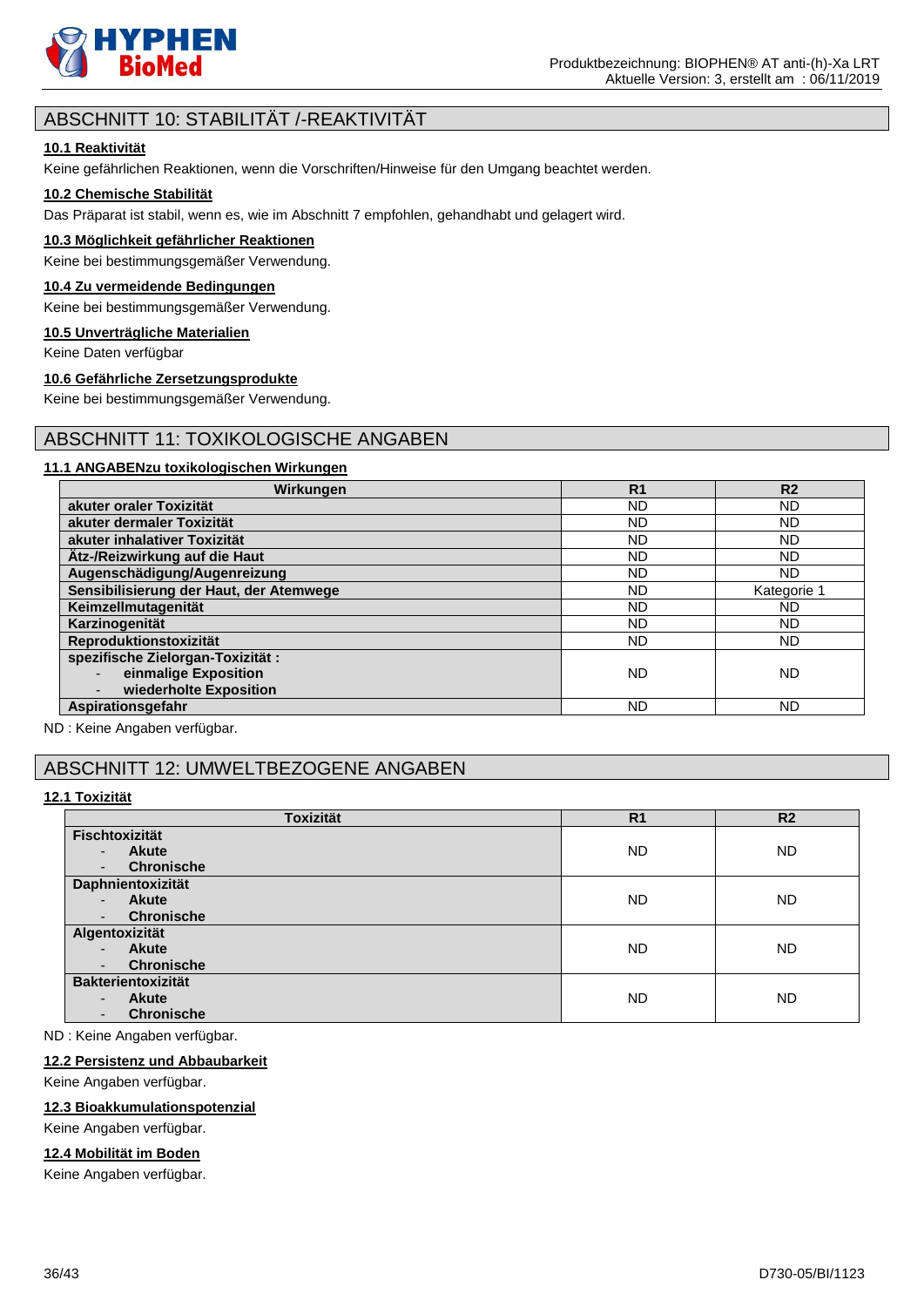

#### **12.5 Ergebnisse der PBT- und vPvB-Beurteilung**

| <b>Beurteilung</b>     | D.<br>''' | D'<br>W   |
|------------------------|-----------|-----------|
| <b>PBT-Beurteilung</b> | <b>ND</b> | <b>ND</b> |
| vPvB-Beurteilung       | <b>ND</b> | <b>ND</b> |

ND : Keine Angaben verfügbar.

#### **12.6 Andere schädliche Wirkungen**

Keine Angaben verfügbar.

#### **12.7 Sonstige Angaben**

Produkt nicht unkontrolliert in dieUMWELTgelangen lassen.

### ABSCHNITT 13: HINWEISE ZUR ENTSORGUNG

#### **13.1 Verfahren der Abfallbehandlung**

#### **Produkt**

Abfälle gemäß nationalen Vorschriften und in Absprache mit den Umweltschutzdiensten einer Entsorgung zuführen. Die Zuordnung einer Abfallnummer ist in Absprache mit dem regionalen Entsorger vorzunehmen.

#### **Verpackung**

Verpackungen restentleeren. Leere und nicht restentleerte Verpackungen, die noch Produktreste enthalten, sind in Absprache mit dem regionalen Entsorger einer ordnungsgemäßen Entsorgung zuführen.

### ABSCHNITT 14: ANGABEN ZUR TRANSPORT

Das Produkt ist kein Gefahrgut im Sinne der Transportvorschriften (ADR, RID, IATA, IMDG).

### ABSCHNITT 15: RECHTSVORSCHRIFTEN

#### **15.1 Vorschriften zu Sicherheit, Gesundheits- und Umweltschutz / spezifische Rechtsvorschriften für den Stoff oder das Gemisch**

Dieses Sicherheitsdatenblatt entspricht den Anforderungen der Verordnung (EG) Nr. 1907/2006 (REACH) und 1272/2008 (CLP).

#### **15.2 Stoffsicherheitsbeurteilung**

Keine Informationen verfügbar.

#### ABSCHNITT 16: SONSTIGE ANGABEN

#### **16.1 Datenquellen, die zur Erstellung des Datenblattes verwendet wurden**

Verordnung (EG) Nr. 1907/2006 (REACH), 1272/2008 (CLP) in der jeweils gültigen Fassung.

Transportvorschriften gemäß ADR, RID, IMDG, IATA in der jeweils gültigen Fassung.

Datenquellen, die zur Ermittlung von physikalischen, toxikologischen und ökotoxikologischen Daten benutzt wurden, sind direkt in den jeweiligen Abschnitten angegeben.

Die Angaben stützen sich auf den heutigen Stand unserer Kenntnisse und Erfahrungen. Die Angaben haben nicht die Bedeutung von Eigenschaftszusicherungen und begründen kein vertragliches Rechtsverhältnis.

HYPHEN BioMed, deren Vertreter/Vertriebspartner bzw. OEM-Partner haften nicht für Schäden, die unmittelbar bzw. mittelbar auf den Kontakt mit einer Reagenz aus der Packung/Set zurück zu führen sind.

#### **16.2 Abkürzungen und Akronyme**

ADR: European Agreement concerning the International Carriage of Dangerous Goods by Road (EuropäischesÜbereinkommen über die internationale Beförderung gefährlicher Güter auf der Straße)

CLP: Regulation on Classification, Labelling and Packaging of Substances and Mixtures (EG Verordnung über die Einstufung, Kennzeichnung und Verpackung von Stoffen und Gemischen)

CMR : cancerogen mutagen reprotoxic (krebserregende, erbgutverändernde und fruchtbarkeitsgefährdende Stoffe)

IATA-DGR: = International Air Transport Association - Dangerous Goods Regulations ( IATA-Gefahrgutvorschriften im Luftverkehr)

IMDG: International Maritime Dangerous Goods code (Regelung für den Gefahrguttransport in der internationalen Seeschifffahrt)

NIOSH: Nationales Institut für Arbeitssicherheit und Gesundheit (USA)

PBT: persistent (P), bioakkumulierend (B) und toxisch (T)

REACH: EU-Verordnung zur Registrierung, Bewertung, Zulassung und Beschränkung chemischer Stoffe

RID: Regelung zur internationalen Beförderung gefährlicher Güter im Schienenverkehr im Schienenverkehr

vPvB: very Persistent and very Bioaccumulative (sehr persistent und sehr bioakkumulierbar)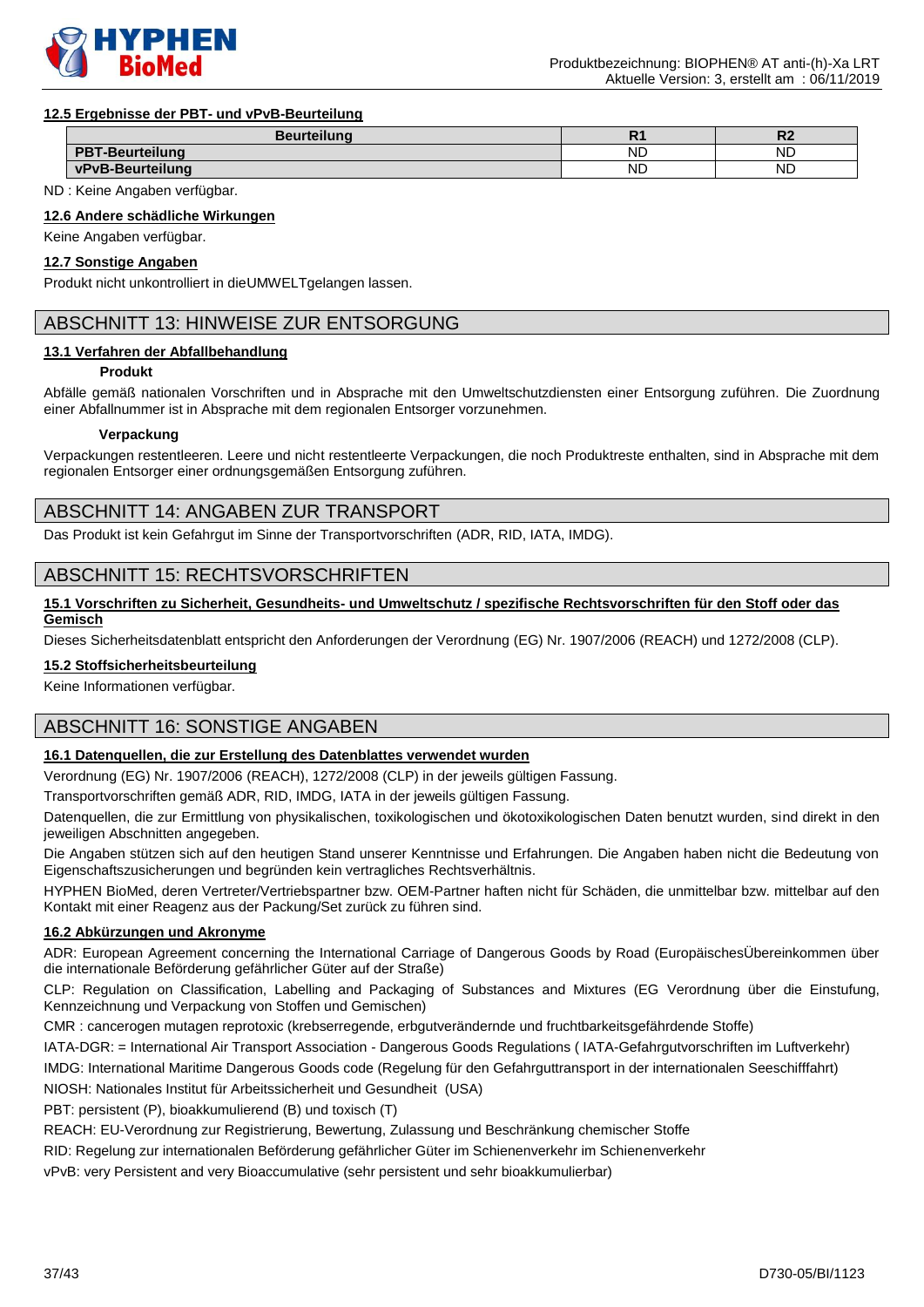

# **ПАСПОРТ БЕЗОПАСНОСТИ МАТЕРИАЛА**

# <span id="page-37-0"></span>**РУССКИЙ**

### РАЗДЕЛ 1: ИДЕНТИФИКАЦИЯ ПРОДУКЦИИ И СВЕДЕНИЯ О ПРОИЗВОДИТЕЛЕ

#### **1.1 Идентификатор продукта**

| Название                           | Номер продукта |  |
|------------------------------------|----------------|--|
| <b>BIOPHEN® AT anti-(h)-Xa LRT</b> | 221123         |  |

# **1.2 Соответствующие установленные области применения вещества или смеси и рекомендуемые ограничения**

Медицинское изделие для лабораторных целей

#### **1.3 Подробные сведения об изготовителе и о поставщике паспорта безопасности**

HYPHEN BioMed

|               |                                        | 155 rue d'Eragny                                                               |
|---------------|----------------------------------------|--------------------------------------------------------------------------------|
|               |                                        | 95000 Neuville sur Oise (Франция)                                              |
| Тел.:         |                                        | 33.1.34.40.65.10                                                               |
| Факс:         |                                        | 33.1.34.48.72.36                                                               |
| Адрес E-mail: |                                        | info@hyphen-biomed.com                                                         |
|               | 1.4 Номер телефона экстренной службы   |                                                                                |
|               |                                        | Тел.: 33.1.34.40.65.10 (этот номер отвечает только в рабочее время)            |
| Франция       |                                        |                                                                                |
|               |                                        | Тел.: 33.1.45.42.59.59 (информационный центр по ядовитым веществам во Франции) |
| За рубежом    |                                        |                                                                                |
|               | Обратиться в компетентный(е) орган(ы). |                                                                                |

### РАЗДЕЛ 2: ИДЕНТИФИКАЦИЯ ОПАСНОСТЕЙ

### **2.1 Классификация вещества или смеси**

#### **Информация о классификации**

| агент | Классы/категории опасностей                 | Краткие характеристики опасности |
|-------|---------------------------------------------|----------------------------------|
|       |                                             |                                  |
| R2    | Кожный сенсибилизирующий агент, категория 1 | H317                             |

#### **2.2 Элементы маркировки**

| агент          | Символ | Сигнальное слово | Краткие характеристики опасности                   |
|----------------|--------|------------------|----------------------------------------------------|
| R <sub>1</sub> | -      |                  |                                                    |
| R <sub>2</sub> |        | <b>ВНИМАНИЕ</b>  | НЗ17: Может вызывать аллергическую кожную реакцию. |

| агент          | Меры предосторожности                                                                                                                                                                                                                                                                                                                                                                                                                                                                                                                                                             |
|----------------|-----------------------------------------------------------------------------------------------------------------------------------------------------------------------------------------------------------------------------------------------------------------------------------------------------------------------------------------------------------------------------------------------------------------------------------------------------------------------------------------------------------------------------------------------------------------------------------|
| R <sub>1</sub> |                                                                                                                                                                                                                                                                                                                                                                                                                                                                                                                                                                                   |
| R <sub>2</sub> | Р261 : Избегать вдыхания пыли/дыма/газа/тумана/паров/вещества в распылённом состоянии.<br>Р272: Не выносить загрязнённую одежду с места работы<br>Р280 : Пользоваться защитными перчатками/защитной одеждой/средствами защиты глаз/лица.<br>РЗ02 + РЗ52 : При попадании на кожу: Промыть большим количеством воды.<br>РЗЗЗ + РЗ13: При раздражении кожи или появлении сыпи: обратиться к врачу.<br>РЗ63: Постирать загрязнённую одежду перед последующим использованием.<br>Р501: Удалить содержимое/контейнер как отходы в соответствии с местными / национальными предписаниями |

#### **2.3 Другие опасности**

нет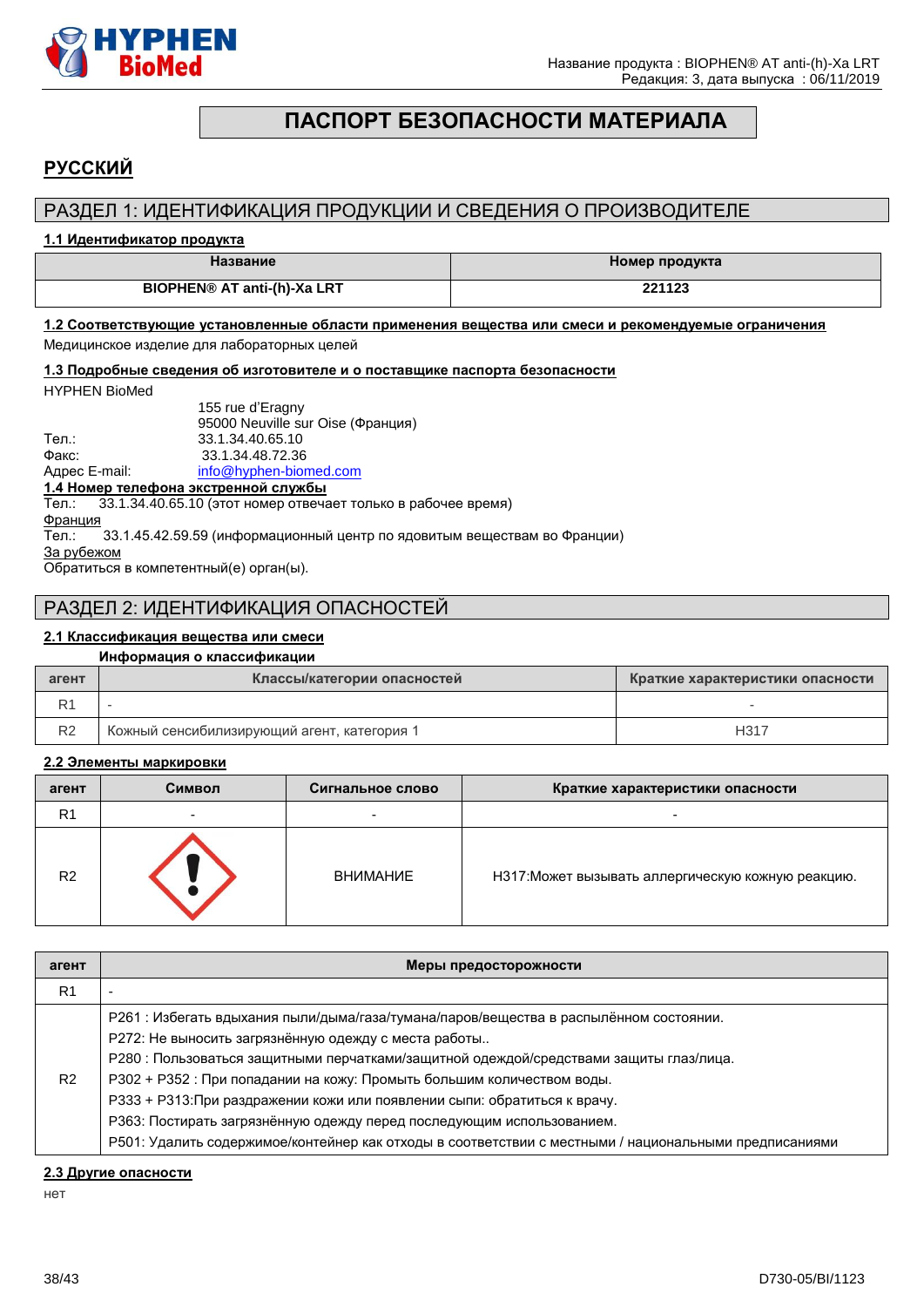

### РАЗДЕЛ 3: СОСТАВ / ИНФОРМАЦИЯ О КОМПОНЕНТАХ

### **3.1 Вещества**

Не применимо, так как продукт не является веществом.

#### **3.2 Смеси**

#### **Опасные ингредиенты**

| агент          | Обозначение компонентов                                                                          | CAS/EG/<br><b>REACH</b> | Классификация вещества<br>согласно 1272/2008 (CLP) | Концентрация |
|----------------|--------------------------------------------------------------------------------------------------|-------------------------|----------------------------------------------------|--------------|
| R <sub>1</sub> |                                                                                                  |                         |                                                    |              |
| R <sub>2</sub> | Mixture of 5-Chloro-2-methyl-4-isothiazolin-<br>3-one and 2-Methyl-2H -isothiazol-3-one<br>(3:1) | 55965-84-9              | H301, H311, H331, H314, H317,<br>H410              | $<0.06\%$    |

#### **3.3 Дополнительная информация**

Не использовать для инъекций или приема внутрь.

Продукт содержит материал животного происхождения, и ним необходимо обращаться как с потенциально болезнетворным. Продукт содержит материал человеческого происхождения, который был исследован на момент донорства и который был установлен как не реакционноспособный по отношению к антителам против ВИЧ, поверхностным антигенам гепатита B и вирусу гепатита C (HCV). Как и в отношении всех проб человеческого происхождения, необходимо обращаться с данным продуктом, применяя подходящие лабораторные методы для сведения до минимума опасности передачи возможных инфекций.

### РАЗДЕЛ 4: МЕРЫ ПЕРВОЙ ПОМОЩИ

#### **4.1 Описание мер первой помощи**

#### **Общая информация**

При возникновении cимпотомов или в случае сомнений обратиться к врачу. Показать паспорт безопасности материала. Строго запрещается вводить что-либо через рот человеку, находящемуся без сознания. Обеспечить уход за пострадавшим человеком или, соотв., не оставлять его без присмотра.

#### **После вдыхания**

ПРИ ВДЫХАНИИ: поместить человека на свежий воздух. Привести пострадавшего человека в положение покоя и держать его в тепле. При раздражении дыхательных путей вызвать врача.

#### **После контакта с кожей**

ПРИ КОНТАКТЕ С КОЖЕЙ: немедленно смыть обильным количеством воды с мылом. Немедленно снять все загрязненные, пропитанные предметы одежды. Тщательно постирать, прежде чем одевать их опять. При появлении кожных реакций обратиться к врачу.

#### **После контакта с глазами**

ПРИ КОНТАКТЕ С ГЛАЗАМИ: немедленно промывать проточной водой в течение как минимум 15 минут, отведя веко и защитив неповрежденный глаз. По возможности удалить возможно имеющиеся контактные линзы. Продолжить промывание. Обратиться к глазному врачу.

#### **После проглатывания**

ПРИ ПРОГЛАТЫВАНИИ, hемедленно вызвать врача. Не вызывать рвоту. Строго запрещается вводить что-либо через рот человеку, находящемуся без сознания.

#### **4.2 Наиболее важные симптомы и воздействия, как острые, так и замедленные**

Данные отсутствуют.

#### **4.3 Указание на необходимость немедленной медицинской помощи и специального лечения**

Данные отсутствуют.

### РАЗДЕЛ 5: МЕРЫ ПРОТИВОПОЖАРНОЙ ЗАЩИТЫ

#### **5.1 Огнетушащие средства**

#### **Приемлемые огнетушащие средства**

Сам продукт является негорючим; выбирать огнетушащие меры с учетом прилегающей зоны.

### **Неприемлемые огнетушащие средства**

Сплошная водная струя

### **5.2 Особые факторы риска, источником которых является вещество или смесь**

В случае возникновения пожара может иметь место выброс следующих веществ: диоксид углерода (CO2); моноксид углерода (CO)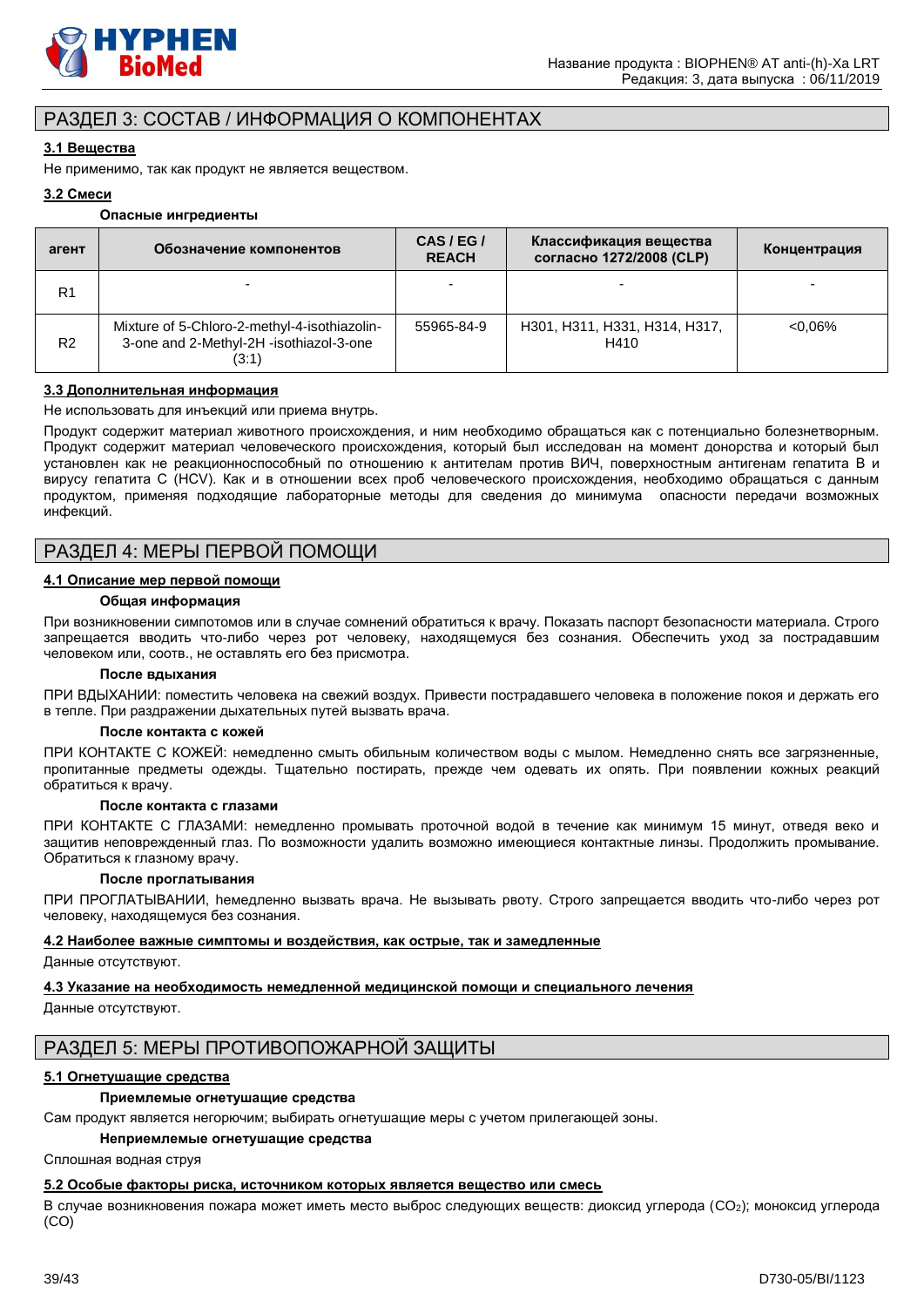

#### **5.3 Рекомендации для пожарных**

При пожаре: носить изолирующий противогаз / респиратор и защитную одежду.

Не допускать проникновение воды для тушения пожара в канализацию или в водоемы. Не вдыхать газы, образовавшиеся в результате взрыва или пожара.

### РАЗДЕЛ 6: МЕРЫ ПРИ САМОПРОИЗВОЛЬНОМ ВЫБРОСЕ

#### **6.1 Меры предосторожности для персонала, защитное снаряжение и чрезвычайные меры**

Ознакомиться с мерами защиты, перечисленными в разделах 7 и 8. Избегать контакта с кожей, глазами и одеждой. Избегать образование пыли. Не вдыхать пар/туман/газ.

#### **6.2 Меры по обеспечению защиты окружающей среды**

Предупреждать распространение и сток вышедшего наружу материала, если это возможно без возникновения опасности. Не допускать попадания в сточные воды. Предупредить выброс в окружающую среду.

#### **6.3 Методы и материалы для локализации и очистки**

Не вливать пролитый продукт обратно в его оригинальную тару в целях повторного использования. Подобрать пролитый продукт гигроскопичным материалом. Особенно тщательно очистить загрязненные поверхности и предметы с соблюдением всех правовых предписаний, касающихся защиты окружающей среды. Хранить продукт в подходящих, закрытых емкостях и направлять в них на удаление в качестве отходов.

### РАЗДЕЛ 7: МЕРЫ ПРЕДОСТОРОЖНОСТИ, ПРИНИМАЕМЫЕ ПРИ ОБРАЩЕНИИ И ХРАНЕНИИ

#### **7.1 Меры предосторожности для обеспечения безопасного обращения**

#### **Рекомендации по обеспечению безопасного обращения**

Снизить до минимума риск при обращении с продуктом за счет принятия мер по обеспечению защиты и профилактики. Если это допускает уровень техники, спланировать методы работы так, чтобы не могли высвобождаться опасные вещества или, соотв., чтобы был исключен контакт с кожей.

#### **Общие меры по обеспечению защиты и гигиены**

Во время работы не принимать пищу, не пить и не курить. Держать продукт вдали от продовольствия, напитков и корма для животных. Мыть руки и кожу перед перерывами и после окончания работы. Не вдыхать пары. Избегать контакта с глазами и кожей. Немедленно снимать загрязненную или пропитавшуюся одежду.

#### **Рекомендации по защите от возгорания и взрыва**

Специальные меры не требуются.

#### **7.2 Условия для безопасного хранения с учетом любых несовместимостей**

#### **Технические меры и условия хранения**

Держать емкости плотно закрытыми и хранить их в прохладном, хорошо проветриваемом месте.

**Несовместимые материалы**

#### Данные отсутствуют.

#### **Рекомендованная температура хранения**

Значение: 2 - 8°C

#### **Требования в отношении складских помещений и тары**

Вскрытые емкости необходимо тщательно закупоривать и хранить в вертикальном виде во избежание утечки.

#### **7.3 Специфические случаи конечного применения**

За исключением указанных в пункте 1.2 случаев применения не предусмотрены другие специфические случаи применения.

### РАЗДЕЛ 8: СРЕДСТВА КОНТРОЛЯ ЗА ОПАСНЫМ ВОЗДЕЙСТВИЕМ И СРЕДСТВА ИНДИВИДУАЛЬНОЙ ЗАЩИТЫ

#### **8.1 Параметры контроля**

#### **Предельные значения для воздействия на рабочем месте**

Данные отсутствуют

#### **Биологические предельные значения**

Данные отсутствуют

#### **8.2 Контроль за воздействием**

#### **Надлежащие инженерно-технические средства контроля**

Технические меры и применение подходящих методов работы имеют приоритет по отношению к использованию средств индивидуальной защиты. Принять меры в соответствии с передовыми способами обеспечения промышленной гигиены на практике.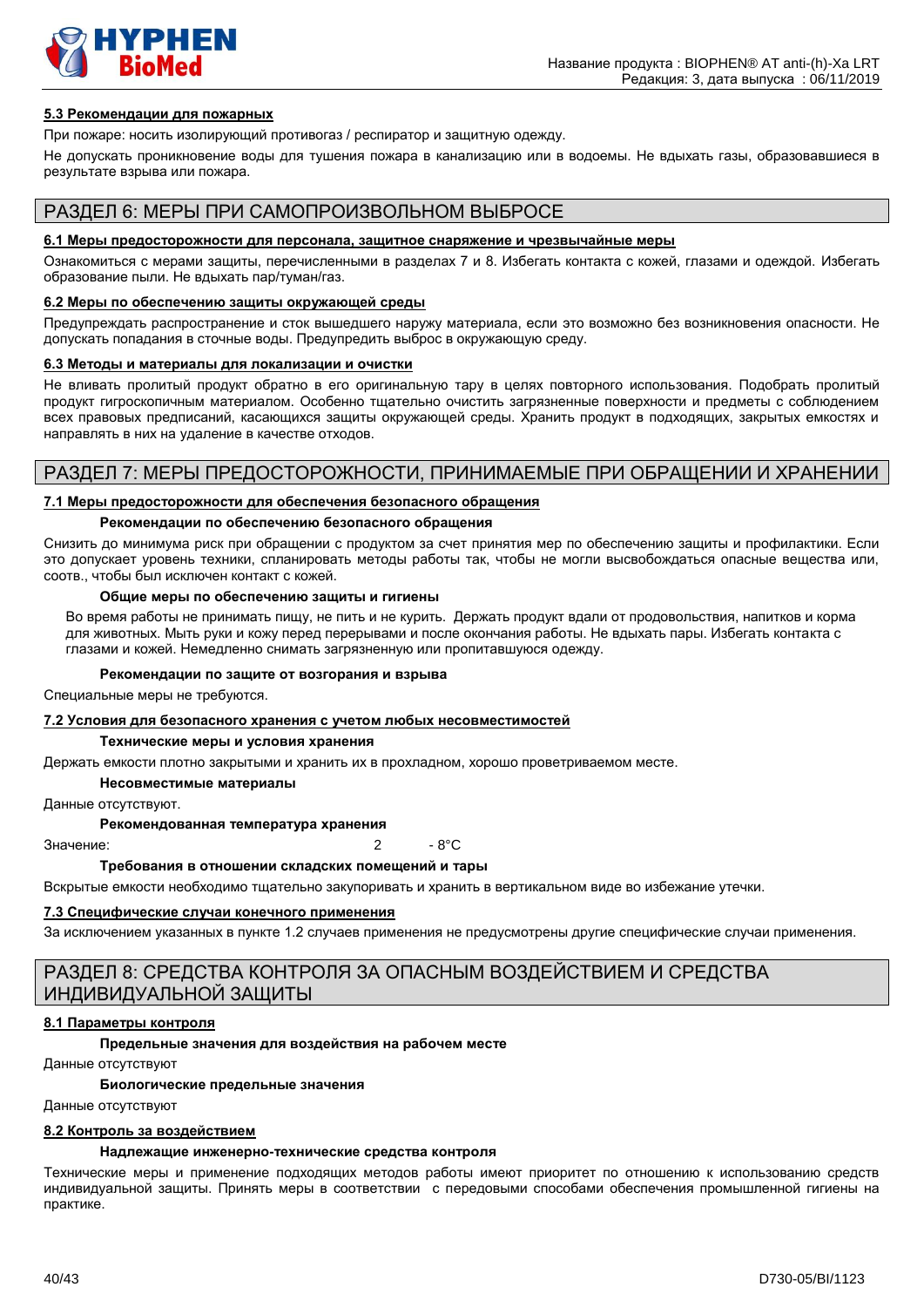

#### **Средства индивидуальной защиты**

При обращении с продуктами носить исключительно защитную одежду, соответствующую действующим предписаниям.

#### **Защита органов дыхания**

Предпочтительным образом применять откачивание там, где с продуктом обращаются в открытом виде. Если это невозможно, применять для защиты от образующейся пыли противопылевой респиратор типа N95 (США) или респиратор с фильтром типа P1 (EN 143). Используемые дыхательные маски должны быть проверены и допущены согласно соответствующим государственным стандартам , например, NIOHS (США) или CEN (EС).

#### **Защита рук**

В процессе обращения использовать защитные перчатки. Перед тем как носить перчатки, поверить их на их пригодность с учетом специфики рабочего места. Применять подходящий способ для того, чтобы снимать защитные перчатки в целях предупреждения контакта продукта с кожей (напр., снимать без соприкосновения голой руки с загрязненной наружной поверхностью перчаток). После использования надлежащим образом удалять загрязненные перчатки с соблюдением предписаний закона и в соответствии с передовыми методами работы в лабораториях. Помыть и просущить руки.

Используемые защитные перчатки должны быть проверены и допущены согласно стандарту EN374.

При повреждении или появлении первых признаков износа необходимо немедленно заменить защитные перчатки.

#### **Защита глаз / лица**

Для защиты глаз/ лица носить исключительно средства, которые проверены и допущены согласно действующим стандартам, напр., NIOSH (США) или EN 166 (EС).

#### **Защита тела**

Тип защитного снаряжения необходимо подбирать в зависимости от концентрации и объема продукта на рабочем месте.

#### **Дополнительная информация**

Данные отсутствуют

#### **Контроль за экологическим воздействием**

Предупреждать распространение и сток вышедшего наружу материала, если это возможно без возникновения опасности. Не допускать попадания в сточные воды. Предупредить выброс в окружающую среду.

### РАЗДЕЛ 9: ФИЗИКО-ХИМИЧЕСКИЕ СВОЙСТВА

#### **9.1 Информация об основных физико-химических свойствах**

| Свойство                                         | R <sub>1</sub> | R <sub>2</sub> |
|--------------------------------------------------|----------------|----------------|
| Внешний вид                                      | Жидкость       | Жидкость       |
| цвет                                             | Бесцветный     | Бесцветный     |
| Запах                                            | <b>ND</b>      | <b>ND</b>      |
| Значение рН                                      | <b>ND</b>      | <b>ND</b>      |
| Точка кипения                                    | <b>ND</b>      | <b>ND</b>      |
| Точка плавления                                  | <b>ND</b>      | <b>ND</b>      |
| Точка разложения                                 | <b>ND</b>      | <b>ND</b>      |
| Температура вспышки                              | <b>ND</b>      | <b>ND</b>      |
| Температура самовоспламенения                    | <b>ND</b>      | <b>ND</b>      |
| Окислительные свойства                           | <b>ND</b>      | <b>ND</b>      |
| Взрывчатые свойства                              | <b>ND</b>      | <b>ND</b>      |
| Воспламеняемость                                 | <b>ND</b>      | <b>ND</b>      |
| Нижний предел воспламеняемости или взрываемости  | <b>ND</b>      | <b>ND</b>      |
| Верхний предел воспламеняемости или взрываемости | <b>ND</b>      | <b>ND</b>      |
| Давление пара                                    | <b>ND</b>      | <b>ND</b>      |
| Плотность пара                                   | <b>ND</b>      | <b>ND</b>      |
| Скорость испарения                               | <b>ND</b>      | <b>ND</b>      |
| Относительная плотность                          | <b>ND</b>      | <b>ND</b>      |
| Растворимость в воде                             | <b>ND</b>      | <b>ND</b>      |
| Растворимость                                    | <b>ND</b>      | <b>ND</b>      |
| Коэффициент распределения: n-октанол/вода        | <b>ND</b>      | <b>ND</b>      |
| Вязкость                                         | <b>ND</b>      | <b>ND</b>      |
| Дополнительная информация                        | <b>ND</b>      | <b>ND</b>      |

ND : Данные отсутствуют.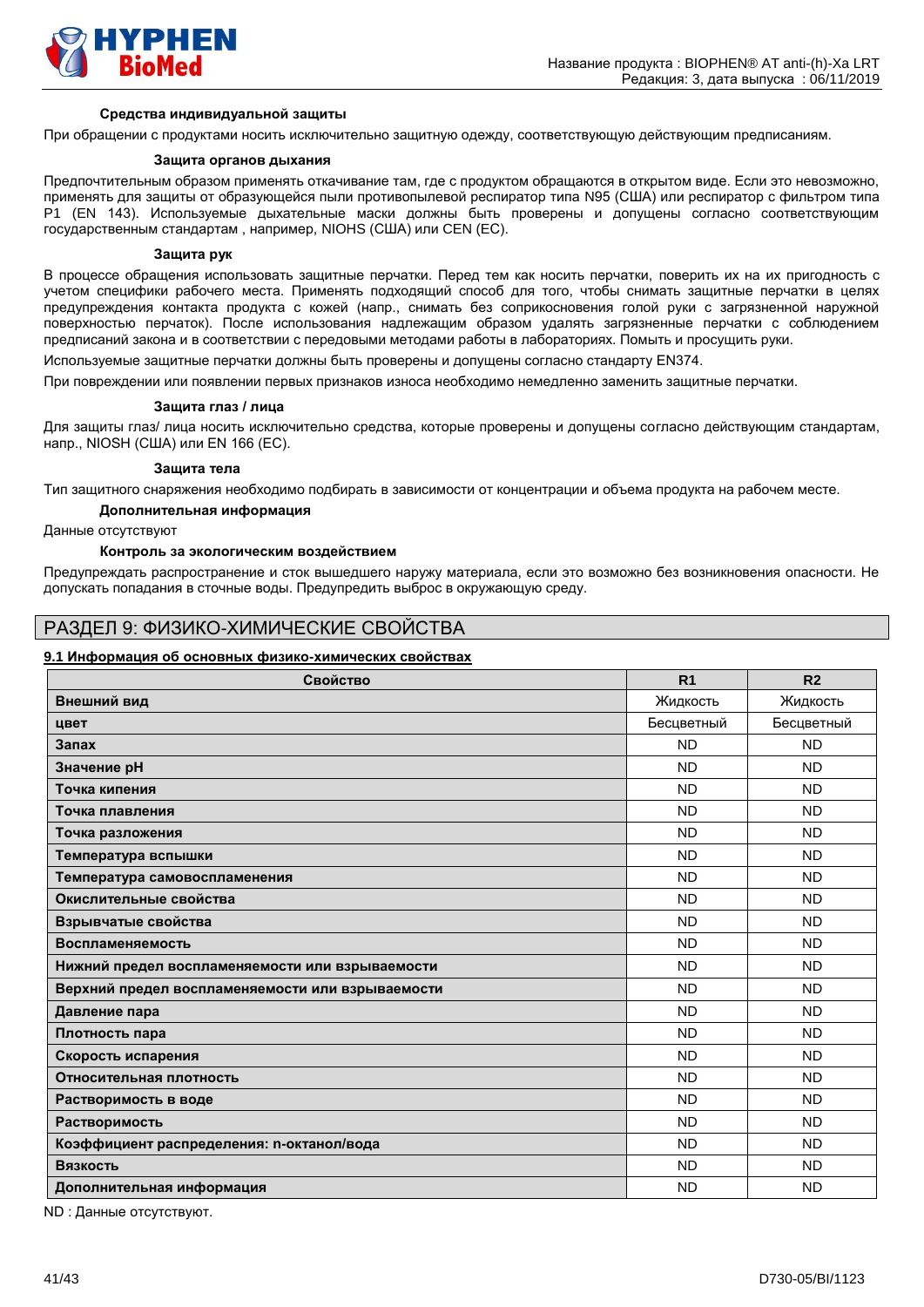

### **9.2 Прочие сведения**

Данные отсутствуют

### РАЗДЕЛ 10: СТАБИЛЬНОСТЬ И РЕАКЦИОННАЯ СПОСОБНОСТЬ

#### **10.1 Реакционная способность**

Без опасных реакций, если соблюдаются предписания/указания по обращению.

#### **10.2 Химическая устойчивость**

Препарат стабильный, если с ним обращаются и хранят его так. как рекомендовано в разделе 7.

#### **10.3 Возможность опасных реакций**

Отсутствует при условии применения в соответствии с назначением.

#### **10.4 Условия, которых следует избегать**

Отсутствует при условии применения в соответствии с назначением.

#### **10.5 Несовместимые материалы**

Неизвестны.

#### **10.6 Опасные продукты разложения**

Отсутствует при условии применения в соответствии с назначением.

### РАЗДЕЛ 11: ИНФОРМАЦИЯ О ТОКСИЧНОСТИ

#### **11.1 Информация о токсикологическом воздействии**

| Воздействие                                                                         | R <sub>1</sub> | R <sub>2</sub> |
|-------------------------------------------------------------------------------------|----------------|----------------|
| Острая оральная токсичность                                                         | ND.            | ND             |
| Острая кожная токсичность                                                           | ND             | ND             |
| Острая ингаляционная токсичность                                                    | ND.            | <b>ND</b>      |
| Разъедание/раздражение кожи                                                         | ND             | ND             |
| Серьезное повреждение/раздражение глаз                                              | ND.            | ND             |
| Респираторная или кожная сенсибилизация                                             | ND.            | категория 1    |
| Мутагенность половых клеток                                                         | ND.            | ND             |
| Репродуктивная токсичность                                                          | ND.            | ND             |
| Канцерогенность                                                                     | ND.            | ND             |
| Специфическая токсичность для отдельного органа мишени при однократном<br>действии  | ND             | <b>ND</b>      |
| Специфическая токсичность для отдельного органа мишени при многократном<br>действии | ND.            | ND.            |
| Опасность развития аспирационных состояний                                          | <b>ND</b>      | ND             |

ND : Данные отсутствуют.

### РАЗДЕЛ 12: ИНФОРМАЦИЯ О ВОЗДЕЙСТВИИ НА ОКРУЖАЮЩУЮ СРЕДУ

#### **12.1 Токсичность**

| Токсичность                |           | RΖ  |
|----------------------------|-----------|-----|
| Токсичность для рыб        | <b>ND</b> | ND  |
| Токсичность для дафний     | <b>ND</b> | ND  |
| Токсичность для водорослей | <b>ND</b> | ND  |
| Токсичность для бактерий   | <b>ND</b> | ND. |

ND : Данные отсутствуют.

#### **12.2 Стойкость и разлагаемость**

Данные отсутствуют.

#### **12.3 Потенциал биоаккумуляции**

Данные отсутствуют.

#### **12.4 Мобильность в почве**

Данные отсутствуют.

**12.5 Результаты оценки стойкости, способности к биоаккумуляции и токсичности, а также высокой устойчивости биоаккумулятивного вещества** 

| Оценка                                                       |           |           |
|--------------------------------------------------------------|-----------|-----------|
| Оценка стойкости, способности к биоаккумуляции и токсичности | <b>ND</b> | ΝD        |
| Оценка высокой устойчивости биоаккумулятивного вещества      | ND        | <b>ND</b> |
| $\blacksquare$                                               |           |           |

ND : Данные отсутствуют.